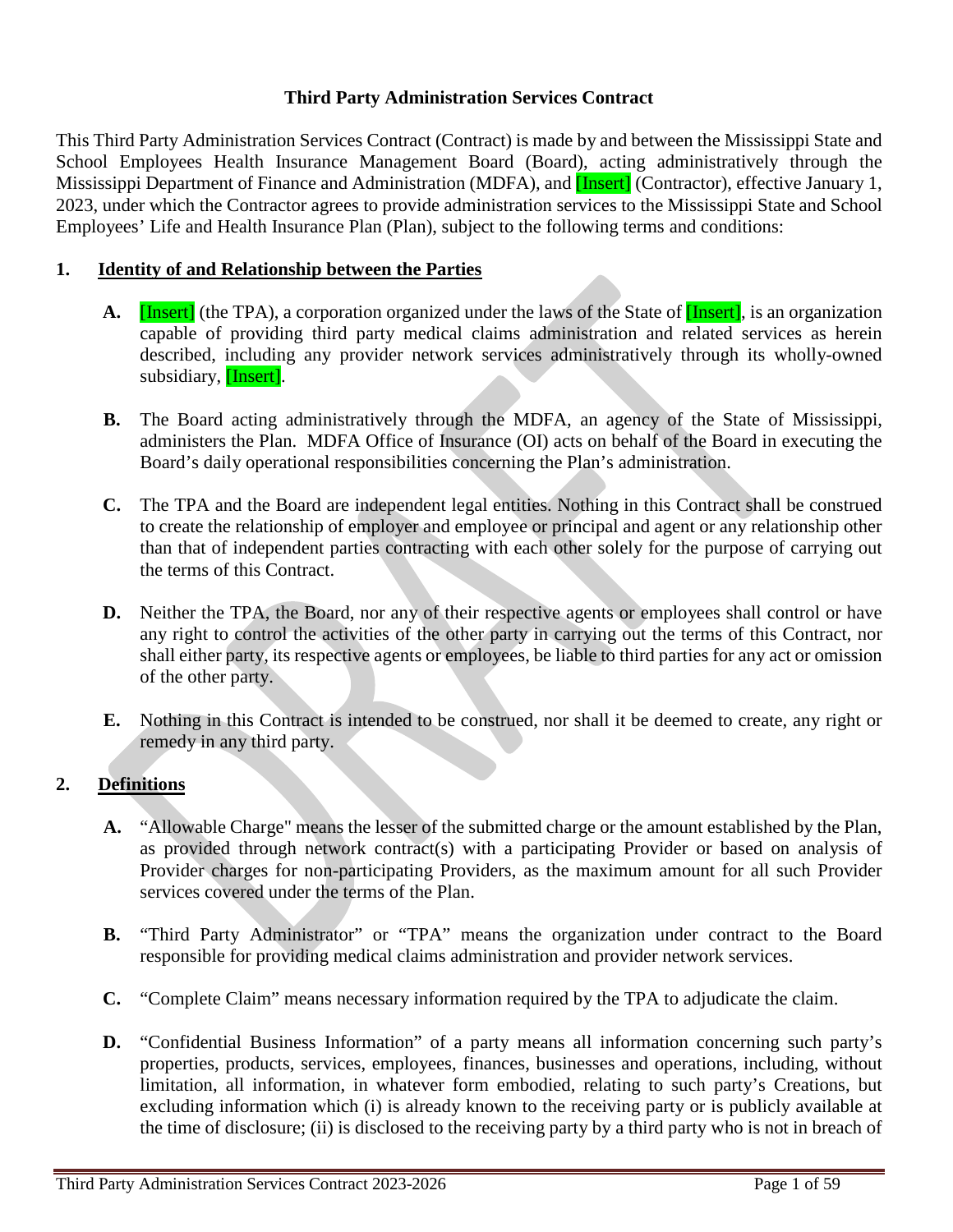an obligation of confidentiality; or (iii) becomes publicly available after disclosure through no act of the receiving party.

- **E.** "Health Information Technology for Economic and Clinical Health Act" (HITECH) shall refer to the portion of the "American Recovery and Reinvestment Act" (ARRA) of 2009 that addresses the privacy and security concerns associated with the electronic transmission of Protected Health Information.
- **F.** "Health Insurance Portability and Accountability Act (HIPAA)" shall refer to the Health Insurance Portability and Accountability Act of 1996, as amended.
- **G.** "Health Management" or "HM" means the provision of utilization review, including, but not limited to, hospital management services, continued stay management, discharge planning, retrospective review, outpatient diagnostic test review, pre-admission and post-discharge outreach, and medical review to determine medical necessity for specified medical services, the most appropriate setting, appropriate treatment and, where applicable, an appropriate length of stay. "Health Management" or "HM" also means the provision of wellness/health promotion, medical case management, disease management, and out-of-network review.
- **H.** "Hospital Services" means acute care inpatient and hospital outpatient services or supplies for which payment may be sought under the terms of the Plan. "Hospital Services" do not include long-term, non-acute care inpatient services.
- **I.** "Medical Services" means patient care services or supplies for which payment may be sought under the terms of the Plan, other than Hospital Services.
- **J.** "Network" refers to the TPA's responsibility for direct network contracting services for the development and maintenance of a provider network.
- **K.** "Participant" means an individual (active or retired employee, or covered dependent) who is eligible to receive health care services for which payment may be sought under the terms of the Plan.
- **L.** "Plan" means the self-insured *Mississippi State and School Employees' Life and Health Insurance Plan* as defined in Mississippi Code Annotated §§ 25-15-1 *et seq.* (1972, as amended).
- **M.** "*Plan Document*" (PD) is the document that states the benefits and eligibility terms of the Plan. This document is published and maintained by the Board.
- **N.** "Provider" means a physician or other medical practitioner, health care professional, or facility as defined in the *Plan Document*.

## **3. Responsibilities of the TPA**

This section contains information on services and procedures the TPA must provide, or adhere to, in servicing the Board's account, either directly or through identified subcontractors. The applicable *Plan Document* provides specific details of the Plan and is located on the Plan's website at [https://knowyourbenefits.dfa.ms.gov/publications/.](https://knowyourbenefits.dfa.ms.gov/publications/)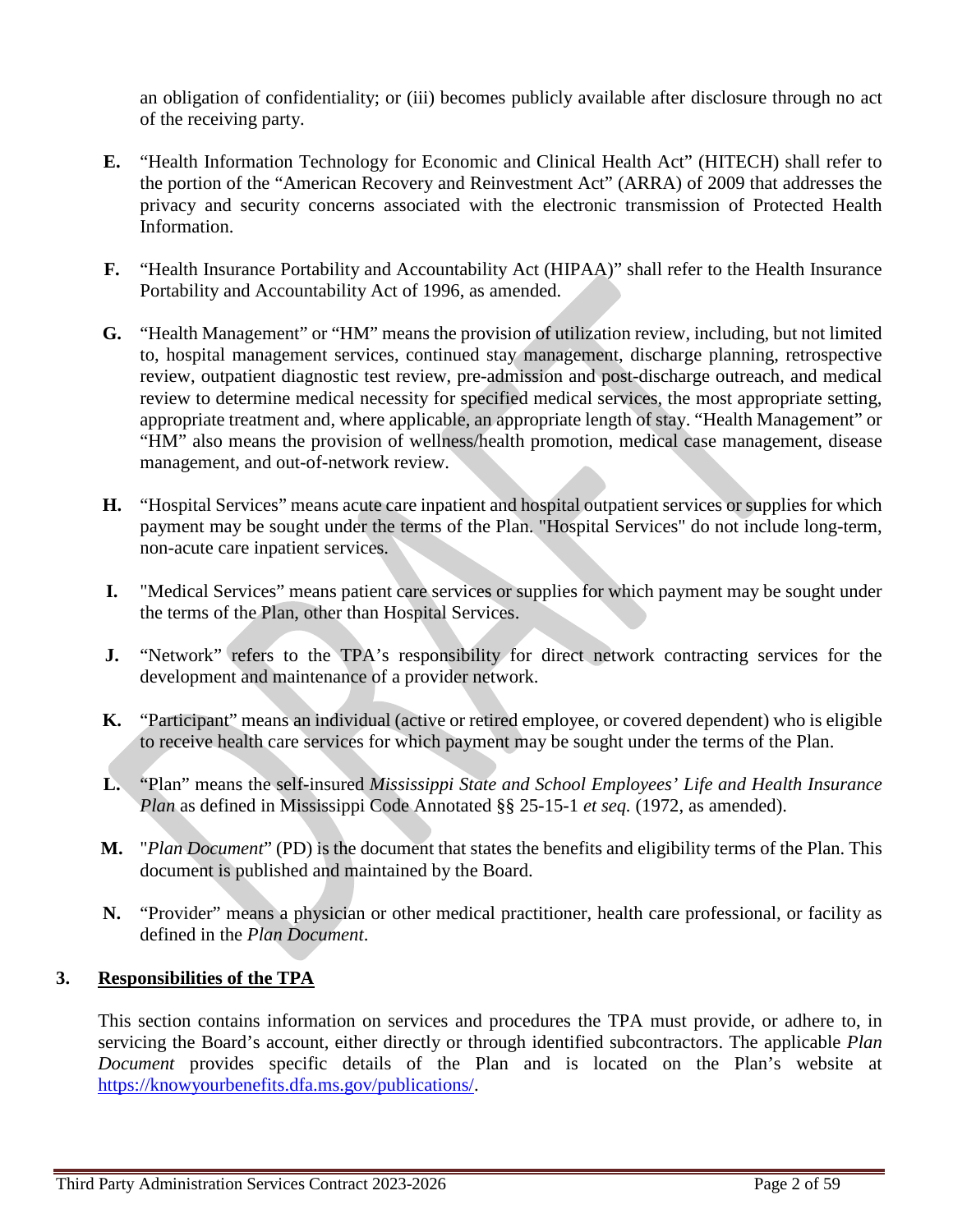The TPA agrees to perform all services required in this Contract in accordance with customary and reasonable industry standards as well as in strict conformance to all laws, statutes, and ordinances and the applicable rules, regulations, methods and procedures of all government boards, bureaus, offices, and other agents whether currently in place, updated and replaced, or newly created. The TPA shall be responsible for the complete performance of all work; for the methods, means, and equipment used; and for furnishing all materials, tools, apparatus, and property of every description used in connection therewith. No statement within this Contract shall negate compliance with any applicable governing regulation. The absence of detail specifications or the omission of detail description shall be recognized as meaning that only the best commercial practices are to prevail and that only first quality materials and workmanship are to be used.

The TPA shall provide the following services:

## **A. Dedicated Account Service**

All services performed on behalf of the Board and that is directly related to this Contract must be provided from an office located within the United States. A Service Center must be located in Mississippi to serve the Board, employer units, providers and participants. When the Board provides the TPA with written notification of a significant issue, the TPA will respond in writing to the Board with the resolution of the issue or an explanation of when the issue can be resolved, with a defined timetable, within an average (as measured on an annual basis) of two (2) business days. The TPA agree to operate a Service Center in Mississippi to include at a minimum, exclusive provider and participant customer service, enrollment and billing support functions, account service to the Board including a dedicated account manager, a dedicated and exclusive provider network manager, and a dedicated and exclusive client service representative.

### **B. Account Manager**

The TPA must assign a dedicated (but not necessarily exclusive) account manager, located in the Mississippi Service Center, to participate in activities relative to all aspects of the contract between the Board and the TPA.

## **C. Provider Network Manager**

The TPA will provide a dedicated and exclusive provider network manager who will consistently evaluate and manage the provider network, including recruiting, negotiating, and contracting with providers on behalf of the Plan and keep OI informed. The individual who serves in this role must have at least five (5) years of experience in provider contract negotiations. The Provider Network Manager shall analyze claims and network and non-network performance and shall meet with the OI staff at least quarterly to review network activities.

### **D. Client Service Representative**

The TPA must designate an exclusive client service representative dedicated to the Board's account to receive and respond to inquiries and complaints. The client service representative must maintain records of all inquiries/complaints and the disposition, including but not limited to, date of inquiry/complaint received; party making inquiry of complaint; description of inquiry/complaint; disposition and date of disposition. This position must be located either in the local service center or, at the discretion of OI, within the OI office. If determined to be located at the OI office, the Client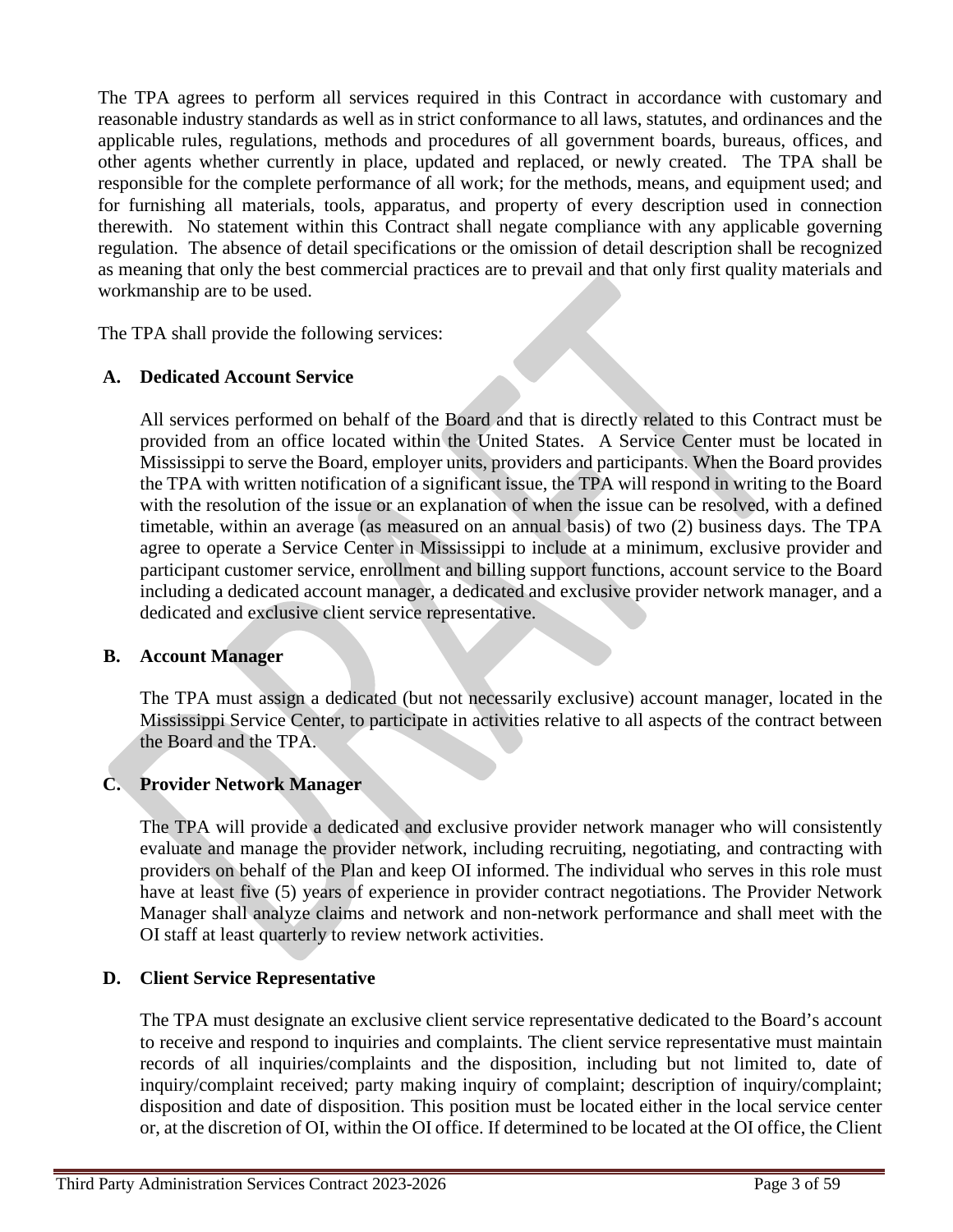Service Representative will not be an employee of the State nor under the direct supervision of the State. However, the client service representative will be expected to be physically present in the office during normal business hours to facilitate direct access by OI staff and participants. TPA must provide computer and other necessary equipment.

## **E. Welcome Packets & Identification (ID) Card**

The Board requires custom welcome packets and ID cards to identify participants. The TPA is responsible for producing welcome packets and ID cards and for mailing these items to the participant's home address. The TPA is responsible for mailing, within five (5) days of receipt of eligibility, the welcome packets and ID cards under the following circumstances:

- 1. Initial enrollment in the Plan
- 2. New hires

In addition, the TPA is responsible for mailing additional ID cards within five (5) days of notification or of employee request under the following circumstances:

- 1. Enrollees who change coverage category (e.g. single to family);
- 2. Replacement of lost cards; and/or
- 3. Upon request of a participant

Participants with single coverage shall receive at least one (1) ID card; participants with dependent coverage shall receive at least two (2) ID cards. The information to be printed on each ID card must be according to the Board's specifications, satisfy all regulatory requirements, and comply with legislation and/or guidance currently in place, updated and replaced, or newly created. The ID card will include, at a minimum, the participant's name and identification number, Plan name, applicable deductibles, any applicable out-of-pocket maximum limitations, State Seal, the TPA name and toll free customer service line number, and website address for individuals to seek consumer assistance.

### **F. Vendor System Interface**

The TPA is responsible for the electronic exchange of claims, provider and eligibility files and related information to and from the Board vendors. The TPA must provide a daily comprehensive review of all vendor file transmissions performed to ensure necessary files are transmitted to trading partners as expected. This monitoring process identifies any missing file transfers and ensures files are obtained within a timely manner. Current electronic transfer requirements include, but may not be limited to, the following:

Pharmacy Benefit Manager (PBM) - daily, detailed claims data by participant ID number will be transferred by PBM to the TPA for purposes of tracking benefit maximum accumulations. Eligibility data (changes, additions, terminations) will be transferred by the TPA to the PBM daily.

Medical Management Vendor - each day, inpatient/outpatient pre certification review and case management data will be transferred to the TPA. Each week, eligibility and network provider data will be transferred by the TPA to the medical management vendor. Detailed claims and biometric data is transferred to the medical management vendor by the TPA on a weekly basis for purposes of administering the Plan's medical management program. A network provider file is transferred each week from the TPA to the medical management vendor.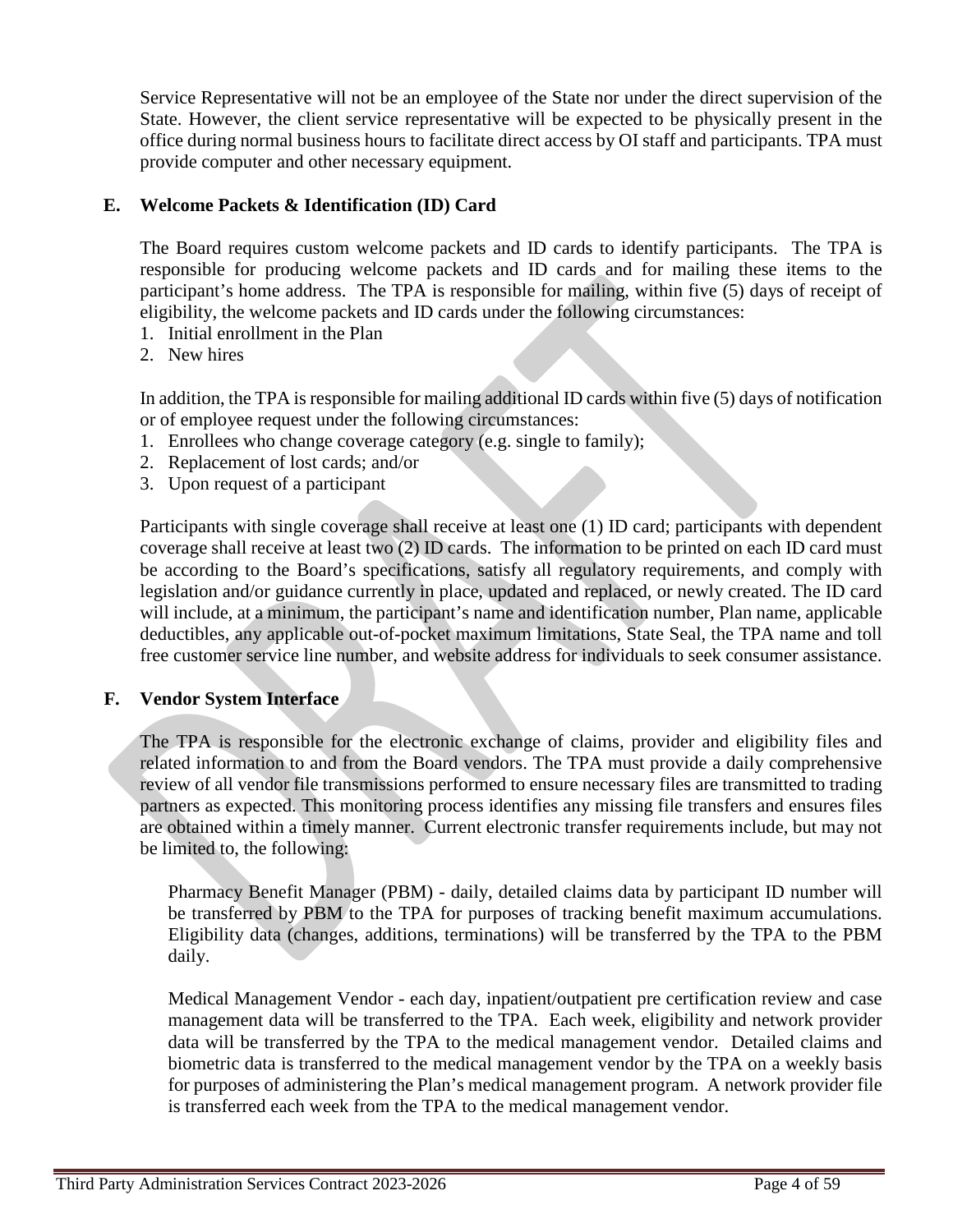Health and Wellness (HWM) Vendor - Eligibility data (changes, additions, and terminations), detailed claims data, and biometric data will be transferred by the TPA to the HWM daily. Additional data transfer may be required to support the Health and Wellness program.

Decision Support Vendor – comprehensive claims and eligibility data will be transferred to the Decision Support Vendor each month.

Public Employees' Retirement System (PERS) – daily verification of retirement eligibility and monthly file to confirm premium deduction from retiree checks.

MDFA – daily exchange of files of premium receipts and related information.

# **G. Online Access for Board Staff**

The TPA must provide, at no additional cost to the Board, the Board's staff direct online access to claim images and claim/membership/eligibility information. Online access must allow for viewable inquiry only including historical eligibility and claims information. In addition to viewable inquiry only access, the TPA is required to provide an electronic enrollment process to the Board for the purpose of approving retiree coverage.

## **H. Claims Administration**

The TPA is responsible for maintaining a system for timely and accurate processing, adjudicating, and recording of claims for benefits in accordance with the current Plan Document, any applicable requirements established by the Board and any modifications or changes as communicated by the Board or as required by federal or state law. The TPA must maintain the resources, flexibility, and innovation to update and change the claims processing system as required by the Board. The TPA is responsible for reviewing submitted claims information for completeness and requesting any additional information necessary for proper adjudication of the claim in a timely manner. The claims payment system must be capable of accepting both electronic and paper submitted claims.

The Claim Administrator must have the capabilities to issue electronic prior authorizations, verify medical necessity, detect and report potential fraud and abuse cases; cross-reference family deductible accumulations when married employees are both participants of the Plan; compare total charges against total payments; identify duplicate charges; compare number of inpatient hospital days on each claim against admission and discharge dates; verify services are provided within the employee's eligibility date and maintain breaks in active service; recognize historical benefit maximums; verify provider license to the type of procedure billed; reconcile the diagnosis code to the procedure and gender and age codes for consistency; compute benefit year deductibles; integrate in network deductible accumulations with out of-network deductible requirements; ensure highdeductible health plan (HDHP) participants are not over-charged deductible by monitoring pharmacy deductible applications and adjusting medical claims, when necessary; identify and maintain information on potential coordination of benefits, subrogation, and other party liability situations; verify out-of-pocket amounts; review age limits for eligibility or coverage limits; determine coinsurance levels; identify unbundling of services, up coding of services, obsolete or invalid codes; identify ineligible services; apply multiple surgery guidelines; receive and process claims from other payers for secondary coverage payments to ensure the total combined payments from all payers do not exceed the maximum amount allowed by the Plan for covered expenses; track and process network provider fee schedules to include percentage of charge (POC), per diem rates,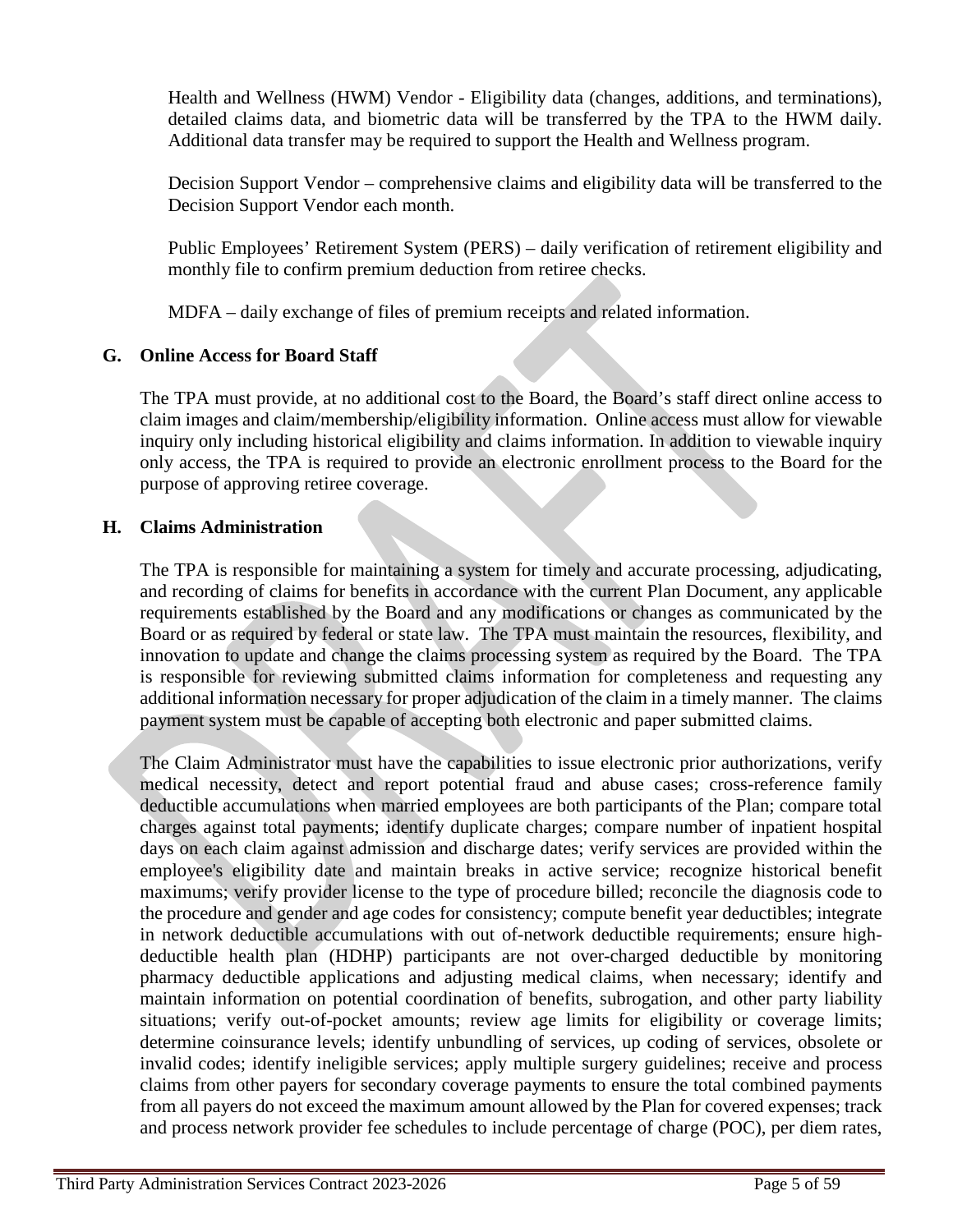Ambulatory Payment Group (APG), Ambulatory Payment Classification (APC), and Diagnosis Related Group (DRG) reimbursements.

Additional TPA services relative to claims administration include, but are not limited to, the following: preparing and distributing 1099 forms (as may be required) for providers, generating health insurance premium amounts reports for W2 reporting, supporting and/or generating Affordable Care Act (ACA) compliance reporting (Forms 1094 and 1095), filing of reports on the behalf of the Board as required by federal and State law, producing and distributing claim forms, communicating in a timely manner to all participants and employer units procedures for filing claims, interpreting explanation of benefits (EOB), filing appeals, making changes in eligibility, handling claims from providers who have a prompt-pay agreement, investigating returned checks for updated addresses, and related actions.

The TPA must maintain the following information for all claims: employee name, employee identification number, patient name or other specific identifier, claim number, provider number, provider name, service date, type of service, amount of charges, co-payment amount, amount allowed, and reason codes that specify the reason for claim payment/nonpayment. The information contained in the explanation of benefits must be available for inspection upon request by OI. OI will have on-line, direct access to all claims and related information utilized in the issuance of payments to participants and all providers.

## **I. Run-Out Claims Administration**

Upon termination of the Contract, the TPA is responsible for adjudicating and processing all claims with service dates prior to the termination date of the contract that are received by the TPA for one (1) year after the termination date. The Board will fund claim payments in accordance with the terms and conditions of this Contract.

## **J. Data Security**

The TPA shall provide a high level of data security and protection, including cyber security controls, including:

- 1. A data center facility to meet the needs of the business areas, participants, and provider network.
- 2. A business recovery model to support critical needs during a disaster.
- 3. Technology practices to support critical needs during a disaster.

## **K. Quality Control**

The TPA will maintain formal policies and procedures regarding quality control. Quality control processes will be applied to regularly evaluate and ensure that the performance and accuracy of all areas of administration including, but not limited to, claims processing, customer service, and enrollment/eligibility, meet the performance measures established by the Board.

## **L. Provider Coding Accuracy**

The TPA must utilize a system designed to evaluate coding accuracy and appropriateness relative to International Classification of Disease (ICD) and Physicians Current Procedural Terminology (CPT) coding and other coding references.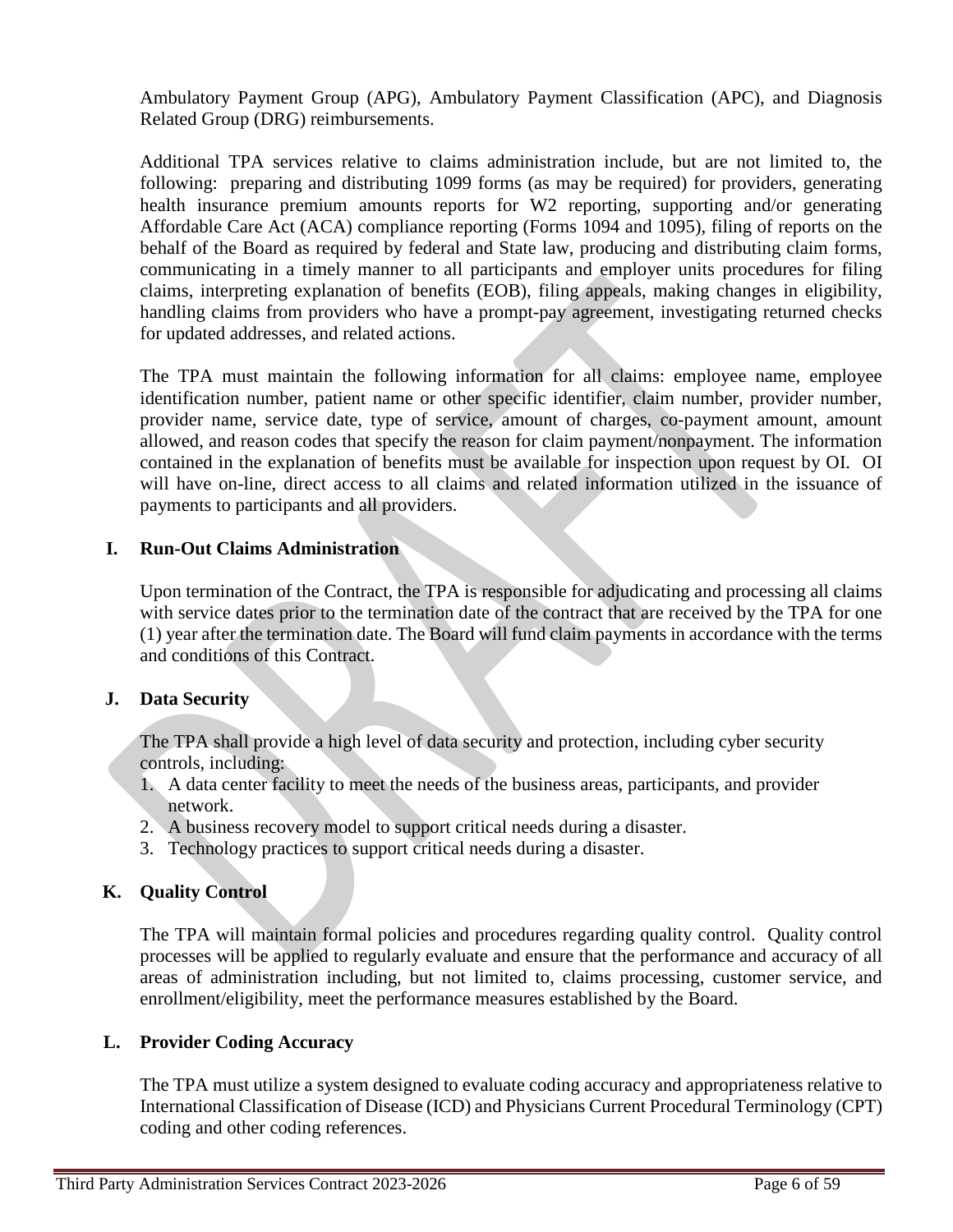# **M. Hospital DRG Validations and Bill Audits**

The TPA is responsible for initiating hospital DRG validations, charge/bill audits, and professional bill audits within one (1) year from the day the claim was processed. The TPA provides to the Board reports monthly of its findings in a format approved by the Board.

## **N. Credit Balance Recovery**

The TPA is responsible for performing credit balance and overpayment recovery services as agreed upon by OI. The TPA will provide to OI monthly reports of its findings to include, at a minimum, the following details:

- 1. Overpaid Entity/Individual;
- 2. Provider Tax ID, if applicable;
- 3. Overpayment Amount;
- 4. Overpayment Reason;
- 5. Date Overpayment Identified;
- 6. Collection Activity, including letter and phone date(s); and
- 7. Date Debt Discharged.

## **O. Out of Network Review and Price Negotiation**

The TPA is responsible for completing out-of-network request for services and, if necessary, negotiate the allowed amount of these services.

## **P. National Provider Indicator**

The TPA's claims processing system must be capable of maintaining standard unique identifiers for health care providers in accordance with the Administrative Simplification provisions of the *Health Insurance Portability and Accountability Act of 1996 (HIPAA)*.

# **Q. National Drug Codes**

The TPA's claims processing system must be capable of capturing, storing and pricing claims based on National Drug Codes.

## **R. Prior Authorization of Benefits**

The TPA is responsible for reviewing requests for prior authorization of benefits for physician and outpatient services based on the medical necessity of a particular case. The participant and provider must be notified of the determination of denial or approval in accordance with all federal requirements and Plan requirements. In compliance with the No Surprises Act, the TPA must assure that the Plan will pay for emergency services without prior authorization, without additional administrative requirements for nonparticipating providers and facilities, and without being solely based on diagnostic codes.

## **S. Participant and Provider Customer Service**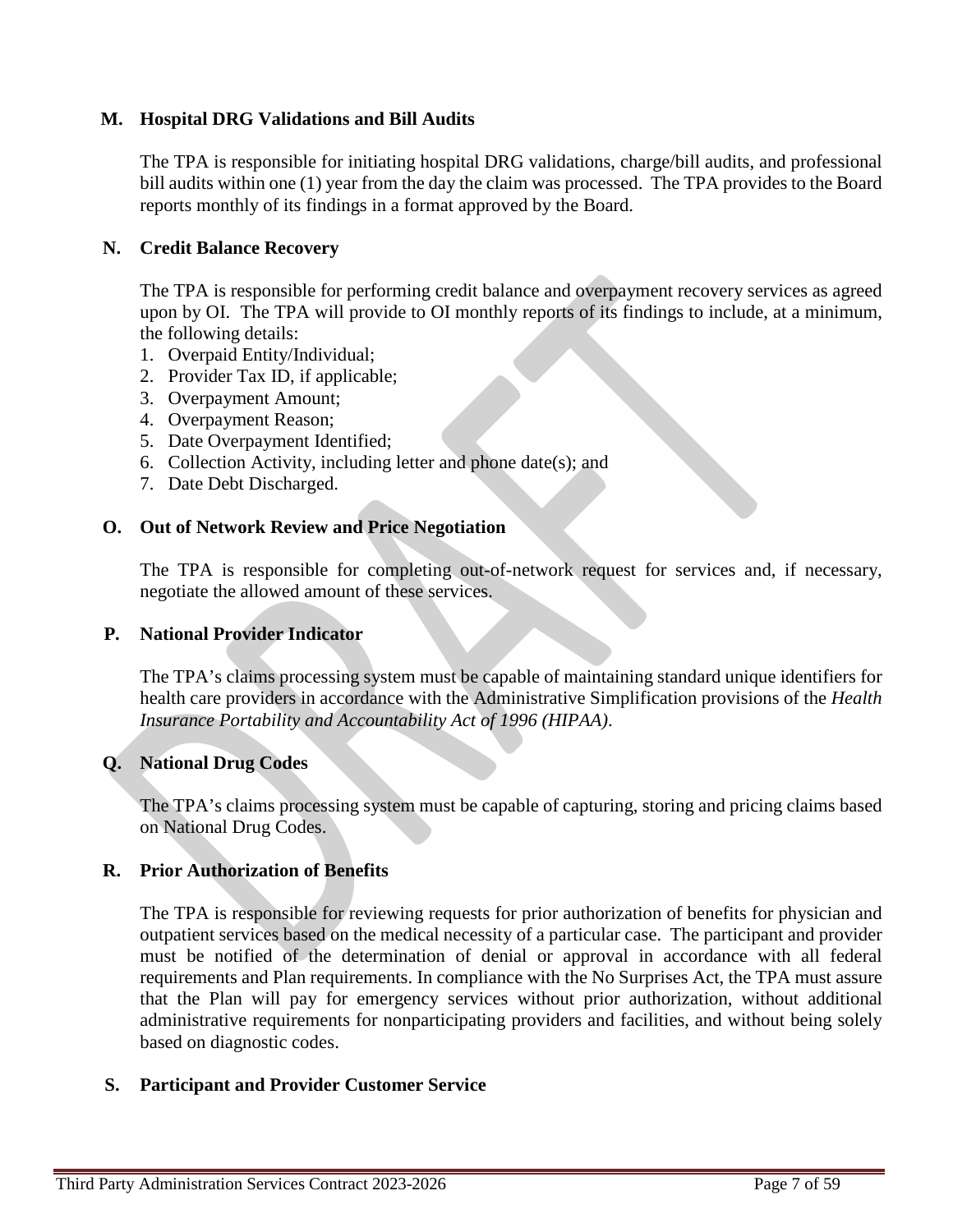The TPA is responsible for responding to inquiries from participants, providers, and OI regarding the services provided by the TPA through a toll free telephone line. The normal service hours, in Central Standard Time, are 8:00 AM to 5:00 PM Monday through Friday. In addition, a voice message system shall be available after normal business hours, 7 days-a-week, other than scheduled maintenance times, to participants and providers.

The TPA is responsible for maintaining a separate participant customer service area with a separate dedicated toll-free number for participants. The TPA must maintain a well-trained exclusive customer service department for participants capable of addressing all benefit and procedure questions.

The TPA is responsible for maintaining a separate provider customer service area with a separate toll-free number for verification of participant eligibility, benefit questions, and claims status, and if requested, an estimate of allowable charges. In addition, the TPA is responsible for maintaining a self-serve system to providers for verification of participant eligibility, benefit summaries, deductible and co-insurance maximum accumulation amounts and claims status. This self-serve system must be available twenty-four (24) hours, seven (7) days a week.

The TPA is responsible for maintaining an automatic call distribution system capable of tracking and reporting phone activity for both participant and provider customer service numbers.

The TPA is required to participate in activities with OI in responding to participant or provider inquiries or complaints relating to TPA services.

The TPA must cooperate with OI and with all other contractors of the Board with respect to ongoing coordination and delivery of health care services and in any transition of responsibilities.

The TPA is responsible for responding to inquiries from employer units concerning administrative procedures and benefits.

# **T. Participant Website and Mobile App**

The TPA provides a website that enables participants the ability to access important information online at any time including, but not limited to, viewing claim information including deductible and out of pocket accumulations, viewing benefit information, accessing a virtual ID Card, ordering ID Cards, viewing articles on various health topics, updating phone number, updating email address, viewing and printing proof of insurance or certificate of creditable coverage, and viewing COBRA enrollment forms.

The TPA shall have a mobile app that enables participants to obtain important information from a mobile device. Information available through this app must include, but is not limited to, locating a provider, accessing a virtual ID Card, viewing benefit information, viewing claim information, viewing articles on various health topics, updating phone number, and updating email address.

## **U. Electronic Payment to Providers**

The TPA must provide a system capable of electronic deposit of funds for health care providers.

## **V. Enrollment and Eligibility**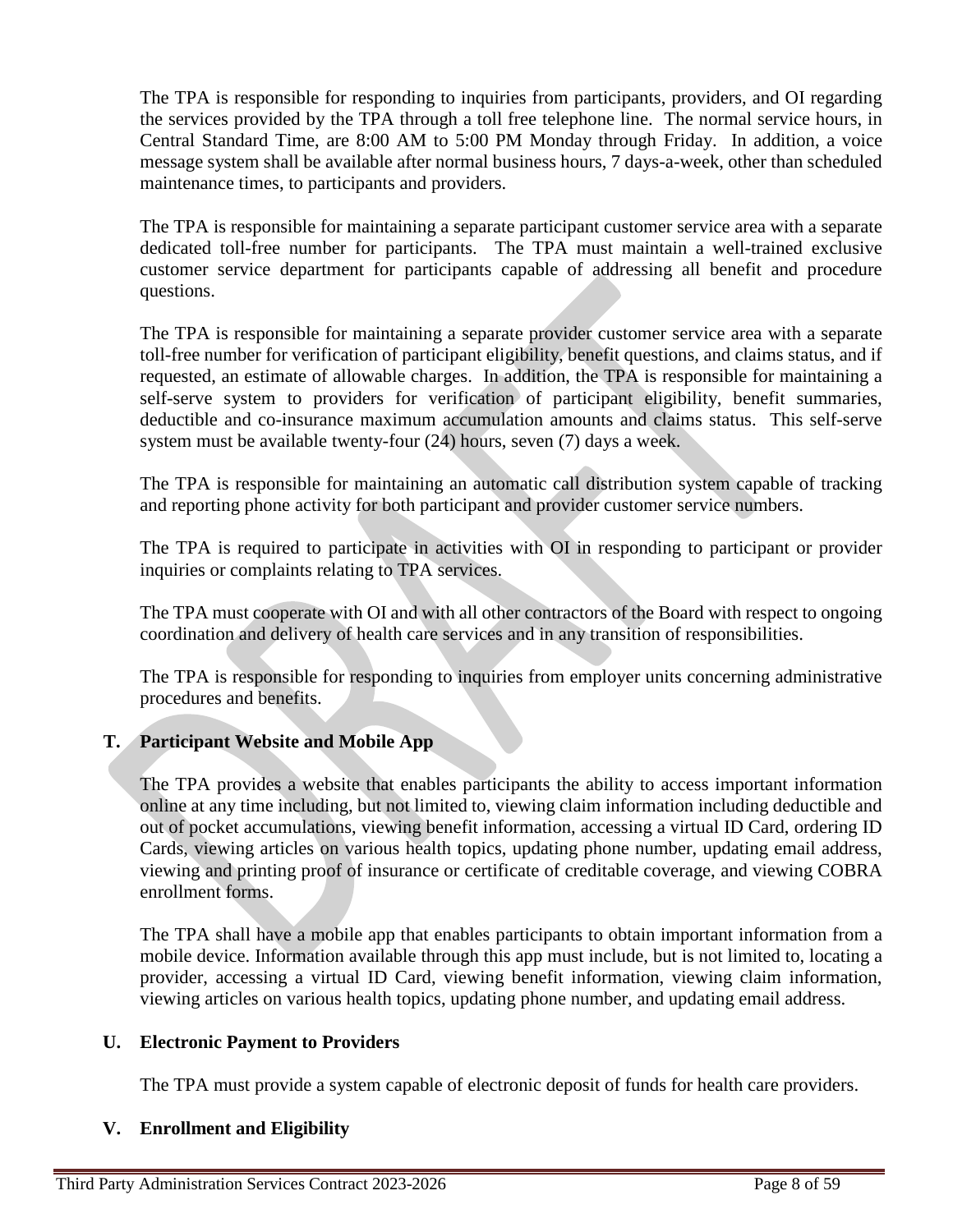The TPA must provide a web-based system for employer units and OI to view and maintain enrollment and eligibility information for the health insurance component of the Plan, as well as for the group term life insurance program provided by the Plan (**See AA below**). This includes but is not limited to employer unit access to all reference documents, procedural manuals, applications, newsletters, etc. The approximately 330 employer units are primarily responsible for entering and maintaining enrollment changes in the TPA electronic system for their respective employees and dependents. The TPA is responsible for processing any allowed changes for COBRA and retiree participants and any covered dependents. The TPA is responsible for verifying the eligibility for participants for benefits under the Plan based on the information provided by the employer units, participants, and OI.

The TPA will receive (primarily in electronic format) enrollment and eligibility information from the following unique groups:

- All Employer Units (approximately 330 State agencies, universities, community colleges, libraries, and school districts)
- OI (some initial retiree applications only)
- Mississippi PERS
- Retirees
- COBRA participants (primarily paper format)

The TPA must be able to receive and process enrollment data in electronic format. Payroll/personnel staff must enroll newly-hired employees and make updates to existing employees' coverage by entering the appropriate electronic transactions from the health and life insurance forms completed by the employees.

The TPA is required to place questionable eligibility transactions in a hold status for review. The TPA is also required to provide online access to the hold file to OI to approve/reject transactions and return such decisions to the employer unit via electronic means.

The TPA's web-based enrollment system is required to provide for employers units to convert employees from active to retiree status. The TPA's system needs to allow for an electronic interface with PERS, as well as OI as needed, to confirm retiree eligibility.

Life insurance coverage is a factor of an employee's salary. The TPA's system is required to provide a method for employer units to maintain an employee's life insurance amount. The system should provide a streamlined process updating coverage to support across-the-board salary increase.

Any information system proposed, developed, or modified that stores or disseminates, in any form or manner, information or material that contains the Social Security Number of an individual, must include mechanisms in place to prevent the inadvertent disclosure of the individual's Social Security Number to members of the general public or to persons other than those persons who, in the performance of their duties and responsibilities, have a lawful and legitimate need to know the individual's Social Security Number as required by Mississippi Code Annotated § 25-1-111.

Refer to the *Plan Document*. This document outlines the enrollment guidelines and provides a detailed explanation for the administration of the Plan.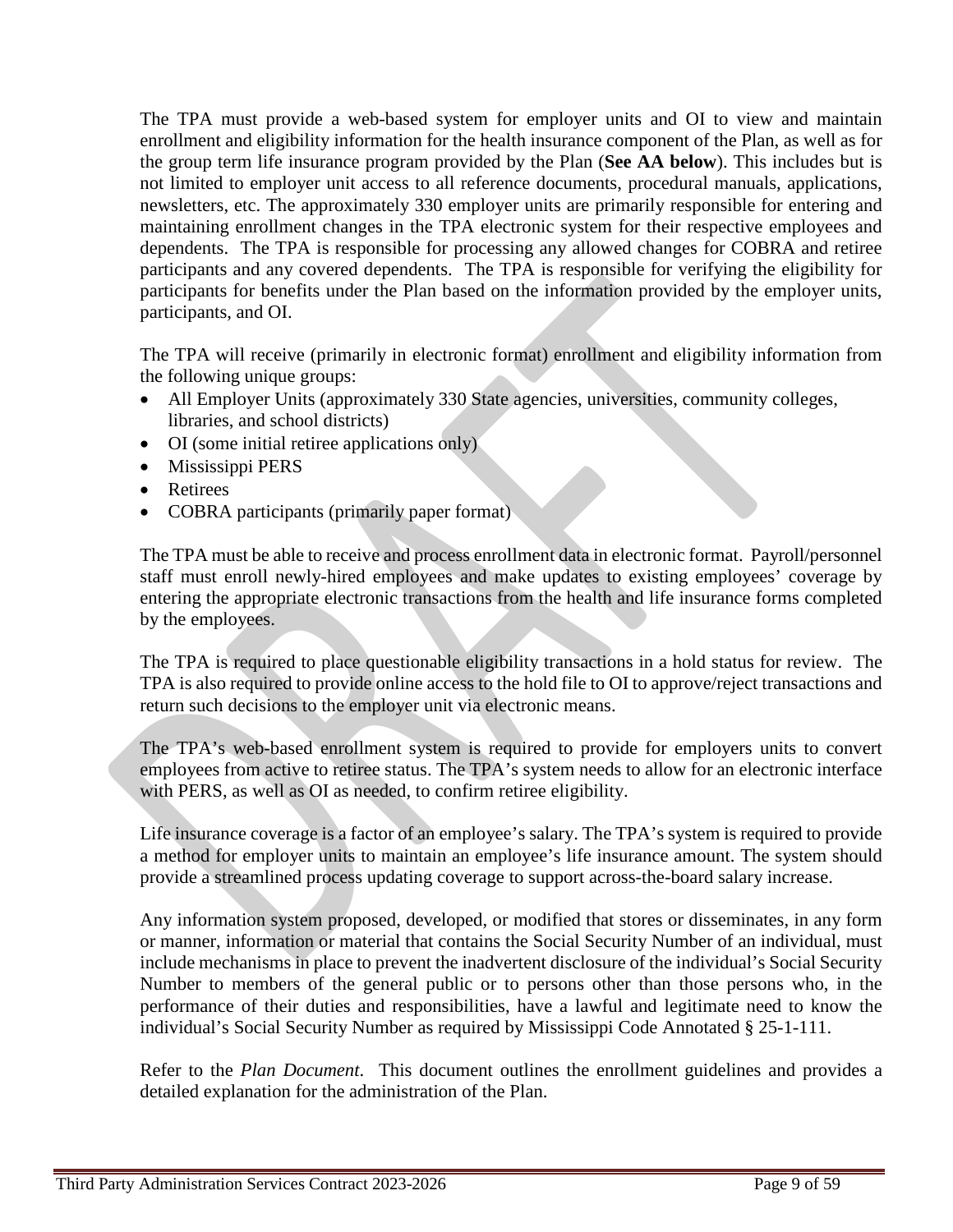The TPA is required to conduct training sessions relative to enrollment/eligibility policies and procedures for all employer units at least annually. The number of training sessions is dependent on many factors including payroll/personnel staff turnover, and changes to enrollment/eligibility requirements. The TPA is also required to conduct training sessions when legislation creates new agencies or new staff is hired at an existing agency.

## **W. Premium Billing and Account Reconciliation**

The TPA is required to provide and maintain a premium billing and accounts receivable system which is capable of producing in both electronic and paper format monthly statements, tracking account balances and documenting payment histories for medical and life premiums. The billing and receivable system will manage medical and life premium reporting and collection for the Plan. The billing statements are based on the employer/employee premium contribution requirements as authorized by the Board. The premium billing system must be capable of pro-rating monthly premium contributions based on the participant's eligibility date. Each month, the TPA must produce approximately 330 premium electronic and paper billing statements for employer units, nearly 2,000 paper billing statements for COBRA and direct-billed retired participants.

Employer unit monthly billings should include a minimum of three sections:

- 1. Employer unit billing statement that includes remittance information and a summary of the unit's current amount due and any past due amount;
- 2. Premium billing section that includes a current list of employees participating in the unit, no more than the last 4 digits of the participant's Social Security numbers, payroll locations (if used by employer unit), life face value and premium amount, health premium and the total premium for each employee; and
- 3. Past due detail analysis section that lists information regarding any past due amounts.

In addition to employer unit and individual billings, the TPA is required to produce an electronic billing file containing all employer unit statements and provide same to the Board. Alternatives to the current electronic billing file distribution process, such as secure online access, will be considered.

The TPA must provide an ACH or bank draft payment option for employer units as well as for COBRA participants and direct-bill retirees. The TPA must also provide reports daily to OI of any premiums received for reconciliation purposes.

Employer units keep the TPA informed of any changes in the enrollment status of employees and their covered dependents. Each employer unit is responsible for prompt and accurate reconciliation of the monthly premium billing. The monthly premium billing is reconciled with payroll deduction records and a *Premium Billing Reconciliation Form* (recap) is completed by the employer unit. The recap is submitted to the TPA on or before the first of each month. The TPA is responsible for determining the appropriateness of enrollment data submitted by the employer units based on eligibility rules. The TPA is also responsible for reconciling the accounts receivable each month based on premium payments and additions, terminations, and changes submitted by employer units. The TPA is required to maintain adequate personnel for purposes of maintaining eligibility and premium billing/reconciliation functions.

# **X. Public Employees' Retirement System Billing Report**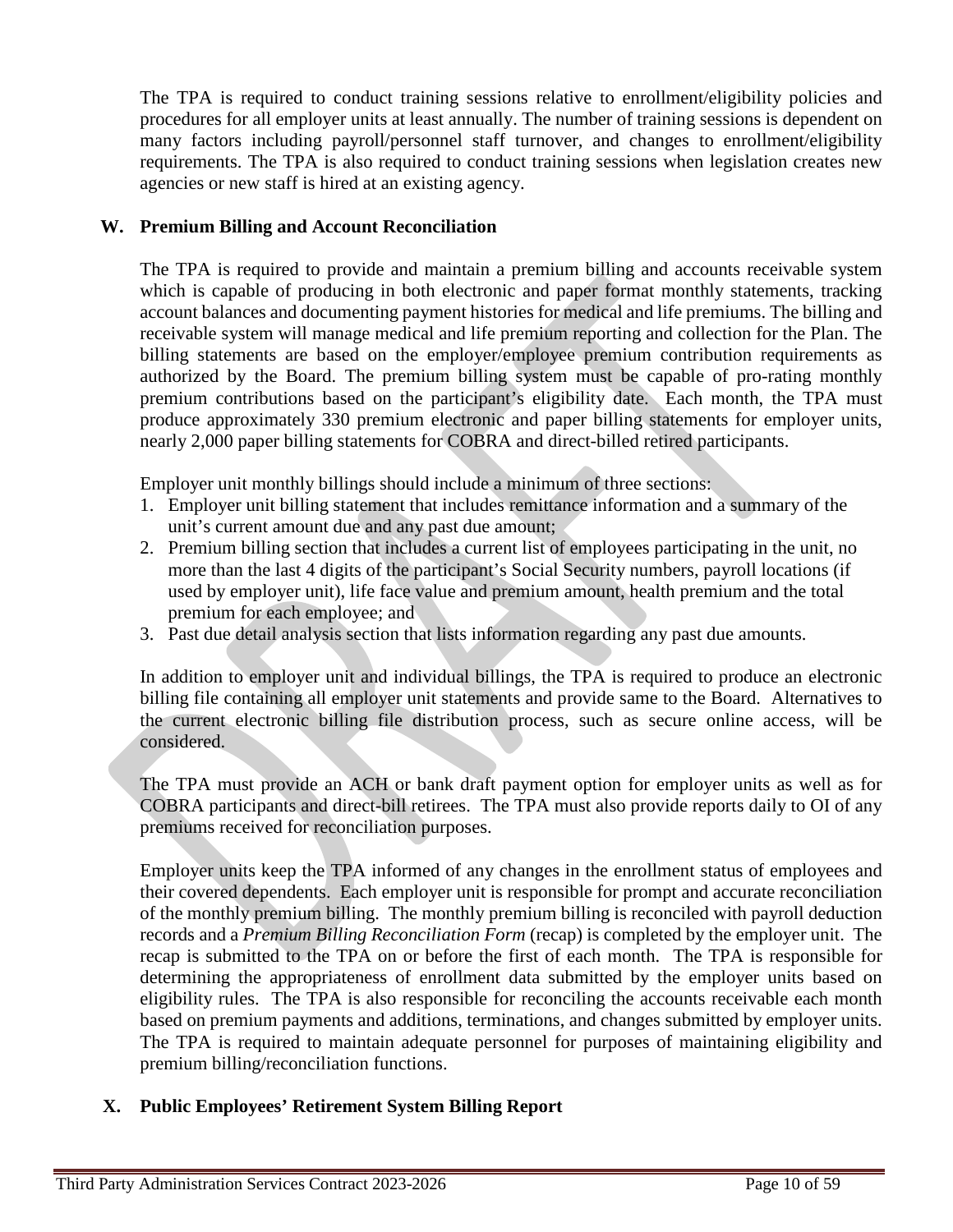The TPA must produce an electronic monthly billing (deduction) report on retirees whose premium contributions are deducted by the PERS. The PERS billing report must be produced and sent to PERS by the 10th of each month for the following month's premiums. The report will include the minimal participant identifiable information and premium amount (medical and life). The TPA is responsible for updating eligibility records based on the edit report and address changes provided by PERS. Retirees who no longer receive sufficient pension benefits to fund their premium requirements will be transferred by the TPA to a direct-bill status.

# **Y. Eligibility Files**

The TPA will be required to maintain HIPAA compliant information on each participant. In addition to such information, the Board requires that the following information be captured and maintained in the TPA's eligibility system:

- 1. Participant's name, date of birth, home address, phone number and email address;
- 2. Participant's unique identification number;
- 3. Participant's and any covered dependents' Social Security numbers;
- 4. Dependent child(ren)'s address (if different than parent);
- 5. Effective dates of coverage, changes and terminations for participants and dependents;
- 6. Subgroups The Plan currently has eight (8) subgroups which include active employees, COBRA participants, Medicare eligible service or disabled retirees over 65, Medicare eligible disabled retirees under 65, disabled retirees without Medicare, service retirees without Medicare, active employees with life insurance only coverage and retirees with life insurance only coverage;
- 7. Participant's marital status;
- 8. Participant's Employer Unit identifier;
- 9. Participant's payroll location;
- 10. Life insurance amount;
- 11. Qualifying event timeframe (i.e. 18 months, 36 months) for COBRA participants;
- 12. Family Cross-Reference The Plan requires that active employees be covered under their own individual contract and prohibits active employees from being covered as a dependent under another Plan contract. Also, a dependent child can be covered under only one (1) Plan contract. Family cross-reference is also required for the accumulation of the family deductible;
- 13. Disabled Dependents The TPA is responsible for verifying, through medical review, that the dependent qualifies for continued coverage as a disabled dependent;
- 14. Eligibility History Historical information to be maintained includes, but is not limited to, prior contract types (e.g. single, family), prior coverage dates for dependents prior subgroups, etc.; and
- 15. Online Membership/Eligibility The TPA must provide OI staff read-only access to membership/eligibility and claims information via an online system.

## **Z. Storage and Retrieval of Enrollment Forms**

The TPA must have the capability of electronic scanning, storage, and retrieval for health and life enrollment forms submitted for initial enrollment and enrollment/status changes.

## **AA. Life Insurance Support Functions**

The Board currently contracts for a fully-insured group term life insurance policy with Minnesota Life Insurance Company to provide a fully insured group term life insurance policy for eligible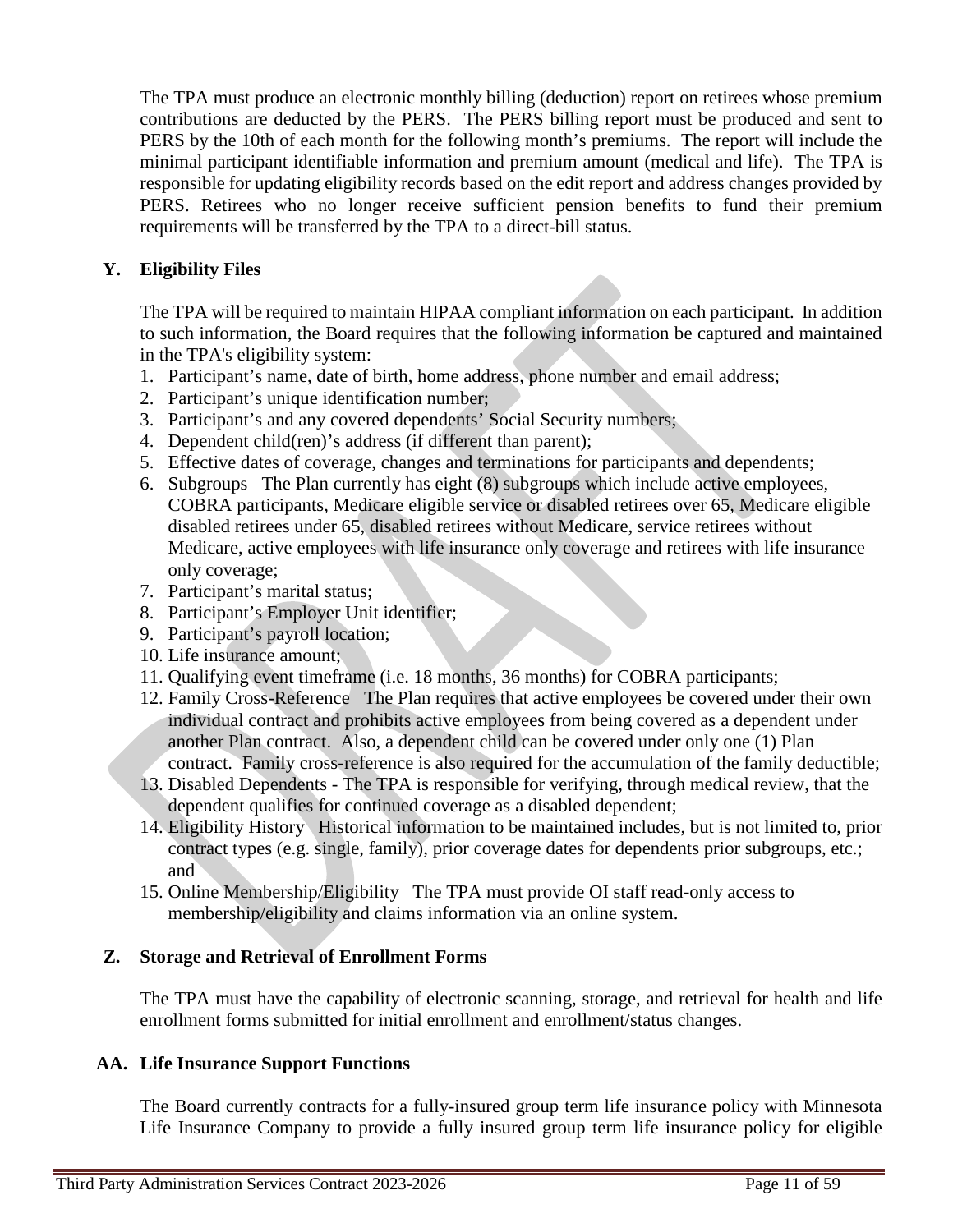employees and retirees of State agencies, universities, public libraries, and certain community colleges and public school districts. Life insurance coverage is available to employees and retirees only; dependent life insurance coverage is not available. The TPA must maintain life insurance eligibility records and provide the following services:

- 1. Updates in the participant's life insurance benefit amount;
- 2. Premium billing and reconciliation; and
- 3. Electronic storage and retrieval of life insurance enrollment/information

The TPA is responsible for calculating monthly life insurance premiums due from the participant and from the employer unit (active employees only), based on the total premium due for the appropriate coverage amount, and including this information on the employer unit billing statements, direct bill statements and PERS deduction report. Refer to the *Plan Document* for additional information on the life insurance program.

## **BB. COBRA Administration**

The TPA is responsible for providing full administration of the COBRA, including, but not limited to:

- 1. Distributing Initial Notice of Continuation of Coverage to new employees;
- 2. Maintenance of all COBRA eligibility;
- 3. Automated process for sending out COBRA notifications after employee termination;
- 4. Ability for participants to electronically enroll in COBRA;
- 5. Electronic monitoring of COBRA notification errors; mailing hardcopy notices if needed;
- 6. Receipt and maintenance of rejection forms;
- 7. 60 Day Notice of End of Election Period;
- 8. Premium Request after Election;
- 9. 45 Day Termination for Non Payment after Election;
- 10. Complete Monthly Billing for all COBRA participants with return envelope;
- 11. Provide Non-Sufficient Funds Notice;
- 12. Provide required 180-day warning for end of continuation period;
- 13. Notify insured of termination for non-payment of premium or any other reason;
- 14. Notify insured of termination for end of continuation period; and
- 15. COBRA participant monthly premium billing, collection, and reconciliation

Refer to the *Plan Document* for a detailed description of the Plan's COBRA provisions.

## **CC. Coordination of Benefits (COB) Administration**

The TPA is responsible for providing full COB services. The necessary information concerning primary coverage for participants and their dependents and other coverage extended via other carriers or benefits systems must be encoded into the TPA's claims processing system and tracked and managed via the system. To administer the coordination of benefits, the TPA must exchange information with other plans involved in paying claims, request that the participant/provider furnish any necessary COB information, reimburse any plan that made payments that this Plan should have made, and recover any overpayment from health care providers and other insurance companies as necessary. If this Plan should have paid benefits that were paid by any other plan, the TPA will pay the plan that made the other payments in the amount the Plan determines to be proper under COB provisions.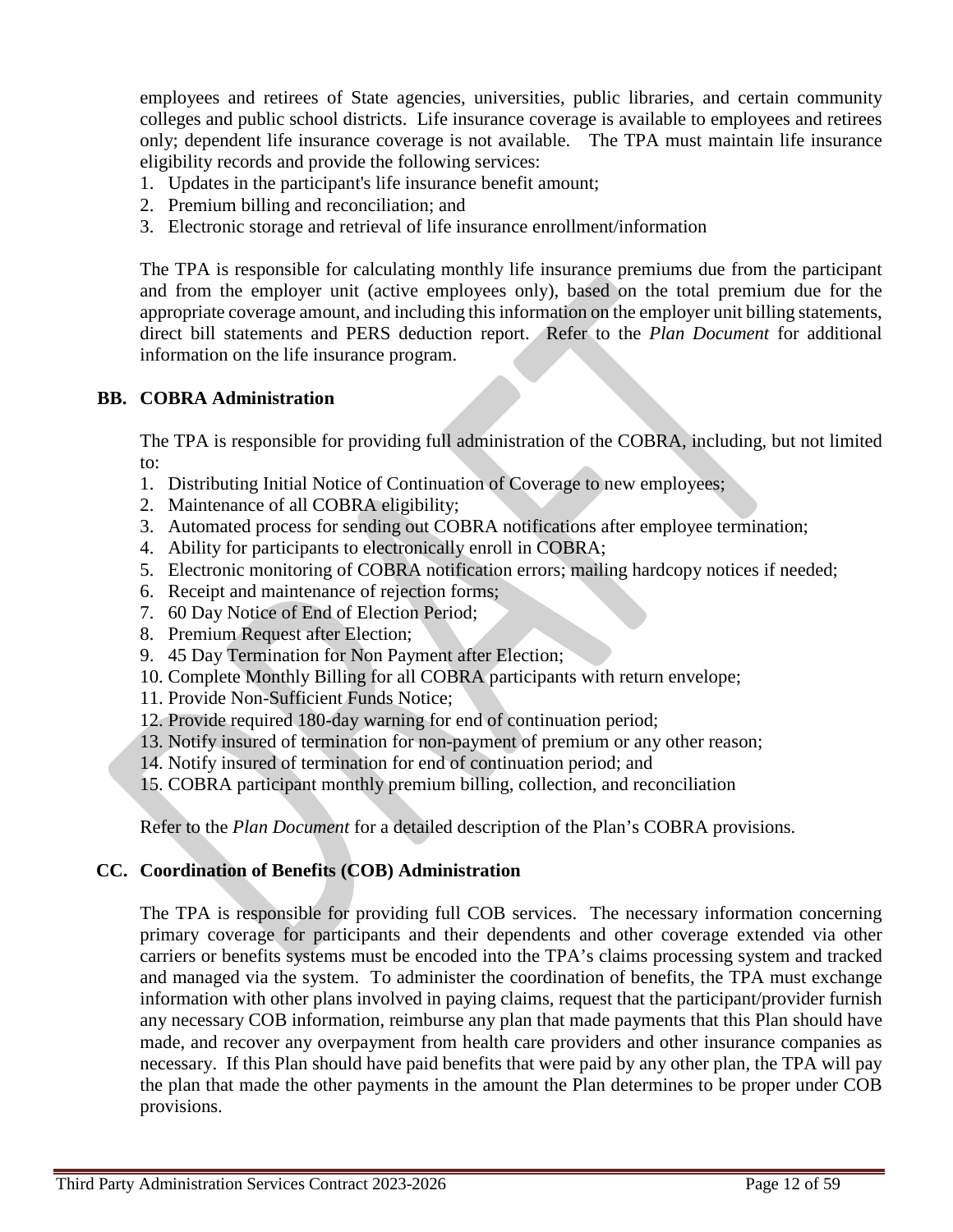# **DD. Subrogation Administration (Third Party Liability and Work-Related)**

As a condition to receiving medical benefits under the Plan, participants agree to transfer to the Plan their rights to recover damages in full for such benefits when the injury or illness occurs through the act or omission of another person. Benefits for work-related injuries or illnesses may be extended by the Plan where (1) liability is being controverted by the employer in a proceeding before the particular worker's compensation agency with jurisdiction and participant's related claims are unpaid; or (2) claims payments were made prior to notification to the Plan of their work-related nature. The TPA is responsible for full subrogation administration, including, but not limited to, efficiently identifying those cases that qualify for subrogation and the legal pursuit thereof.

## **EE. Overpayment/Recovery Administration**

The TPA shall identify, collect and post overpayments from participants and providers in a timely manner. Overpayments will be posted to the participant's individual claims account.

## **FF. Medicare Secondary Payer (MSP)**

The TPA is responsible for all functions related to MSP post-payment recoveries. The Plan is not liable for interest accrued as the result of untimely or unaccepted defenses. In these instances, the TPA will be responsible for any and all interest accrued.

### **GG. Satisfaction Surveys**

The TPA must conduct at least one (1) participant satisfaction and one (1) network provider survey annually. The contents and process of the satisfaction surveys must be agreed upon by the Board and the TPA.

## **HH. Appeal and Grievance Procedures**

The TPA must administer appeal and grievance procedures in accordance with all regulations required by ACA. A participant has the right to appeal any decision that denies payment of a claim or a request for coverage of a health care service or treatment. If a participant believes that the TPA incorrectly denied all or part of a claim, he has the right to obtain a full and fair review. A request for a review must be made in writing to the TPA. TPA is to adhere to the appeal procedures as described in the *Plan Document*.

## **II. Independent Review Organizations**

The TPA is required to maintain contracts with a minimum of three (3) independent review organizations (IRO) that are accredited by Utilization Review Accreditation Commission (URAC) or by a similar nationally-recognized accrediting organization to conduct external reviews as required by the ACA. Cost for these services shall be included in the administrative fee.

### **JJ. Medical Director**

The TPA must employ or contract with a full-time Medical Director to which the OI staff has direct access to support the claims management of the Plan. The medical director will be required to provide support in participant benefit appeals and benefit determinations. In addition, the medical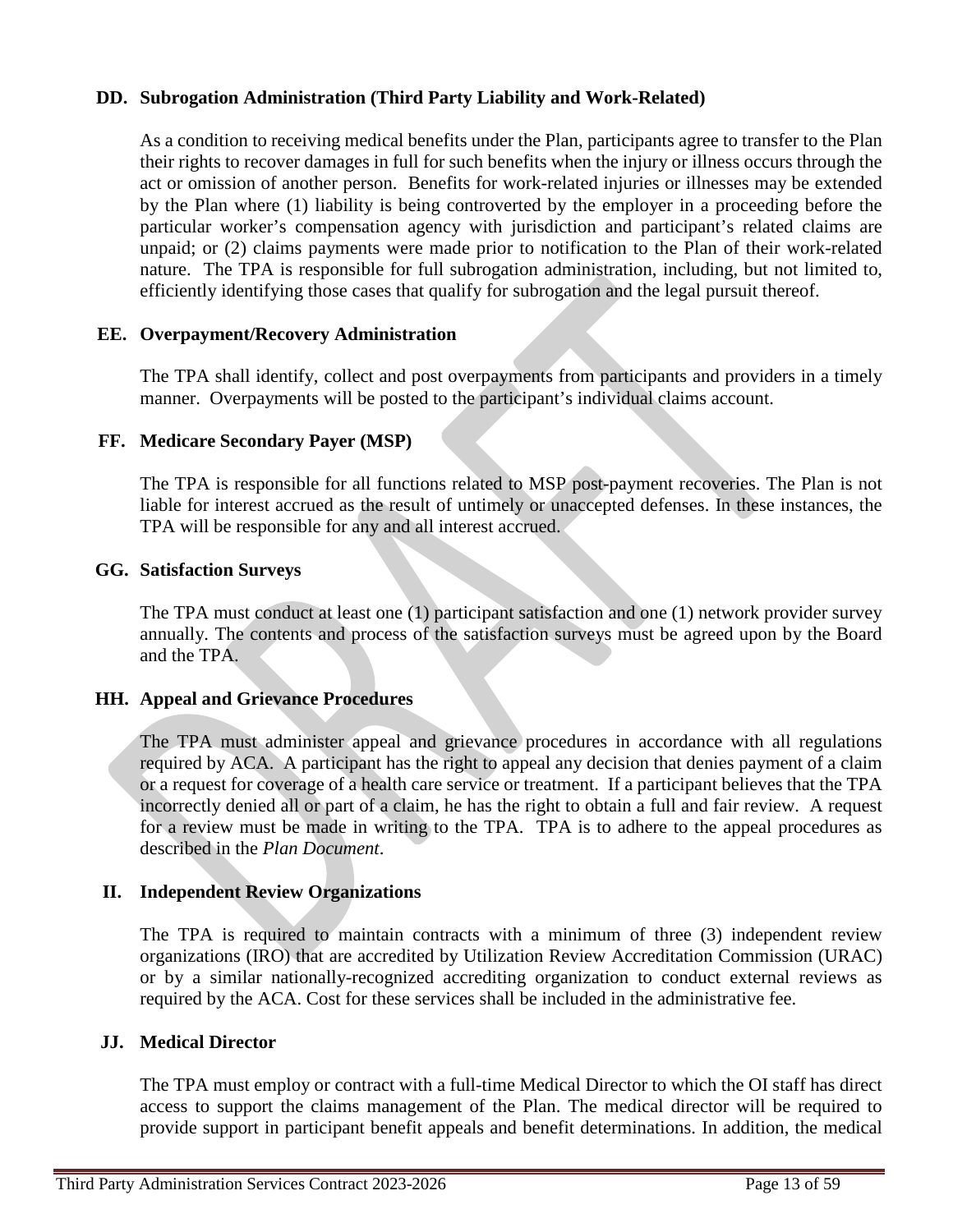director will be required to work closely with Utilization Management Vendor to ensure accurate processing of claims which require review such as system updates, approval data clarification, etc. Support functions may include, but are not limited to: pre determination of benefits, medical necessity, and experimental or investigative procedures.

## **KK. Medical Review Department**

The TPA must provide a well-staffed medical review department to administer the functions listed under "Medical Director".

## **LL. Medical Consultation**

The TPA must have readily available providers to assist OI staff by providing medical advice/expertise. This medical consultant role will include consulting with staff on such things as providing medical necessity opinions based on up-to-date medical literature, reviewing medical records to determine medical necessity, assisting participants to obtain appropriate care, and determining covered benefits. The TPA must administer medical consultation determinations in accordance with all regulations required by the ACA. Assistance shall be provided within one (1) business day of request.

## **MM. Medical Policy**

The TPA is responsible for maintaining medical policies on medical services/procedures. Medical policy must be based on scientifically based evidence provided through research for a particular medical technology. Medical policy must also be based on data from peer-reviewed scientific literature from criteria developed by specialty societies and from guidelines adopted by other health care organizations. The TPA agrees to customize their medical policy in order to support health initiatives of the Board.

## **NN. Training Personnel**

The TPA is required to conduct training sessions relative to enrollment/eligibility policies and procedures for employer units. The number of training sessions is dependent on many factors including payroll/personnel staff turnover, changes to enrollment/eligibility requirements, updates/changes in eligibility system, etc. The TPA must provide field representative personnel to conduct such employer/employee training sessions, including individual meeting with employers as needed. The TPA is also required to provide field representative personnel to conduct training for health care providers relative to claims filing procedures, electronic submission of claims, and other health care provider related issues.

## **OO. Explanation of Benefits**

The TPA's EOB form and provider payment voucher must facilitate the separation of non-covered amounts, provider discounts, and the patient's financial responsibility amount. The TPA must issue EOBs for every claim filed, including zero-balance EOBs, and must accurately reflect patient responsibility, provider discounts, non-covered services, explanation codes, etc. The TPA must also provide the capability for participants and providers to access, download, and print EOBs and provider payment vouchers online. The TPA must monitor replies to EOB notifications and respond accordingly to participant inquiries received.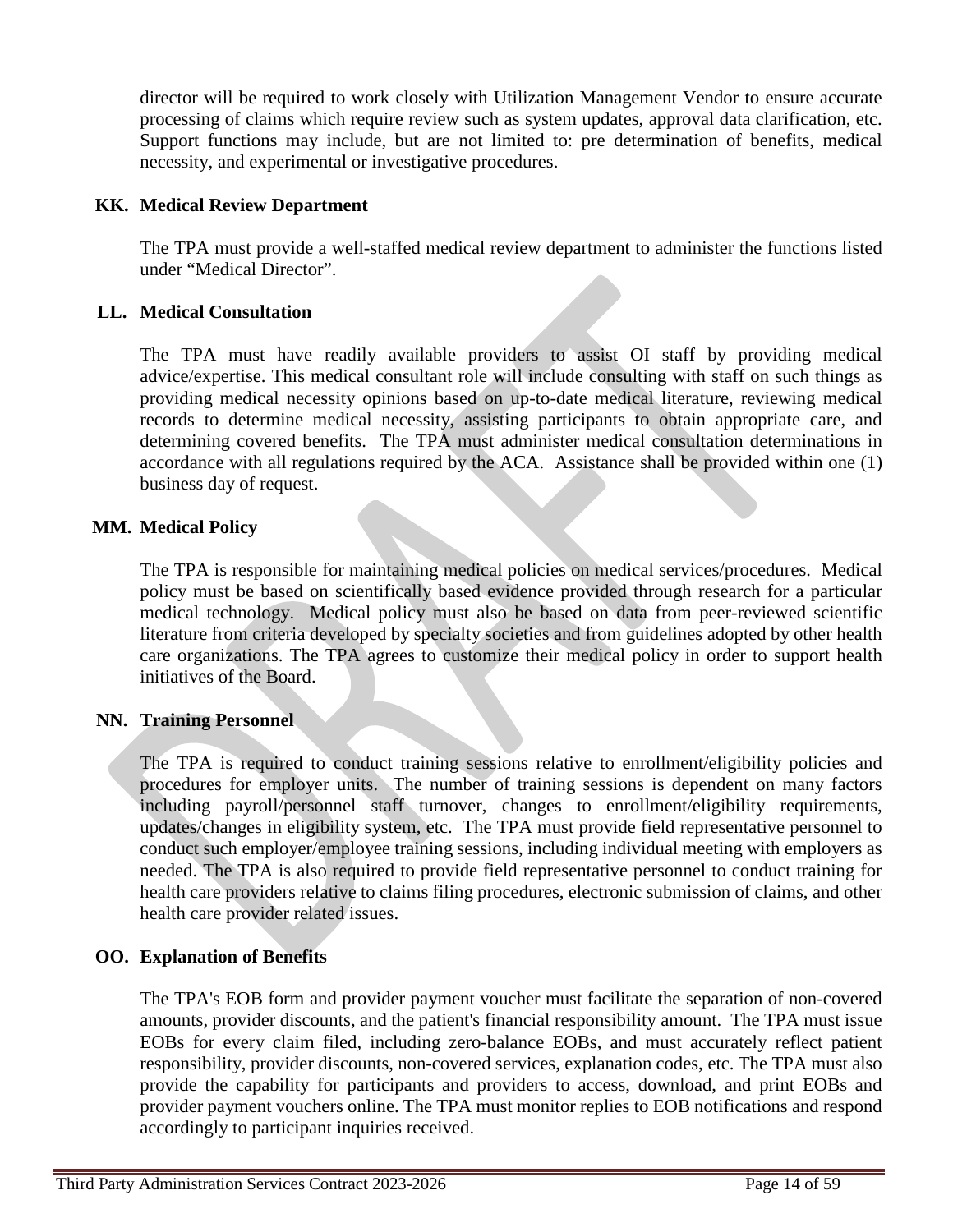# **PP. HIPAA Compliance and Exemption**

The Board has elected to exempt the Plan, as a non-federal governmental plan, from certain requirements of the HIPAA. The Board, however, has elected to generally comply with the intent of the requirements voluntarily. Although the Plan is exempt from certain requirements of HIPAA, the TPA must comply with all applicable requirements of HIPAA, including, but not limited to, the Administrative Simplification and Security Rule provisions.

## **QQ. Retrieval and Distribution of Records**

Data contained on tapes, discs, files, batch files, and other records pertinent to the Plan, unless not otherwise prohibited by law, are the property of the Board and must be made capable of separate retrieval and distribution and be readily available to the Board on request. The TPA's physical security of all such records must comply with or exceed all applicable state and federal legal requirements. The TPA must have in place current procedures documenting its security and off-site storage.

## **RR. Claims and Performance Reviews**

The Board, at its own expense, contracts with an independent third party vendor to conduct annual claims and performance reviews of the TPA. In addition, the operations of the TPA relative to the Plan are included in annual audits conducted by the State Auditor's Office or its designee. The TPA agrees that upon at least forty-eight (48) hour notice by the Board to the TPA, the Board has the right to audit all records maintained by the TPA relative to the TPA's performance. The Board maintains the right to perform financial, performance and other special audits on records maintained by the TPA during regular business hours. The TPA will make available all records, as defined by the selected auditor, for review at no cost to the Board. This does not preclude the auditing of other services or additional claims. Any errors detected via the audit will be addressed and corrected in a timely manner by the TPA. Any claim processing error will be adjusted to the proper account.

## **SS. Standard/Ad Hoc Reporting**

The TPA must furnish standard reports in a form and content approved by the Board. These reports will be provided, at the Board's request, in electronic media format, as well as hard copy if so requested by the Board. The TPA shall provide web-based reporting tools that allow the Board to view, print, and download reports to spreadsheet software. All reports must include report parameters and definitions. Report parameters/definitions must be revised as appropriate when revisions to the report scope occur.

Additionally, the TPA will provide ad hoc reports at the Board's request. The TPA shall provide the Board, for the Board's approval, the time and cost for the development of ad hoc reports prior to the development of the report.

All other reports are to be performed and provided as stated in **Exhibit C, TPA Services Contractor Reports**.

## **TT. Benefit Fairs**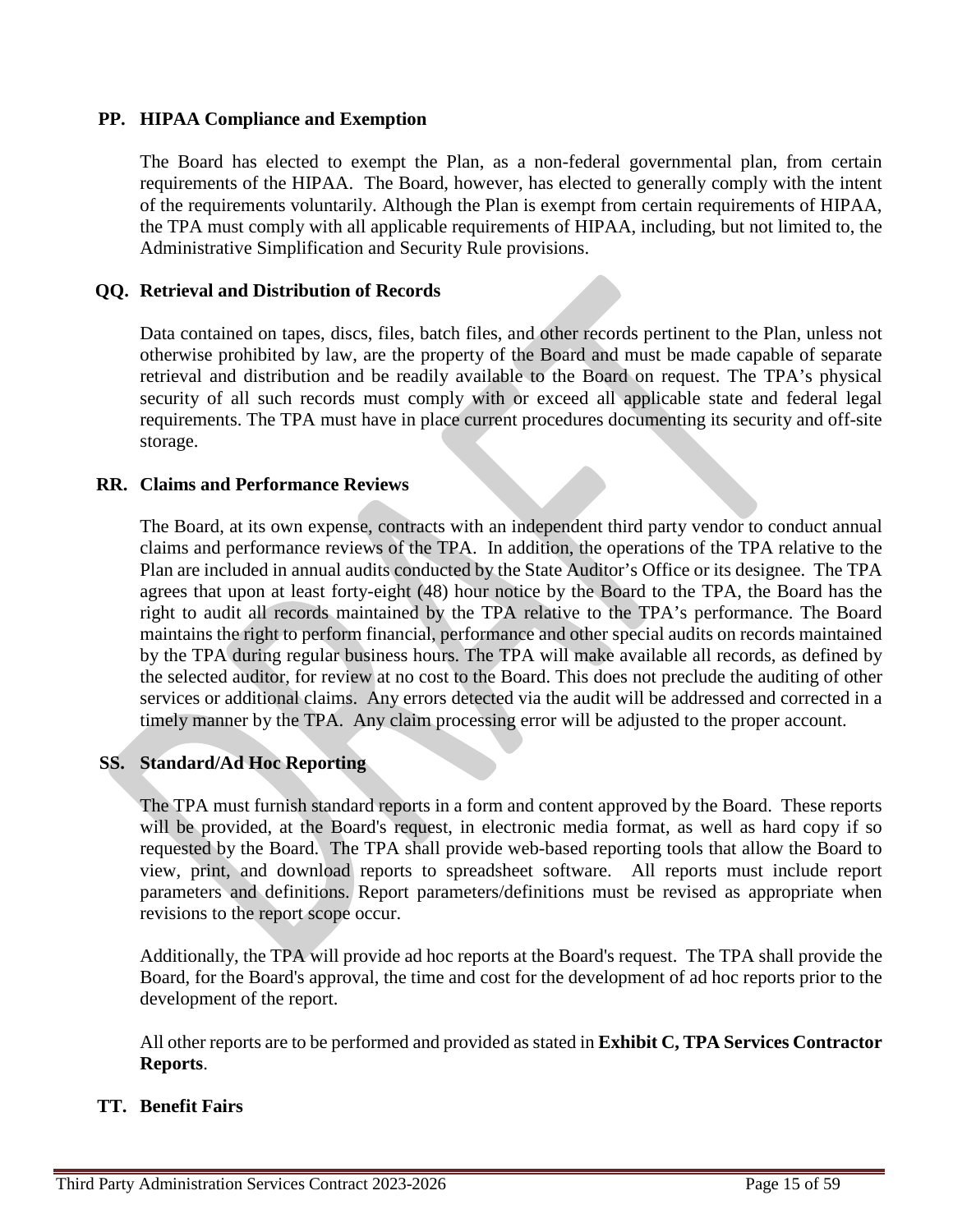The TPA agrees to participate in benefit fairs as requested by employer units to educate participants.

# **UU. Transition of Services**

The TPA is responsible for coordinating with the existing TPA to transition services previously performed by the existing TPA. The TPA, as of the effective date of the services to be provided under this Contract and continuing for the duration of this Contract, shall process all claims for Health Care Services that were rendered prior to the termination date of this Contract and received within the timely filing period.

# **VV. System of Control (SOC) or Statement on Standards for Attestation Engagements Number 18 (SSAE 18)**

The TPA agrees to provide an annual SOC or SSAE No. 18 report or equivalent prepared by a qualified Certified Public Accountant at its own expense for each year of the term of the contract. To the extent the selected TPA utilizes a third party vendor for any applicable component of the TPA services to be provided to the Board, as described within this Contract, the TPA must ensure that the third party vendor likewise provide a SOC or SSAE 18 report annually, and provide copies to the Board at no expense to the Board.

## **WW. Cost of Doing Business**

The TPA shall be solely responsible for all applicable taxes, insurance, licensing, and other costs of doing business. Should TPA default in these or other responsibilities, jeopardizing TPA's ability to perform services effectively, this Contract may be terminated for default at the Board's sole discretion.

### **XX. Informational Materials**

The TPA, at its own cost, shall provide and maintain a supply of the TPA's informational materials to the Board. The TPA, at its own cost, shall provide a supply of the TPA's informational materials to all departments, agencies, universities, community colleges, public school districts, and public libraries throughout the terms of the Contract when requested. Participants will receive informational materials from the participant's employing department, agency, university, community colleges, public school district, or public library.

## **YY. Board Approval**

The TPA is required to notify and receive approval from the Board prior to (1) using the Board's or the Plan's name or Plan benefit information in any social media, publications or printed material or (2) any publications or printed material mailed or provided directly to participants or (3) any change in the core services to be provided by the TPA.

## **ZZ. Exclusive State Network**

The TPA will develop and manage an exclusive statewide network of health care providers to meet the health care needs of the participants. The TPA will be responsible for contacting, negotiating, and contracting with hospitals, providers, and other health care professionals throughout Mississippi. The TPA will be responsible for credentialing the providers, managing the network including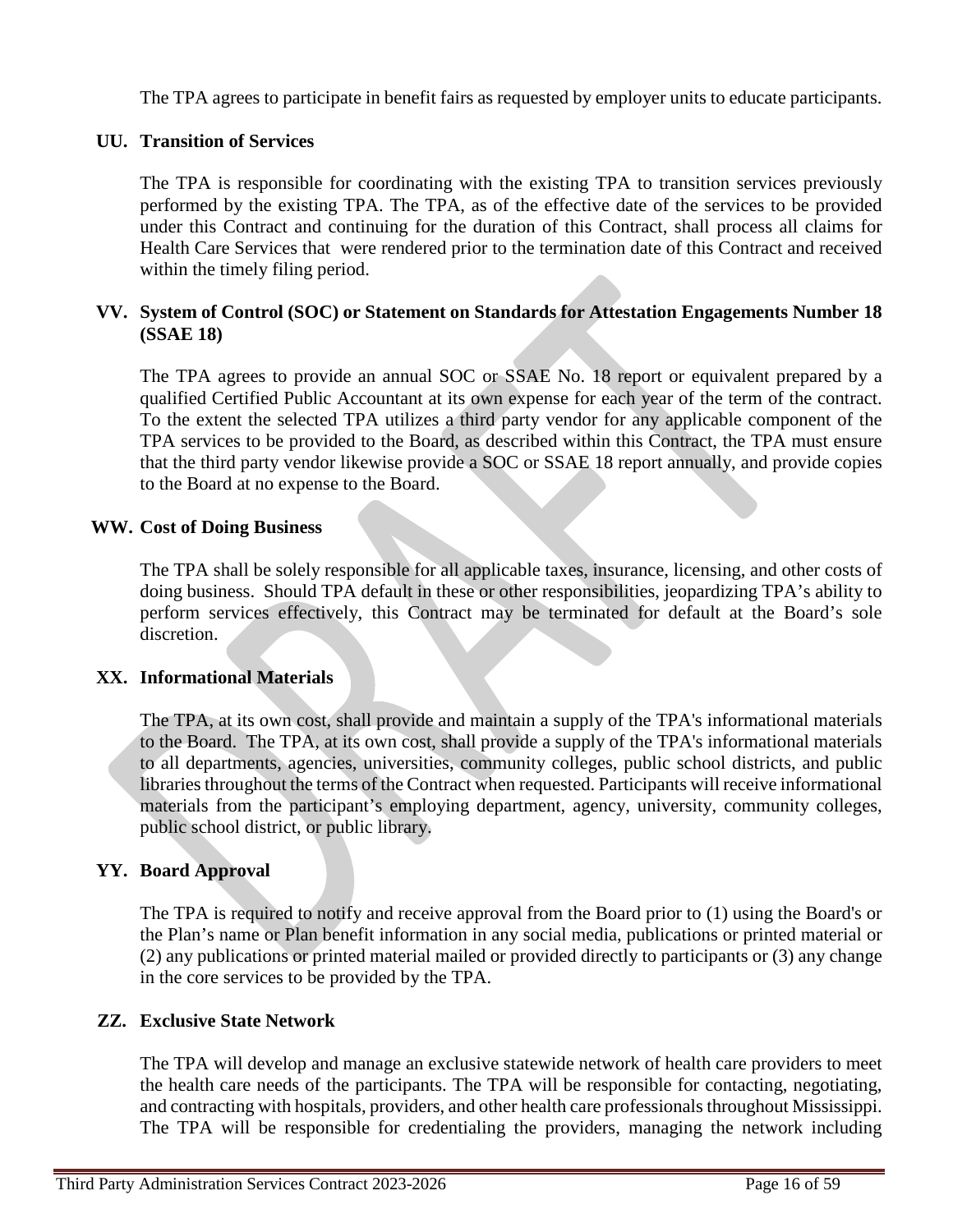monitoring access, cost and quality, and providing related customer service to the participants and to the providers.

The network of providers will extend across the entire State of Mississippi, and must be sufficient in numbers and types of providers and facilities to ensure that all services will be accessible without unreasonable delay. Network adequacy will be determined by a number of factors, including the types of providers available by discipline, geographic accessibility, and travel distance. Where access is inadequate as determined by the Board, the TPA will be required to recruit providers to participate in the network.

## **AAA. National Network**

The TPA will also be responsible for providing access to a comprehensive network of providers nationwide, not necessarily exclusive to the Plan.

### **BBB. Centers of Excellence (COE)**

The TPA is expected to designate COE that include providers who specialize in particular medical services. Any designation of an institution as a COE must be based on objective measures for which there is clear evidence of improved outcomes and/or cost efficiency. COEs may include, but are not limited to, facilities that specialize in procedures such as bariatric surgery, hip and knee replacements, cardiac procedures, and back surgeries. The Board anticipates savings will result from improvements to quality of care and outcomes for services that are performed at a COE.

## **CCC. Contract Provisions**

The TPA will maintain contracts with network providers that contain acceptable language relating to those contract requirements as required by the Board.

## **DDD. Provider Pricing**

Throughout the term of this contract, the TPA will work with OI to develop a provider reimbursement schedule for the Plan. OI will have approval authority for all contracted rates and terms of the provider contracts for purposes of assuring that the contracted providers agree to participate in or cooperate with the Plan's medical management and utilization review programs, health and wellness promotion programs, and all other features and programs of the Plan as appropriate.

## **EEE. Adequate Provider Access**

The TPA will maintain provider access standards as agreed upon in consultation with OI. Adequate provider access includes a match between the total number of participants in the provided population and the proposed PCP, specialty and acute hospital networks, by five-digit zip code. The Board is seeking a broad provider network with minimal impact on current patient-provider relationships. The access standards will be developed using the historical access standards of the Plan modified as necessary based on consultation with OI.

## **FFF. Access to Primary Care Providers (PCP)**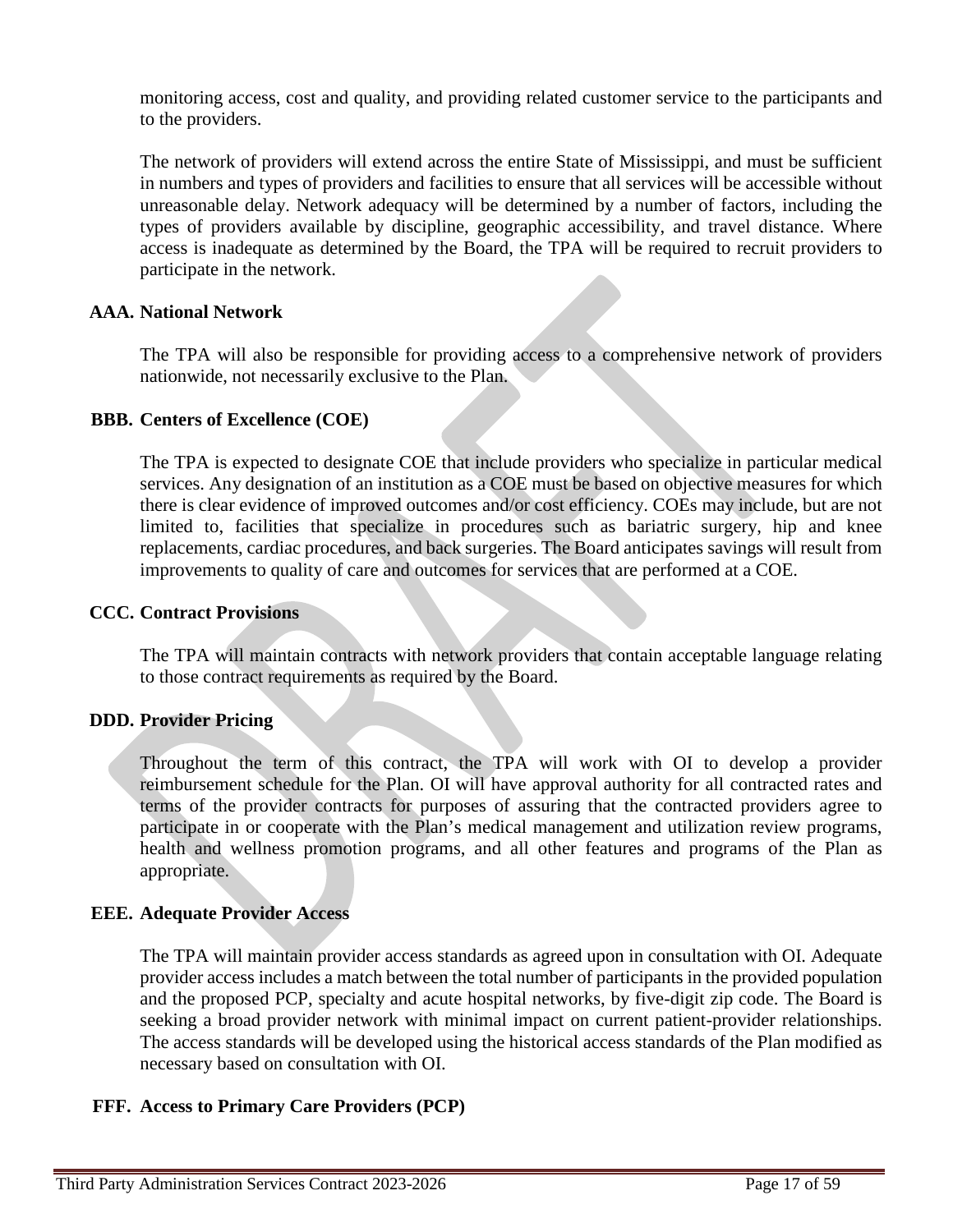The Board requires access to the following list of primary care providers:

- Internal Medicine
- Family Practice
- General Practice
- Family Nurse Practitioner
- Pediatrics
- Obstetrics & Gynecology
- Registered Dietitian (designated as PCP for copay purposes only)

# **GGG. Specialty Providers**

The TPA will work with the Board to determine the appropriate access standards for specialty providers. The Board requires access to at least the following specialty providers:

- Anesthesiology
- Cardiology
- Dermatology
- Gastroenterology
- General Surgery
- Neurology
- Oncology
- Orthopedics
- Psychiatry
- Pulmonology
- Radiology
- Urology

# **HHH. Hospital Care**

The TPA will develop adequate access to hospital facilities, which will be based on a standard of one (1) hospital within twenty-five (25) miles of a participant's home. To the extent possible, based on urban versus rural considerations, the TPA will maintain these standards for all participants. The TPA will identify all network hospitals where the corresponding hospital-based providers are not fully under contract.

The TPA must provide participants with adequate access to network hospitals capable of furnishing a full range of acute and tertiary services, including inpatient and emergency room services, and to ambulatory surgical facilities, rehabilitation facilities, and facilities for residential treatment of mental health disorders.

# **III. Provider Resolution**

The TPA agrees to cooperate with OI in resolving any provider issues including, but not limited to, contracting terms, pricing disputes, claims issues, providers not accepting new patients, lengthy waits for appointments, or lack of specialty provider coverage. OI will have final decision authority for resolving provider issues.

# **JJJ. Provider Audit**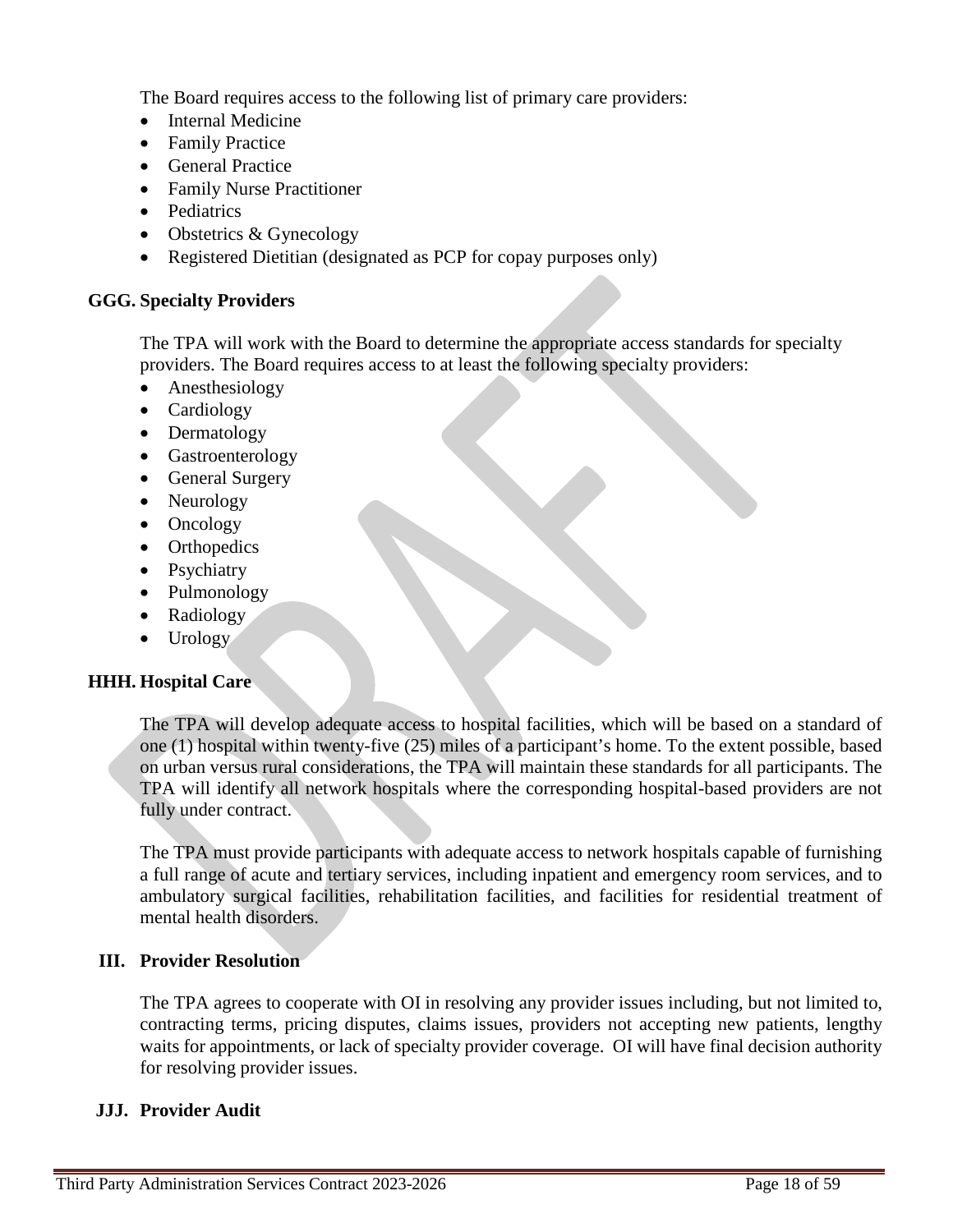The TPA must contractually require each participating provider to cooperate with any audit program implemented by the Board, including, but not limited to, hospital bill audit, DRG validation, and provider bill audit, and to provide, without charge, all necessary information for the completion of such audits.

## **KKK. Cooperation with Other Board Vendors**

The TPA will cooperate as required with the Board's other contracted vendors.

### **LLL. Provider Roster**

The TPA will develop and maintain a database of all providers, including name, billing address, physical address, telephone number, provider number, area(s) of practice or specialty, and for providers, the hospital(s) where admitting privileges are maintained. The TPA will develop linkages of providers to clinics, which will include clinic name, address, telephone number, and provider number in the database where applicable. The linkages will include providers that are associated with multiple clinics. Such information must conform to state and federal requirements, such as HIPAA and Health Information Technology for Economic and Clinical Health (HITECH).

The TPA, via toll free telephone line and searchable web site, will provide a listing of all providers. The searchable website shall, at a minimum, include functionality to search by provider type and specialty by county and/or zip code. The information returned should include provider name, address, telephone number, days and hours of operation, board certification status, hospital admitting privileges, and whether provider is accepting new patients. The format of the listing will be determined by agreement between the TPA and the Board. Printed lists of providers will be available to participants upon request.

The TPA must provide monthly updates to the provider listing (i.e., adds/deletes) to the Board including, but not limited to, the following components:

- Provider's Complete Name
- Tax ID
- **Board Certification Status**
- Provider Number
- Specialty
- Clinic Name
- Complete Address
- Notification Date
- Effective Date
- Termination Date
- Reinstatement Date
- Reason for update

The TPA agrees to the performance standards for maintaining updates to the provider roster as outlined in **Exhibit B, Performance Standards**, of this Contract.

### **MMM. Network Provider Requirements**

The TPA shall require that all network providers adhere to the following: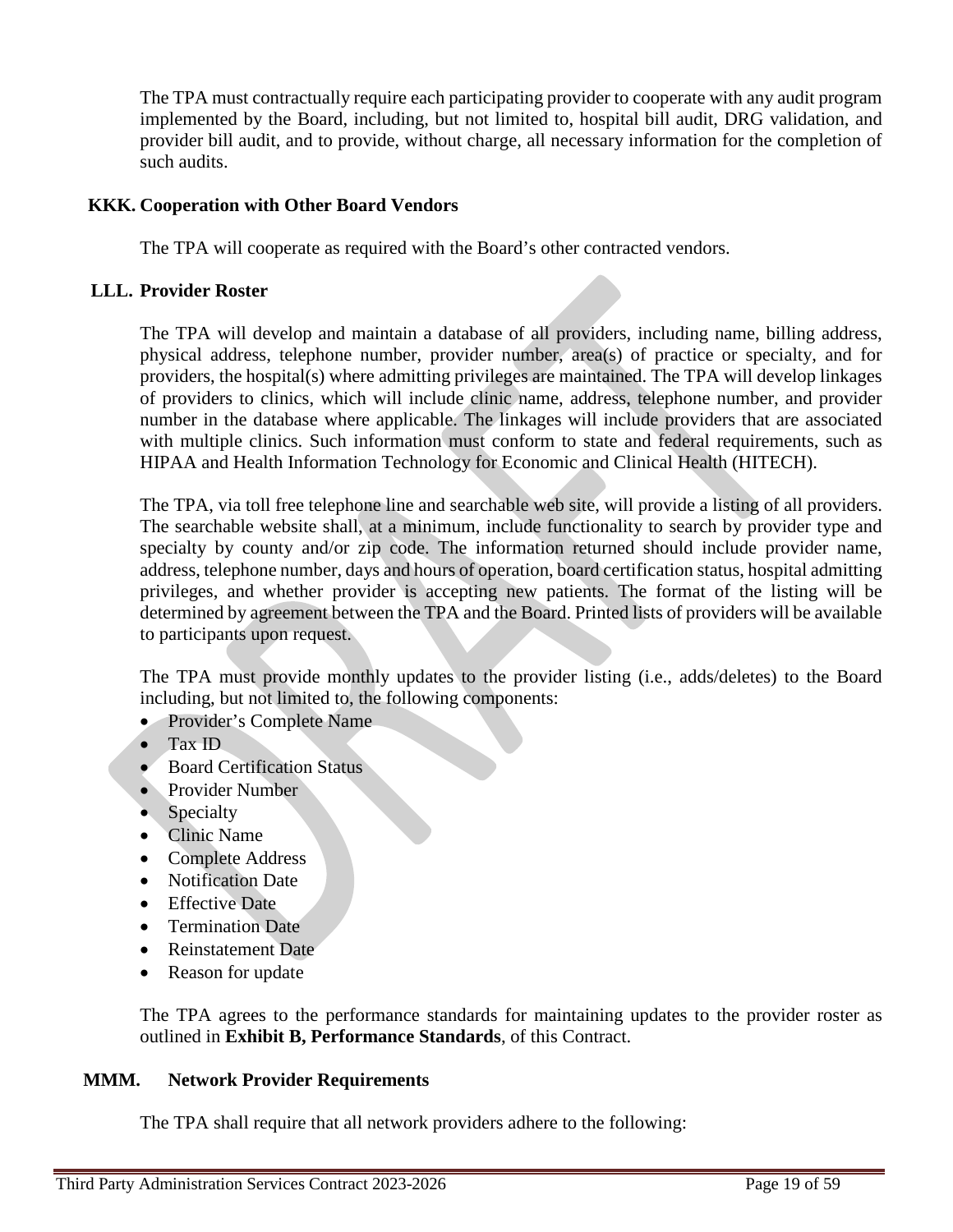- 1. To not discriminate in the treatment of participants on the basis of race, color, creed, sex, age, national origin, physical handicap, disability, religion, place of residence, source of payment or any other consideration made unlawful by federal and state laws;
- 2. To comply with all state and federal laws and regulations relating to the confidentiality of protected health information of participants;
- 3. To adhere to the medical/utilization management program requirements;
- 4. To not bill participants or the Plan for services that are not medically necessary as determined by the medical management/utilization program vendor or the claims administrator. Such services shall include those services that are not covered under the Plan's wellness/preventive services benefit. Covered wellness services are listed on the Plan's website at: http://knowyourbenefits.dfa.ms.gov;
- 5. To adhere to the Board's electronic business model requirements;
- 6. To file claims with other carriers when the Plan is secondary in coordination of benefits. Under such circumstances, the Plan will provide benefits for the patient's liability amount, as defined by the primary payor, not to exceed the allowable charge;
- 7. To accept, as the allowable charge, the lesser of covered charges, or the amount established by the TPA;
- 8. To file claims within twelve (12) months of the date on which the services were performed. The network provider will hold the participant and the Plan harmless for any charges for which a claim is not filed within twelve (12) months of the date of service;
- 9. To comply with the Healthcare Effectiveness Data and Information Set (HEDIS) measures, where applicable;
- 10. To submit biometric data on participants as requested to the claims administrator; and
- 11. To adhere to the requirements of the pharmacy clinical programs such as prior authorization, step therapy, and quantity limits.

## **NNN. Plan Communication**

The TPA will develop a system for regularly communicating the Plan's benefits, medical management requirements, and billing procedures to network providers which will include written communications as well as annual workshops.

The TPA will develop and maintain a searchable website that contains a current provider directory. The website shall be accessible to participants and providers with no access restriction or registration requirement. A link must be provided to the MDFA website. The TPA will maintain a toll-free telephone number for usage by participants and providers. The Board will own the telephone number and the telephone number will revert back to the Board upon contract termination.

## **OOO. Network Provider Services**

The TPA will hire and maintain sufficient provider relations and customer service staff to meet the needs of the Board and the participants. The TPA will report quarterly on the volume of calls received and the types of calls received.

The TPA must staff a provider services department to be operated at least during regular business hours (e.g. 8:00 a.m. to 5:00 p.m. Central Time, Monday through Friday). The TPA must maintain a provider service office within the state of Mississippi throughout the term of the contract. Provider services staff must be proficient in: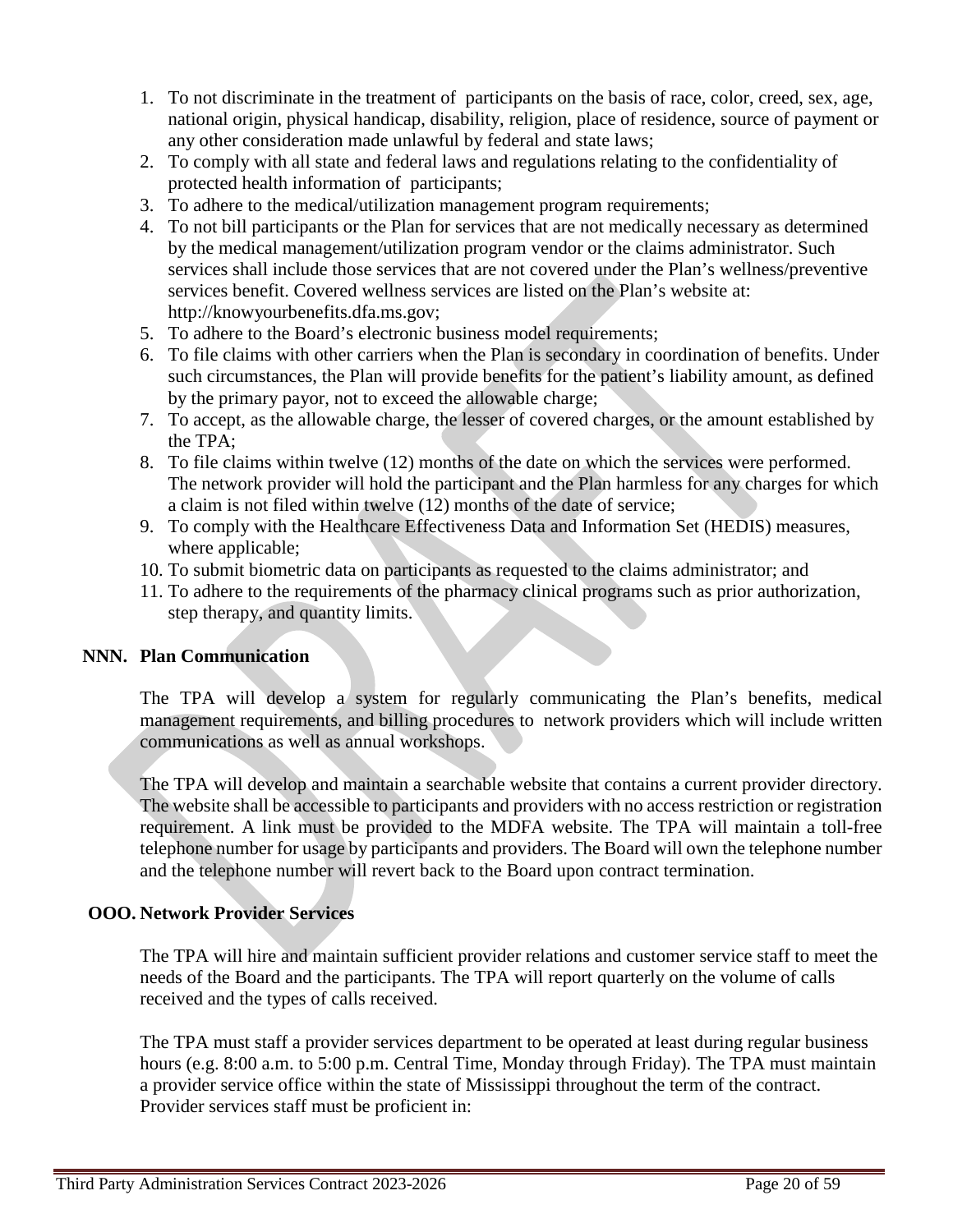- 1. Assisting providers with prior authorization and referral procedures, including the use of nonparticipating providers;
- 2. Assisting providers with claims payment procedures including electronic submission of claims in accordance with HIPAA and HITECH electronic data interchange (EDI) standards;
- 3. Handling provider complaints and grievances;
- 4. Educating providers as to their responsibilities under the Plan;
- 5. Educating providers as to covered medical services, excluded medical services and benefit limitations; and
- 6. Facilitation of medical record transfer among providers as necessary.

# **PPP. Provider Website**

The TPA must provide a secure provider service website where routine provider service inquiries can be handled. Information available through this website must include, but is not limited to, eligibility and benefits information, deductible accumulation, claim status, medical and coding policy, and online viewing of provider payment vouchers.

# **QQQ. Provider Manuals**

The TPA shall develop, distribute, and maintain provider manuals. In addition, the TPA will be expected to notify network providers of subsequent contract clarifications and procedural changes. The provider manual will include at least the following information:

- 1. An introduction to the Plan which explains the TPA's organization and administrative structure;
- 2. A description of the Plan's case management process;
- 3. A description of covered medical services, excluded medical services, and benefit limitations;
- 4. Billing and encounter submission information indicating which form (e.g. UB92, HCFA 1500) is to be used for services and which fields and codes are required for a claim to be considered acceptable by the TPA, or the necessary protocol and procedural information for a provider to submit claims electronically in accordance with HIPAA and HITECH EDI standards;
- 5. Provider performance expectations including disclosure of medical management and quality assurance criteria and processes;
- 6. Emergency room utilization (appropriate and non-appropriate use of the emergency room);
- 7. Claim filing procedures (paper and electronic)A listing of key contacts and telephone numbers at the TPA;
- 8. Prior authorization requirements, including rules for referrals for specialty care and use of nonparticipating providers; and
- 9. How to register a complaint or grievance with the TPA.

# **RRR. Other Requirements**

- 1. The TPA shall develop, implement, and maintain grievance and appeal procedures related to credentialing and pricing.
- 2. The TPA shall not prohibit or otherwise restrict a covered provider or other health care professional from advising a participant about their health situation or medical care or treatment for the participant's condition or disease, regardless of whether benefits for such care or treatment are provided under the Plan, if the professional is acting within his lawful scope of practice.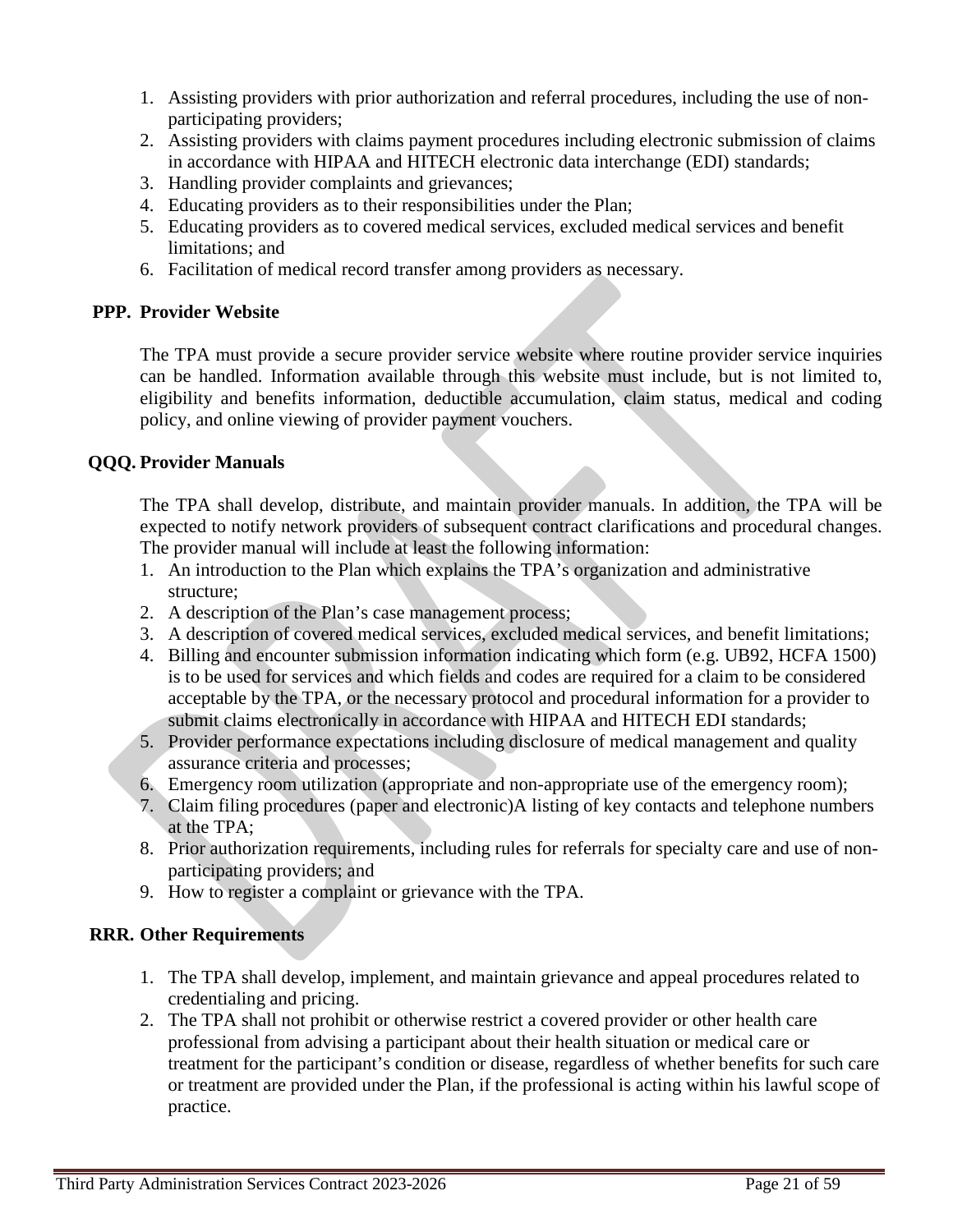- 3. The TPA shall not prohibit a network provider from advocating on behalf of the participant within the medical management or grievance and appeal processes established by the TPA.
- 4. The TPA shall provide to the claims administrator notice of a provider's termination from the network within fifteen (15) working days of receipt or issuance of a notice of termination.
- 5. The TPA shall notify network providers of their responsibilities with respect to the Plan's applicable administrative policies and programs, including, but not limited to, payment terms, medical management, quality assessment and improvement programs, credentialing, grievance and appeal procedures, data reporting requirements, and any applicable federal and state programs.
- 6. Neither the TPA nor any subcontractor shall offer any inducement to any providers to provide less than standard quality medical care to participants than is medically necessary.
- 7. The TPA shall be responsible for notifying participants of any material changes in the network.

# **SSS. Quality**

The TPA will cooperate with any quality initiatives including, but not limited to, provider profiling and outcome measurements established by the Board.

# **TTT. Provider Credentialing**

The TPA will be responsible for credentialing all providers prior to their acceptance into the PPO. Additionally, the TPA will be responsible for re-credentialing the providers at least every three years. (This can be delegated to Provider Sponsored Organizations for those providers in a Provider Sponsored Organization). The TPA will utilize credentialing and re-credentialing standards that meet or exceed National Committee for Quality Assurance (NCQA) and/or URAC standards for credentialing providers. The only exception will be non-board certified physicians currently included in the Board's exclusive network. These physicians may be accepted into the TPA's network as long as they meet other TPA credentialing requirements.

# **UUU. Hospital Privileges**

The TPA will contractually assure that each participating provider is required to possess and maintain admitting privileges at a minimum of one (1) participating hospital, unless the TPA has requested in writing and received approval from OI to exempt the participating provider from this requirement. In the event of such a request, the TPA must explain the need to have said provider as a participating provider along with the process of assuring that participants will not be adversely affected by the provider's lack of privileges at a participating hospital. The TPA will provide OI a quarterly report of network providers who do not have admitting privileges at a participating hospital.

## **VVV. Corrective Action**

The TPA will notify OI of any corrective action taken against a participating provider, which would materially limit the participating provider's admitting privileges at a participating hospital. The TPA will notify OI of any corrective action taken against a participating hospital or other provider and the reason for such action.

## **WWW. Provider Performance Monitoring**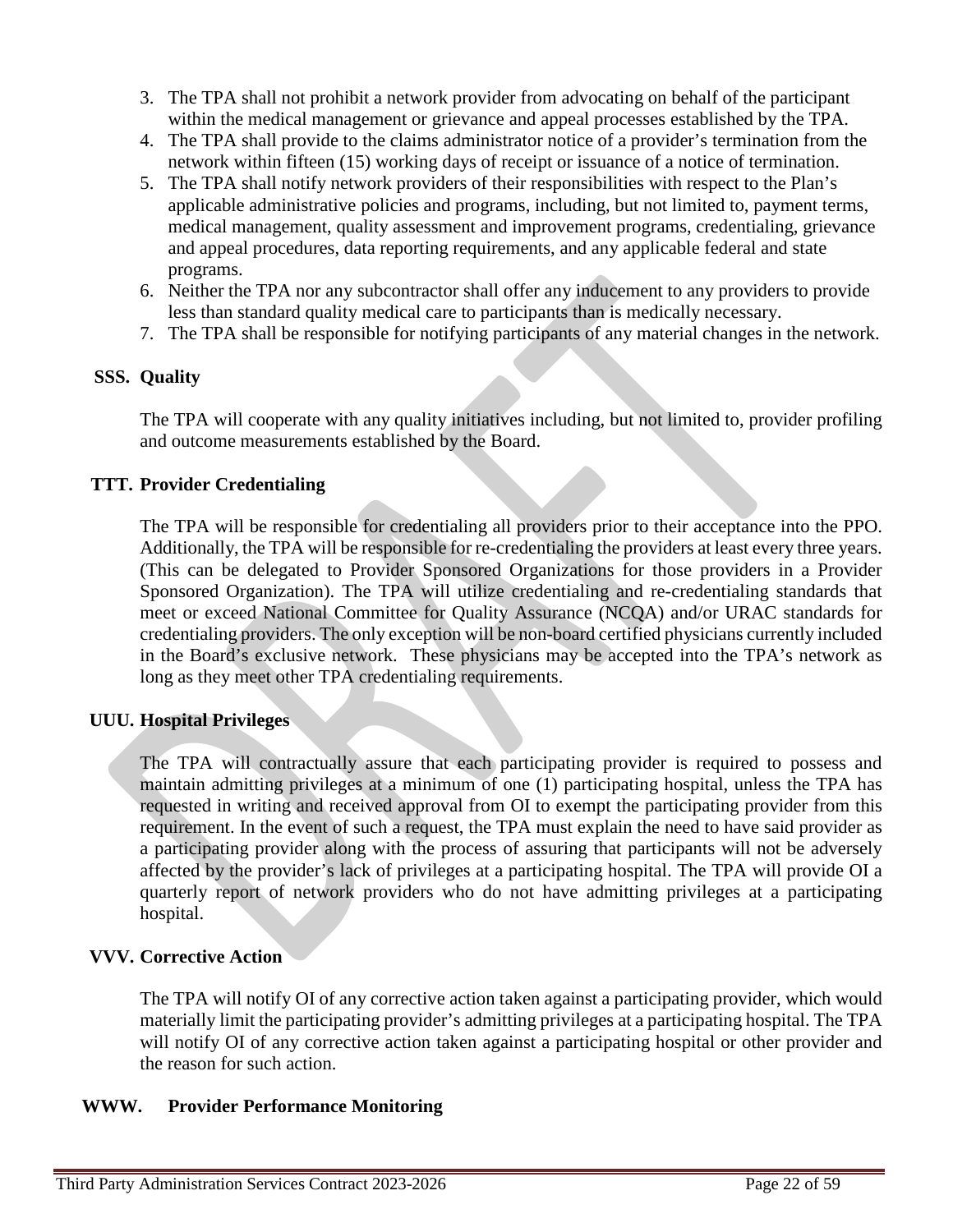The TPA will be responsible for monitoring and reviewing the performance of all providers and taking corrective action when necessary. The TPA will provide OI a quarterly report of utilization and cost trends, incidents of quality issues and/or non-compliance with medical management protocols, and outcomes of implemented benefit or reimbursement changes as well has any corrective action plans. The quarterly reports shall also include analysis of services of non-network providers.

## **XXX. Customer Service**

The TPA will be responsible for maintaining a toll-free customer service telephone line for provider, participant, and employer unit inquiries and complaints. Customer service standards are outlined in **Exhibit B, Performance Standards**, of this Contract. In addition, the TPA will work with the Board to develop a system which directs calls to the most appropriate location.

### **YYY. Responding to Inquiries**

The TPA will respond to inquiries from providers and participants concerning the provider network in a timely manner. The types of inquiries will be logged and reported to the Board on a quarterly basis. The Board will have final approval regarding the format and content of the reports.

### **ZZZ. Complaint Resolution Process**

The TPA is responsible for responding to and documenting resolution of provider and participant complaints. A summary of this documentation will be provided to the Board on a quarterly basis. The Board will have final approval regarding the format and content of the summary report. The TPA will fully respond to all participant and provider complaints within ten (10) business days after receiving the complaint, or become subject to the liquidated damages described in **Exhibit B, Performance Standards**, of this Contract.

### **AAAA. Accreditation**

The TPA agrees to actively seek accreditation within the first six (6) months of the Contract and achieve URAC accreditation, or comparable, within the first twelve (12) months of the Contract. The TPA must meet URAC's Health Network Accreditation standards, or equivalent, and must maintain such accreditation for the life of the Contract.

### **BBBB. Compensation to Participating Providers**

The TPA agrees to provide and manage a comprehensive provider network in the State of Mississippi that will serve the Plan exclusively, and agrees that the Board will have approval authority for any or all contracted rates and terms of the provider contracts for purposes of assuring that the contracted providers agree to participate in or cooperate with the Plan's medical management and utilization review programs, health and wellness promotion programs, and all other features and programs of the Plan as appropriate.

The TPA's contracts with participating providers shall include provisions pertaining to the compensation of those providers, as described in the sections below.

1. Each network provider contracted by the TPA shall be entitled to compensation for covered services rendered in an amount not to exceed the TPA's allowable charge. For DRG or per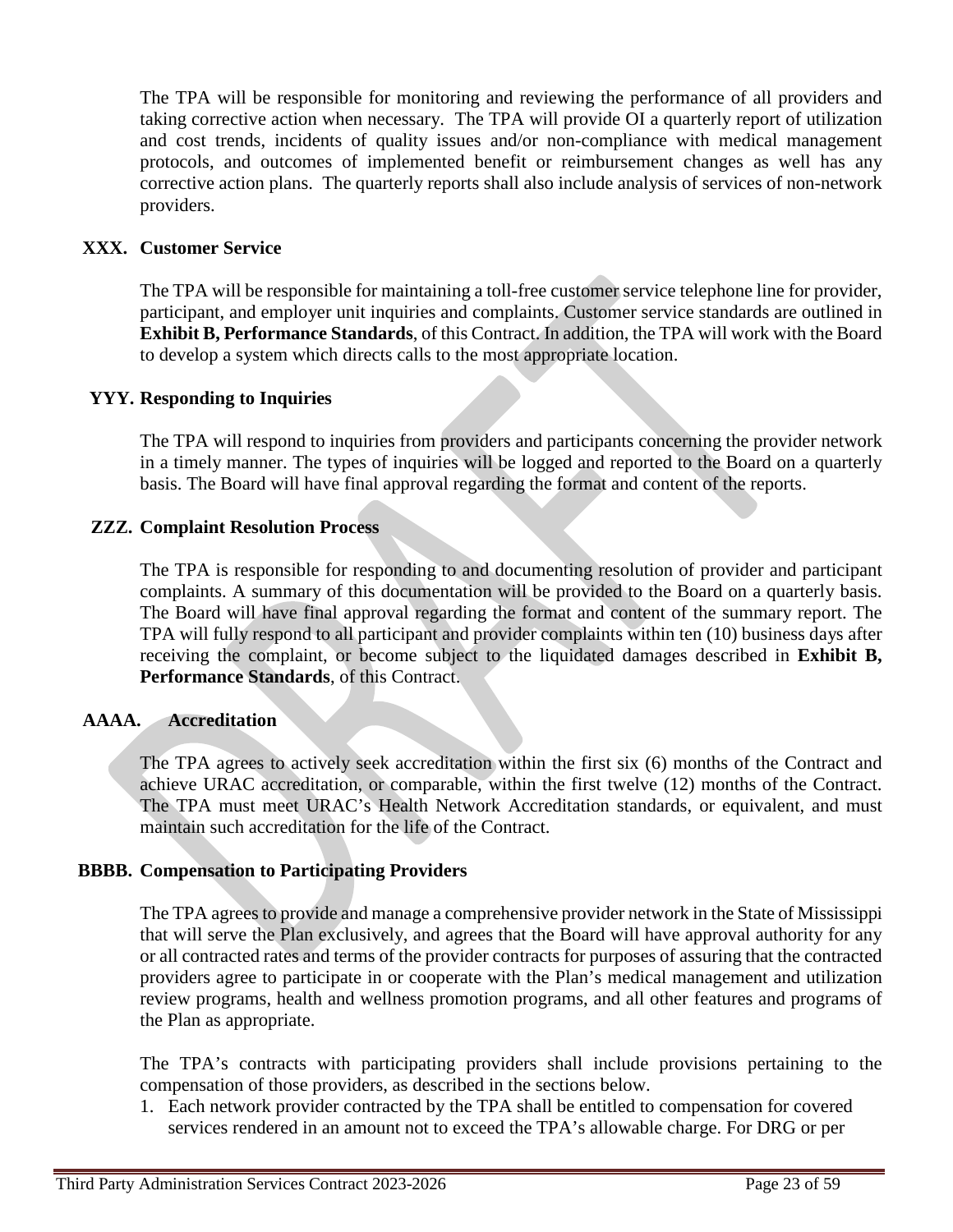diem rates, the allowable charge is the lessor of the billed charge, the DRG or per diem rate. Network providers shall neither bill nor attempt to collect from the participant, the Plan, the Board, or any third party, any amount in excess of the TPA's allowable charge for any covered service.

- 2. The participating hospitals contracted by the TPA shall accept and adhere to the allowable charge for covered hospital services when the Plan is the primary payor. When the Plan is the secondary payor under coordination of benefits rules, the allowable charge shall not apply.
- 3. Network providers shall be entitled to collect from the participant any deductible, co payment, or co insurance amounts specified by the Plan.
- 4. Network providers shall be entitled to compensation from the participant for health care services not covered under the Plan, for health care services provided to a participant after the benefits set forth in the Plan have been exhausted, or for health care services which are otherwise excluded under the Plan (including any services for which payment is denied under the Plan's utilization management program provided that the network provider fully cooperated with the utilization management program up to and including the appeals process). Network providers shall not be entitled to compensation from the participant nor from the Plan for services that are not medically necessary, as determined by the medical management and utilization review vendor or by the claims administrator.

## **CCCC. Rebates**

The Plan shall receive 100% of any and all rebates received by the TPA attributable to the Board's utilization of any medications. Rebates are defined as any compensation or remuneration of any kind received or recovered by the TPA, or any of its affiliates from a pharmaceutical manufacturer or intermediary attributable to the purchase or utilization of covered drugs by Plan participants, including, but not limited to, incentive rebates discounts; credits; regardless of how categorized; market share incentives; promotional allowances; commissions; market share of utilization; clinical detailing; rebate submission fees; and administrative or management fees. Rebates also include any fees that TPA, or any of its affiliates, receives from a pharmaceutical manufacturer for administrative costs, formulary placement, and/or access. Any fees or cost associated with rebates administration should be included in the TPA's bundled administration fee.

## **DDDD. Other Services**

The TPA shall provide other services for which the TPA has the technical capability to render, as requested by the Board and agreed to in writing by the Board and the TPA.

## **4. Responsibilities of the Board, Administrator of the Plan**

- **A.** The Board reserves the exclusive right to amend, reduce, or eliminate any part of the Plan or change any benefits at any time. To the extent that such amendment, reduction, elimination, or change materially affects the services provided by the TPA under this Contract, the Board shall notify the TPA of such change via a letter of authorization in a timely manner and in advance of such change to the extent possible.
- **B.** In case of conflict between this Contract and the applicable *Plan Document*, the *Plan Document* shall prevail.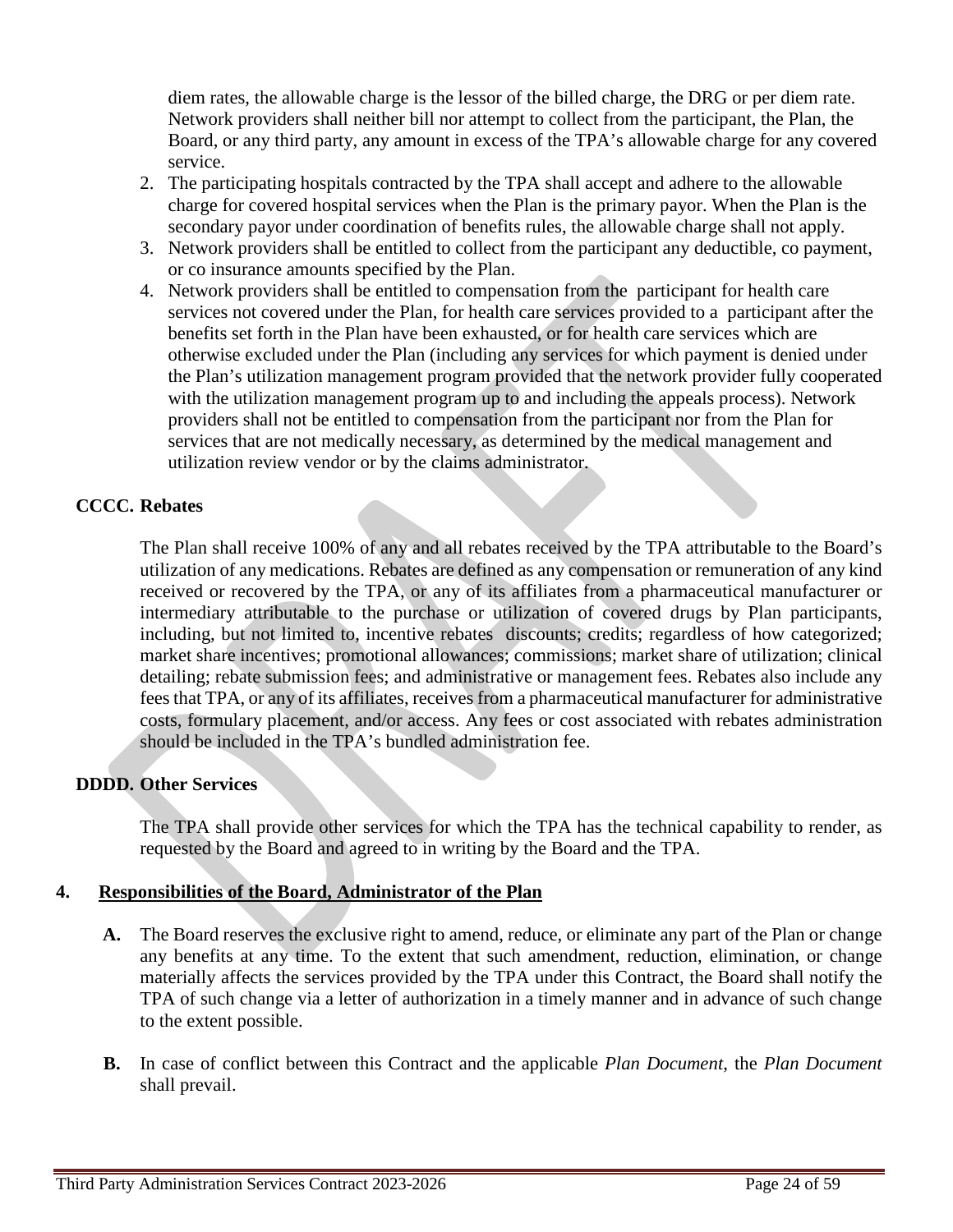- **C.** The Board or its designee shall provide educational material to all Participants explaining conditions of coverage, cost sharing, benefit design, and financial incentives encouraging compliance with the Plan's programs and provisions.
- **D.** The Board shall have final authority on any appeal, application, and interpretation of the Plan's benefits or eligibility policies. Benefit determinations shall not affect the attending physician's responsibility to provide all medically necessary care to covered individuals.
- **E.** The Board shall not disseminate, sell, or license any proprietary information belonging to the TPA to others without the TPA's prior written approval, unless the information is subject to the Public Records Law of the State of Mississippi, or is required to be released by law.

# **5. Contract Term**

- **A.** The effective date of this Contract is January 1, 2023. The term of the Contract will be for four (4) years with an option to renew for up to one (1) year at the Board's discretion. Within nine (9) months of the end of the original term, MDFA will notify the Contractor, in writing, of MDFA's intent to renew the Contract for one (1) additional year.
- **B.** This Contract may be terminated by either party, with or without cause, upon at least thirty (30) days prior written notice of intent to terminate provided to the other party. However, the TPA agrees to adjudicate and process all claims with service dates prior to the termination date of the contract that are received by the TPA for one (1) year after the termination date with claim payments funded by the Board in accordance with the terms and conditions of this terminated contract.
- **C.** All records and information provided by the Board or through its vendors to the TPA are the sole property of the Board and shall be returned to the Board within thirty (30) days of the termination date of this Contract if so required by the Board. The TPA shall be entitled to retain and utilize data that have been captured, computed, or stored in the TPA's databases to the extent that such data cannot be identified or linked to the Board, Plan, or an individual Participant with the restrictions described in Item 16, of this Contract to apply.
- **D.** Upon termination of this Contract, the TPA shall reasonably cooperate with the Board and the new TPA vendor during the transition of the Plan to the new TPA vendor. Upon request of the Board, the TPA shall provide all information maintained by the TPA in relation to the Plan in a time frame specified by the Board. Information provided shall be in a format designated by the Board and shall include, but not be limited to, where applicable, file layouts and legends. The TPA shall provide such explanation of the information provided in order to facilitate a smooth transition.

# **6. Consideration**

The Board agrees to compensate the TPA for services approved by the Board and performed by the TPA under the terms of this Contract in an amount not to exceed [Insert Amount], as follows:

**A.** The per employee per month (PEPM) fees illustrated in *Exhibit A, Fee Schedule for Third Party Administration Services,* of this Contract shall constitute the entire compensation due to the TPA for services and all of the TPA's obligations hereunder regardless of the difficulty, materials, or equipment required. Said fees include, but are not limited to, all applicable taxes, fees, general office expense, travel, overhead, profit, and all other direct and indirect costs, incurred or to be incurred,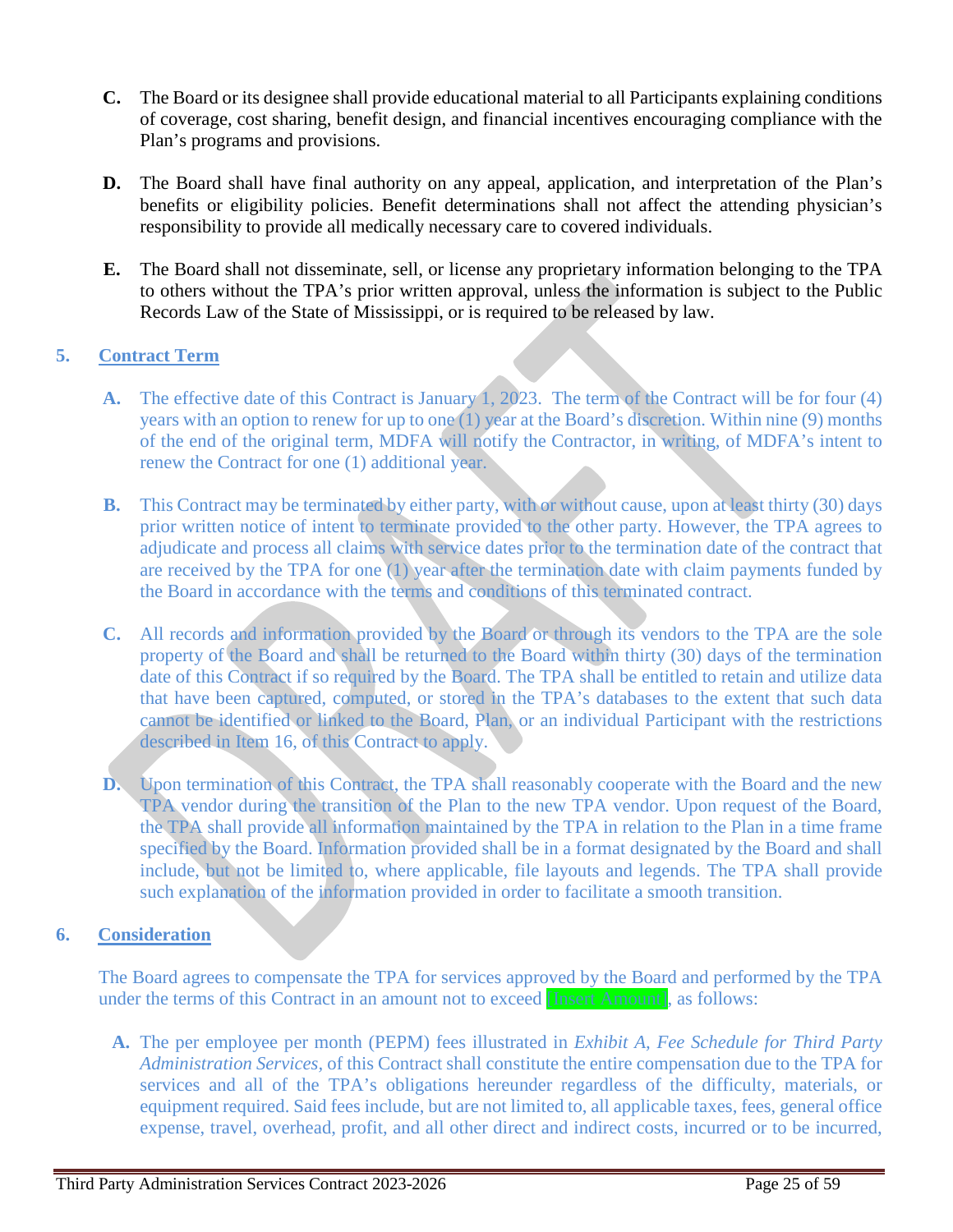by the TPA, including various service fees that are typically passed through the claims wire. No additional compensation shall be provided by the Board for any expense, cost, or fee not specifically authorized by this Contract, or by written authorization from the Board. Said fees are firm for the duration of this Contract and are not subject to escalation for any reason, unless this Contract is duly amended.

- **B.** In accordance with State law and applicable Contract conditions, the Board shall compensate the TPA such fees after the appropriate services have been rendered. The Board shall not provide any prepayments or initial deposits in advance of services being rendered. Fees for services provided by the TPA shall be billable to the Board in arrears on a monthly basis. Only those services agreed to under this Contract shall be considered for reimbursement or compensation by the Board. Payment for any and all services provided by the TPA to the Board and/or the Plan shall be made only after said services have been duly performed and properly invoiced.
- **C.** The TPA shall submit all invoices, in a form acceptable to the OI (provided that such acceptance will not be unreasonably withheld) with all the necessary supporting documentation, prior to any payment to the TPA of any administrative fees. Administrative fees shall be invoiced on a monthly basis, in sufficient detail and format as determined by the OI. Such invoices shall include, at a minimum, a description of the service(s) provided, the PEPM administrative fee, the number of enrollees, the time period in which services were provided, and total administrative fees requested for the period being invoiced. In the event of termination of this Contract for any reason, TPA shall be paid for services rendered and allowable up to the effective date of termination. Upon the effective date of termination of this Contract, the TPA's obligation to provide any further services under this Contract shall cease. The TPA shall, however, remain liable for any obligations arising hereunder prior to the effective date of such termination, including but not limited to, twelve (12) months administration of run-out claims. No additional compensation will be provided by the MDFA for any expense, cost, or fee not specifically authorized by this Contract, or by written authorization from the MDFA.
- **D.** The payment of an invoice by the Board shall not prejudice the Board's right to object or question any invoice or matter in relation thereto. Such payment by the Board shall neither be construed as acceptance of any part of the work or service provided nor as an approval of any costs invoiced therein. TPA's invoice or payment shall be subject to reduction for amounts included in any invoice or payment theretofore made which are determined by the Board, on the basis of audits, not to constitute allowable costs. Any payment shall be reduced for overpayment, or increased for underpayment on subsequent invoices. For any amounts which are or shall become due and payable to the Board and/or the Plan by the TPA, including but not limited to any liquidated damages resulting from the TPA's failure to satisfy any performance standards described in *Exhibit B, Performance Standards*, the Board reserves the right to (1) deduct from amounts which are or shall become due and payable to the TPA under Contract between the parties any amounts which are or shall become due and payable to the Board by the Contractor; or (2) request and receive payment directly from the TPA within fifteen (15) days of such request, at the Board's sole discretion.
- **E.** Compensation to the TPA for travel expenses for quarterly meetings and annual onsite trainings are included in the bundled fee. In the event the Board requests and authorizes the TPA for the performance of any of the services covered under this Contract for which travel expenses are not already included, compensation to the TPA for travel, meals and/or lodging must be approved in advance and shall be allowed subject to the following criteria: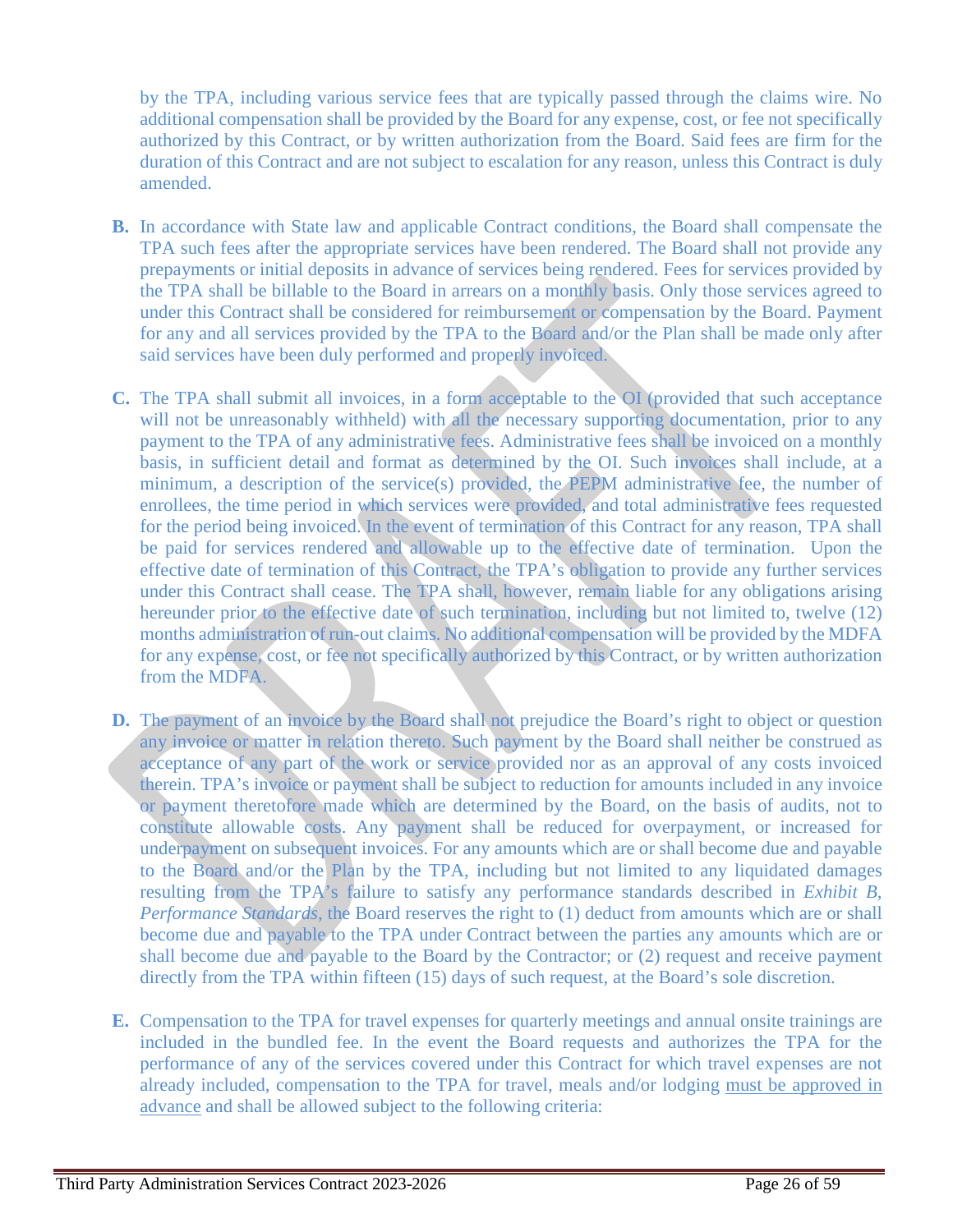- 1. In order to be compensable, travel expenses must be reasonable and necessary for the fulfillment of the project and contractual obligations;
- 2. Air travel reimbursement will be limited to "Coach" or "Tourist" class rates, and must be supported by a copy of an original invoice;
- 3. Meals and lodging expenses will be reimbursed in the amount of actual costs, subject to the maximum per diem as defined in the Federal Register. A copy of all meal and hotel receipts must be provided;
- 4. Taxi fares, reasonable rental car expenses, and airport parking expenses will be reimbursed in the amount of actual costs, and must be supported by a copy of an original receipt/invoice;
- 5. Personal automobile mileage and related costs are not compensable expenses;
- 6. Time spent in "travel status" is not compensable.

# **7. E-Payment and Paymode**

The TPA agrees to accept all payments in United States currency via the State of Mississippi's electronic payment and remittance vehicle. The MDFA agrees to make payment in accordance with Mississippi law on "Timely Payments for Purchases by Public Bodies", which generally provides for payment of undisputed amounts by the agency within forty-five (45) days of receipt of the invoice. Mississippi Code Annotated § 31-7-301, *et seq*. Payments by state agencies using the State's accounting system shall be made and remittance information provided electronically as directed by the State. These payments shall be deposited into the bank account of the TPA's choice. The MDFA may, at its sole discretion, require the TPA to submit invoices and supporting documentation electronically at any time during the term of this Contract. The TPA understands and agrees that the MDFA is exempt from the payment of taxes. All payments shall be in United States currency.

## **8. Availability of Funds**

It is expressly understood and agreed that the obligation of the Board to proceed under this Contract is conditioned upon the appropriation of funds by the Mississippi State Legislature and the receipt of state and/or federal funds. If the funds anticipated for the continuing time fulfillment of the Contract are, at any time, not forthcoming or insufficient, either through the failure of the federal government to provide funds or of the State of Mississippi to appropriate funds or the discontinuance or material alteration of the program under which funds were provided or if funds are not otherwise available to the MDFA, the Board shall have the right upon ten (10) working days written notice to the TPA, to terminate this Contract without damage, penalty, cost or expenses to the Board of any kind whatsoever. The effective date of termination shall be as specified in the notice of termination.

## **9. Record Retention and Access to Records**

The TPA agrees that the Board or any of its duly authorized representatives at any time during the term of this Contract shall have unimpeded, prompt access to and the right to audit and examine any pertinent books, documents, papers, and records of the TPA related to the TPA's charges and performance under this Contract. The Board agrees to provide the TPA with reasonable advance notice for any standard audits or reviews, with the expectation that such reviews shall be made during normal business hours of the TPA. The parties shall cooperate to schedule and conduct such audit or inspection to prevent disruption to TPA's performance of the services hereunder and for TPA's other customers. All records related to this Contract shall be retained by the TPA for a period of six (6) years after final payment under this Contract and all pending matters are closed unless the Board authorizes their earlier disposition. However, if any litigation, claim, negotiation, audit or other action arising out of or related in any way to this Contract has been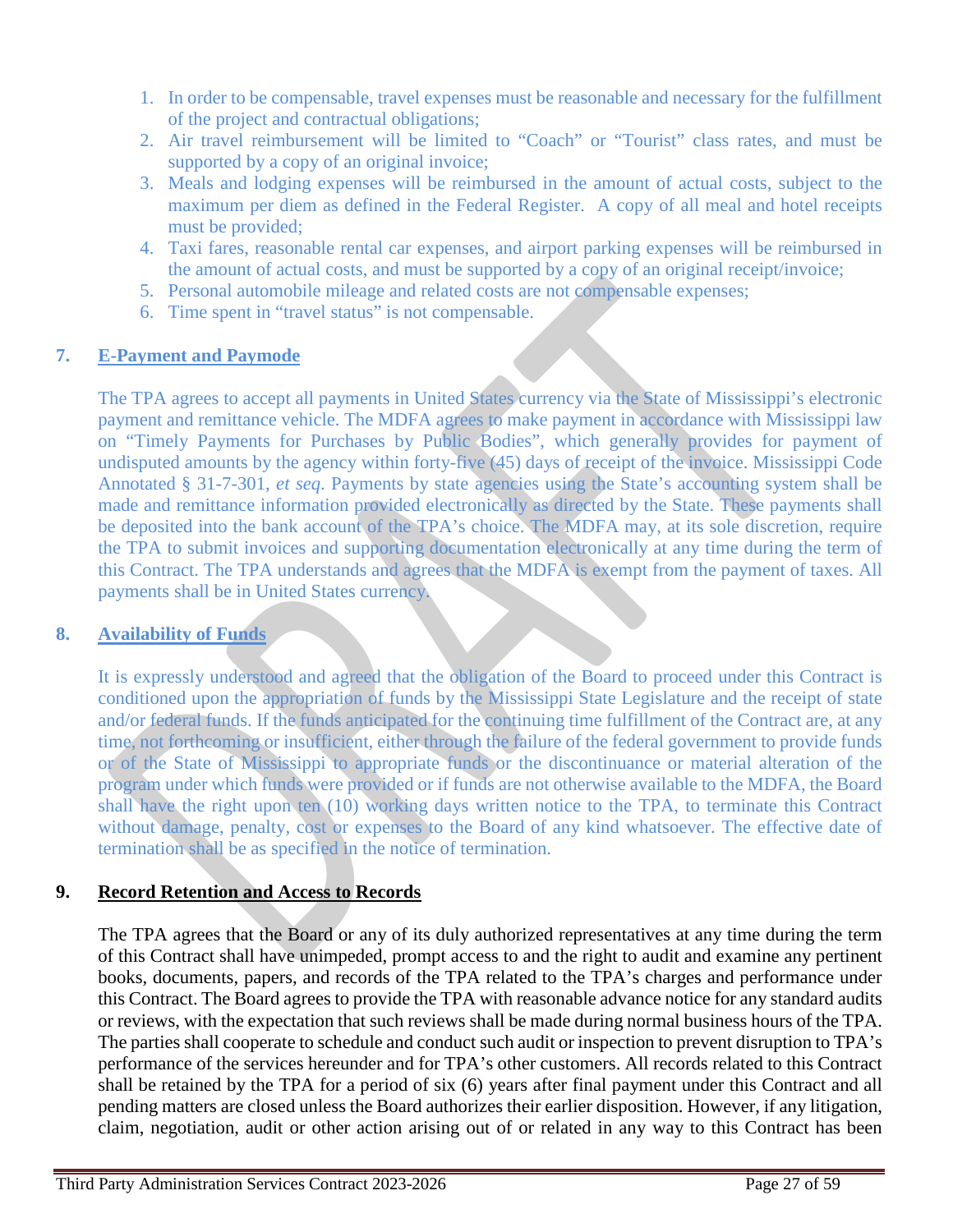started before the expiration of the six (6) year period, the records shall be retained for one (1) year after all issues arising out of the action are finally resolved or until the end of the six (6) year period, whichever is later. The TPA agrees to refund to the MDFA any overpayment disclosed by any such audit arising out of or related in any way to this Contract.

# **10. Right to Audit**

TPA shall maintain such financial records and other records as may be prescribed by MDFA or by applicable federal and state laws, rules, and regulations. TPA shall retain these records for a period of three years after final payment, or until they are audited by MDFA, whichever event occurs first. These records shall be made available for inspection during regular business hours and with reasonable advance notice during the term of the Contract and the subsequent three-year period for examination, transcription, and audit by the Mississippi Office of the State Auditor, its designees, or other authorized bodies.

## **11. Right to Inspect**

MDFA, the Mississippi Office of the State Auditor, or any other auditing agency prior-approved by MDFA, or their authorized representative shall, at all reasonable times, have the right to enter onto the TPA's premises, or such other places where duties under this Contract are being performed, to inspect, monitor, or otherwise evaluate (including periodic systems testing) the work being performed. The TPA shall provide access to all facilities and assistance for MDFA and Mississippi Office of the State Auditor's representatives. All inspections and evaluations shall be performed in such a manner as to not delay work. Refusal by the TPA to allow access to all documents, papers, letters or other materials, shall constitute a breach of Contract. All audits performed by persons other than MDFA staff shall be coordinated through MDFA and its staff.

### **12. Applicable Law**

The Contract shall be governed by and construed in accordance with the laws of the State of Mississippi (State), excluding its conflicts of laws provisions, and any litigation with respect thereto shall be brought in the courts of the State. The TPA shall comply with applicable federal, state, and local laws and regulations.

## **13. Severability**

If any part of this Contract is declared to be invalid or unenforceable, such invalidity or unenforceability shall not affect any other provision of the Contract, and to this end the provisions hereof are severable. In such event, the parties shall amend the Contract as necessary to reflect the original intent of the parties and to bring any invalid or unenforceable provisions in compliance with applicable law.

### **14. Anti-Assignment/Subcontracting**

TPA acknowledges that it was selected by the Board to perform the services required hereunder based, in part, upon TPA's special skills and expertise. TPA shall not assign, subcontract, or otherwise transfer this Contract, in whole or in part, without the prior written consent of the Board, which the Board may, in its sole discretion, approve or deny without reason. Any attempted assignment or transfer of its obligations without such consent shall be null and void. No such approval by the Board of any subcontract shall be deemed in any way to provide for the incurrence of any obligation of the Board in addition to the total fixed price agreed upon in this Contract. Subcontracts shall be subject to the terms and conditions of this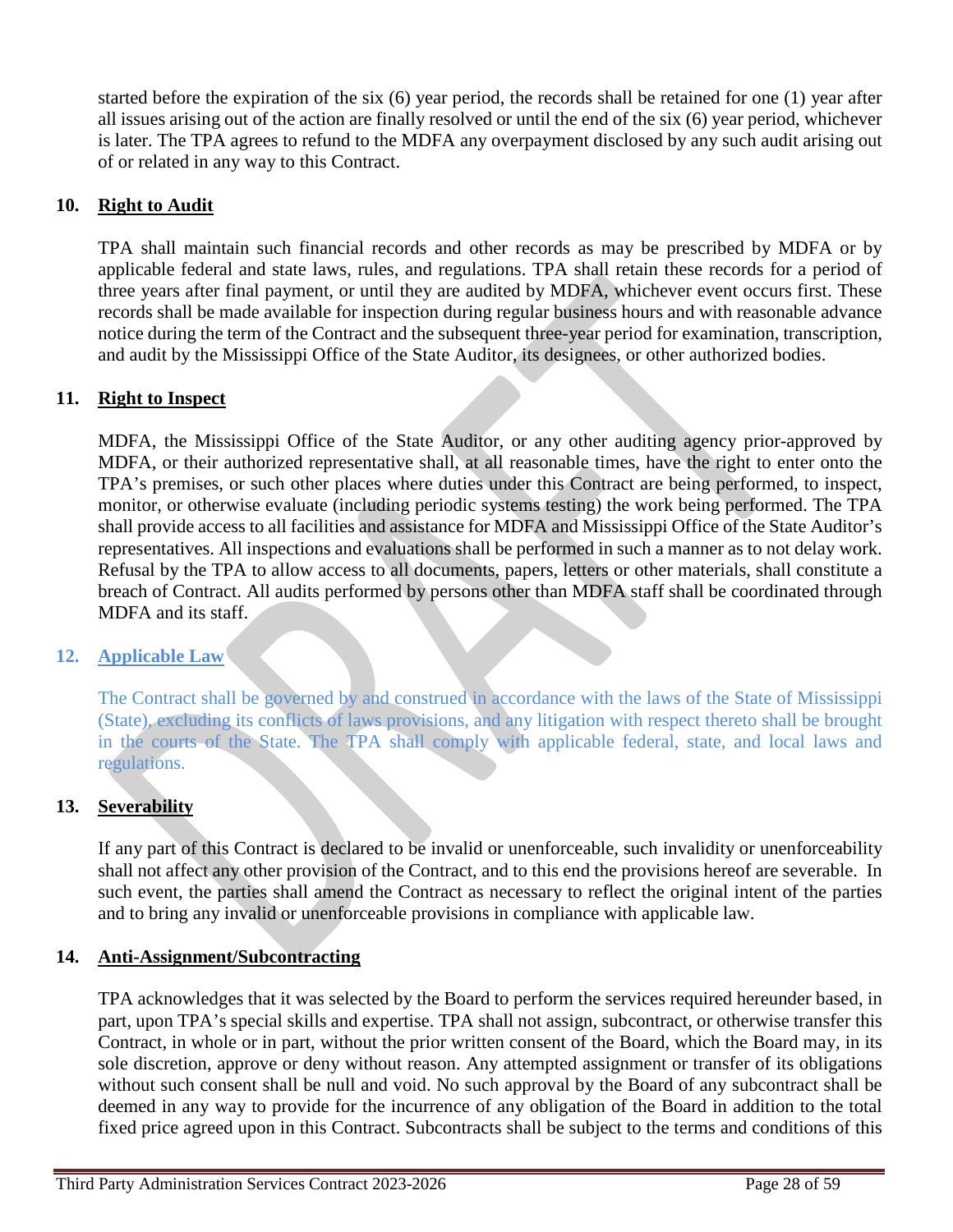Contract and to any conditions of approval that the State may deem necessary. Subject to the foregoing, this Contract shall be binding upon the respective successors and assigns of the parties.

# **15. Compliance with Laws**

The TPA understands that the State is an equal opportunity employer and therefore maintains a policy which prohibits unlawful discrimination based on race, color, creed, sex, age, national origin, physical handicap, disability, genetic information, or any other consideration made unlawful by federal, state, or local laws. All such discrimination is unlawful and the TPA agrees during the term of the Contract that the TPA shall strictly adhere to this policy in its employment practices and provision of services. The TPA shall comply with, and all activities under this Contract shall be subject to, all applicable federal, State of Mississippi, and local laws and regulations, as now existing and as may be amended or modified.

## **16. Information Designated by Contractor as Confidential**

"Confidential Information" shall mean: (a) those materials, documents, data, and other information which the TPA has designated in writing as proprietary and confidential; and (b) all data and information which the TPA acquires as a result of its contact with and efforts on behalf of the Board and any other information designated in writing as confidential by the Board. Each party to this agreement agrees to the following:

- A. To protect all confidential information provided by one party to the other to the extent allowed under State and/or federal law; and,
- B. To treat all such confidential information as confidential to the extent that confidential treatment is allowed under State and/or federal law; and,
- C. Any disclosure of those materials, documents, data, and other information which TPA has designated in writing as proprietary and confidential shall be subject to the provisions of Mississippi Code Annotated §§ 25-61-9 and 79-23-1. As provided in the Contract, the personal or professional services to be provided, the price to be paid, and the term of the Contract shall not be deemed to be a trade secret, or confidential commercial or financial information.

Any liability resulting from the wrongful disclosure of confidential information on the part of the TPA or its subcontractor shall rest with TPA. Disclosure of any confidential information by the TPA or its subcontractor without the express written approval of the Board shall result in the immediate termination of the Contract.

## **17. Disclosure of Confidential Information**

In the event that either party to this Contract receives notice that a third party requests divulgence of confidential or otherwise protected information and/or has served upon it a subpoena or other validly issued administrative or judicial process ordering divulgence of confidential or otherwise protected information that party shall promptly inform the other party and thereafter respond in conformity with such subpoena to the extent mandated by law. This section shall survive the termination or completion of this Contract. The parties agree that this section is subject to and superseded by Mississippi Code Annotated § 25-61-1 *et seq*.

## **18. Confidentiality**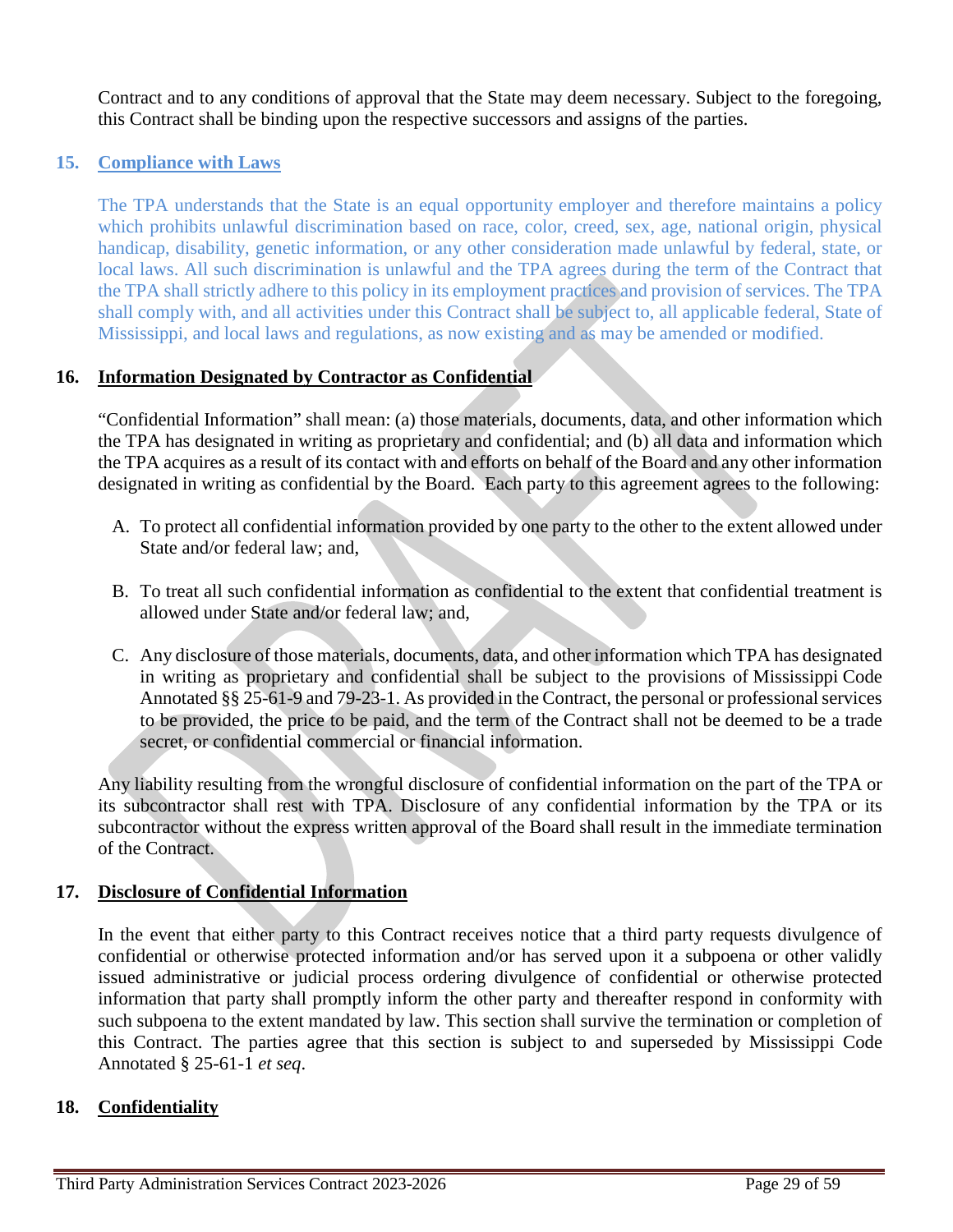Notwithstanding any provision to the contrary contained herein, it is recognized that MDFA is a public agency of the State of Mississippi and is subject to the Mississippi Public Records Act. Mississippi Code Annotated § 25-61-1 *et seq*. If a public records request is made for any information provided to MDFA pursuant to the Contract and designated by the TPA in writing as trade secrets or other proprietary confidential information, MDFA shall follow the provisions of Mississippi Code Annotated §§ 25-61-9 and 79-23-1 before disclosing such information. The MDFA shall not be liable to the TPA for disclosure of information required by court order or required by law.

## **19. Transparency**

This Contract, including any accompanying exhibits, attachments, and appendices, is subject to the "Mississippi Public Records Act of 1983," and its exceptions. See Mississippi Code Annotated §§ 25-61- 1 *et seq*. and 79-23-1. In addition, this Contract is subject to the provisions of the Mississippi Accountability and Transparency Act of 2008. Mississippi Code Annotated § 27-104-151 *et seq*. Unless exempted from disclosure due to a court-issued protective order, a copy of this executed Contract is required to be posted to the Mississippi Department of Finance and Administration's independent agency contract website for public access at http://www.transparency.mississippi.gov. Information identified by TPA as trade secrets, or other proprietary information, including confidential vendor information or any other information which is required confidential by state or federal law or outside the applicable freedom of information statutes, shall be redacted.

## **20. E-Verification**

If applicable, the TPA represents and warrants that it shall ensure its compliance with the Mississippi Employment Protection Act of 2008, and shall register and participate in the status verification system for all newly hired employees. Mississippi Code Annotated § 71-11-1 *et seq.* The term "employee" as used herein means any person that is hired to perform work within the State of Mississippi. As used herein, "status verification system" means the Illegal Immigration Reform and Immigration Responsibility Act of 1996 that is operated by the United States Department of Homeland Security, also known as the E-Verify Program, or any other successor electronic verification system replacing the E-Verify Program. The TPA agrees to maintain records of such compliance. Upon request of the State and after approval of the Social Security Administration or Department of Homeland Security when required, the TPA agrees to provide a copy of each such verification. The TPA further represents and warrants that any person assigned to perform services hereafter meets the employment eligibility requirements of all immigration laws. The breach of this agreement may subject the TPA to the following:

- **A.** termination of this Contract for services and ineligibility for any State or public contract in Mississippi for up to three (3) years with notice of such cancellation/termination being made public; or
- **B.** the loss of any license, permit, certification, or other document granted to the TPA by an agency, department, or governmental entity for the right to do business in Mississippi for up to one (1) year; or

### **C.** both.

In the event of such cancellation/termination, the TPA would also be liable for any additional costs incurred by the State due to Contract cancellation or loss of license or permit to do business in the State.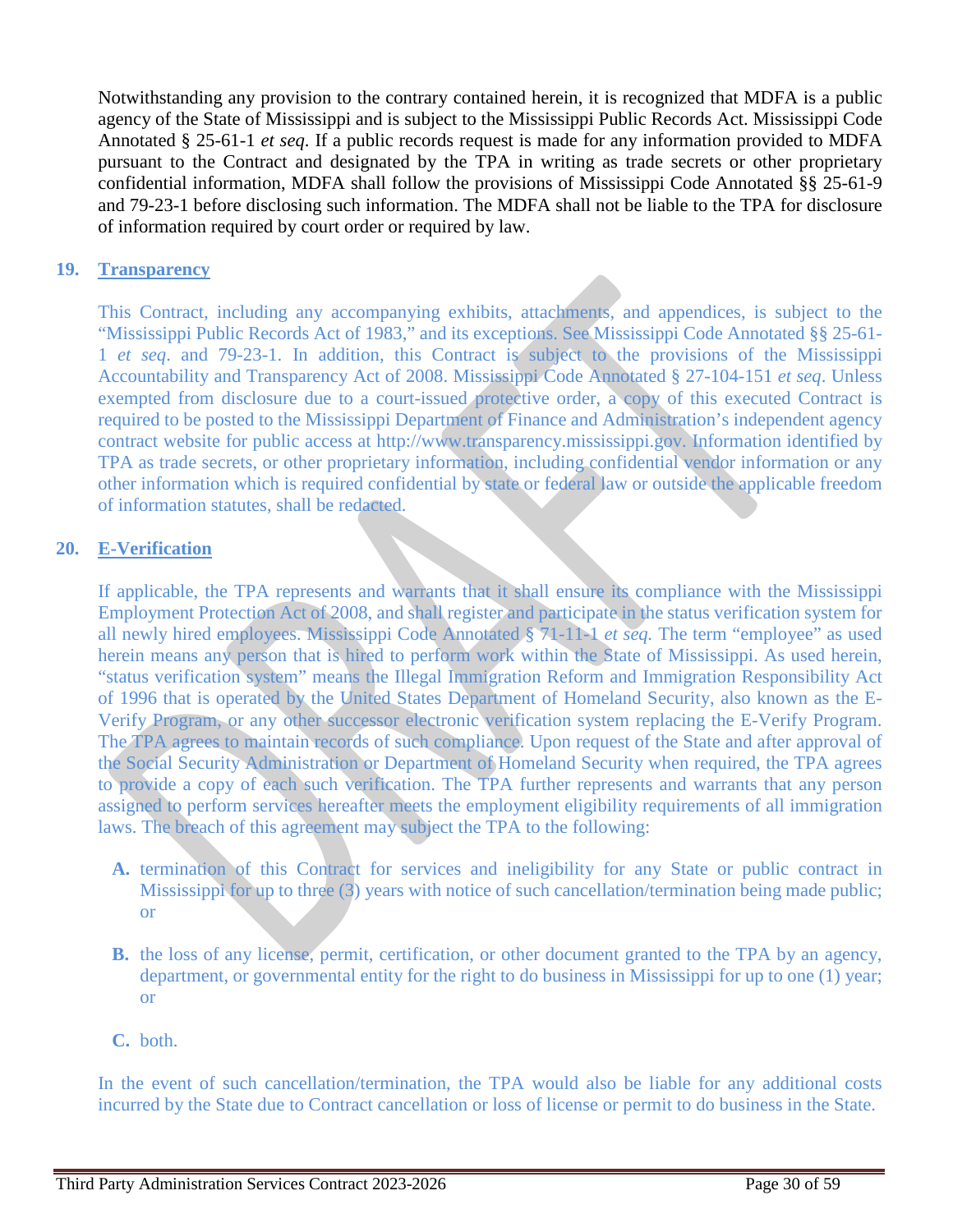# **21. Independent Contractor Status**

The TPA shall perform all services as an Independent Contractor and shall at no time act as an agent for the Board or MDFA. Nothing contained herein shall be deemed or construed by the Board or MDFA, the TPA, or any third party as creating the relationship of principal and agent, master and servant, partners, joint ventures, employer and employee, or any similar such relationship between the Board or MDFA and the TPA. Neither the method of computation of fees or other charges, nor any other provision contained herein, nor any acts of the Board or MDFA or the TPA hereunder creates, or shall be deemed to create a relationship other than the independent relationship of Board or MDFA and Contractor. The TPA's personnel shall not be deemed in any way, directly or indirectly, expressly or by implication, to be employees of the Board or MDFA. No act performed or representation made, whether oral or written, by the TPA with respect to third parties shall be binding on the Board or MDFA. Neither the TPA nor its employees shall, under any circumstances, be considered servants, agents, or employees of the Board or MDFA; and the Board or MDFA shall at no time be legally responsible for any negligence or other wrongdoing by the TPA, its servants, agents, or employees. The Board or MDFA shall not withhold from the Contract payments to the TPA any federal or state unemployment taxes, federal or state income taxes, Social Security tax, or any other amounts for benefits to the TPA. Further, the Board or MDFA shall not provide to the TPA any insurance coverage or other benefits, including Worker's Compensation, normally provided by MDFA for its employees.

# **22. Force Majeure**

Each party shall be excused from performance for any period and to the extent that it is prevented from performing any obligation or service, in whole or in part, as a result of causes beyond the reasonable control and without the fault or negligence of such party and/or its subcontractors. Such acts shall include without limitation acts of God, strikes, lockouts, riots, acts of war, epidemics, governmental regulations superimposed after the fact, fire, earthquakes, floods, or other natural disasters ("force majeure events"). When such a cause arises, the TPA shall notify MDFA immediately in writing of the cause of its inability to perform, how it affects its performance, and the anticipated duration of the inability to perform. Delays in delivery or in meeting completion dates due to force majeure events shall automatically extend such dates for a period equal to the duration of the delay caused by such events, unless MDFA determines it to be in its best interest to terminate the Contract.

## **23. Authority to Contract**

TPA warrants: (a) that it is a validly organized business with valid authority to enter into this Contract; (b) that it is qualified to do business and in good standing in the State of Mississippi; (c) that entry into and performance under this Contract is not restricted or prohibited by any loan, security, financing, contractual, or other contract of any kind; and, (d) notwithstanding any other provision of this Contract to the contrary, that there are no existing legal proceedings or prospective legal proceedings, either voluntary or otherwise, which may adversely affect its ability to perform its obligations under this Contract.

## **24. Debarment and Suspension**

The TPA certifies to the best of its knowledge and belief, that it: (i) Is not presently debarred, suspended, proposed for debarment, declared ineligible, or voluntarily excluded from covered transaction by any federal department or agency or any political subdivision or agency of the State of Mississippi; (ii) Has not, within a three-year period preceding this proposal, been convicted of or had a civil judgment rendered against it for commission of fraud or a criminal offense in connection with obtaining, attempting to obtain,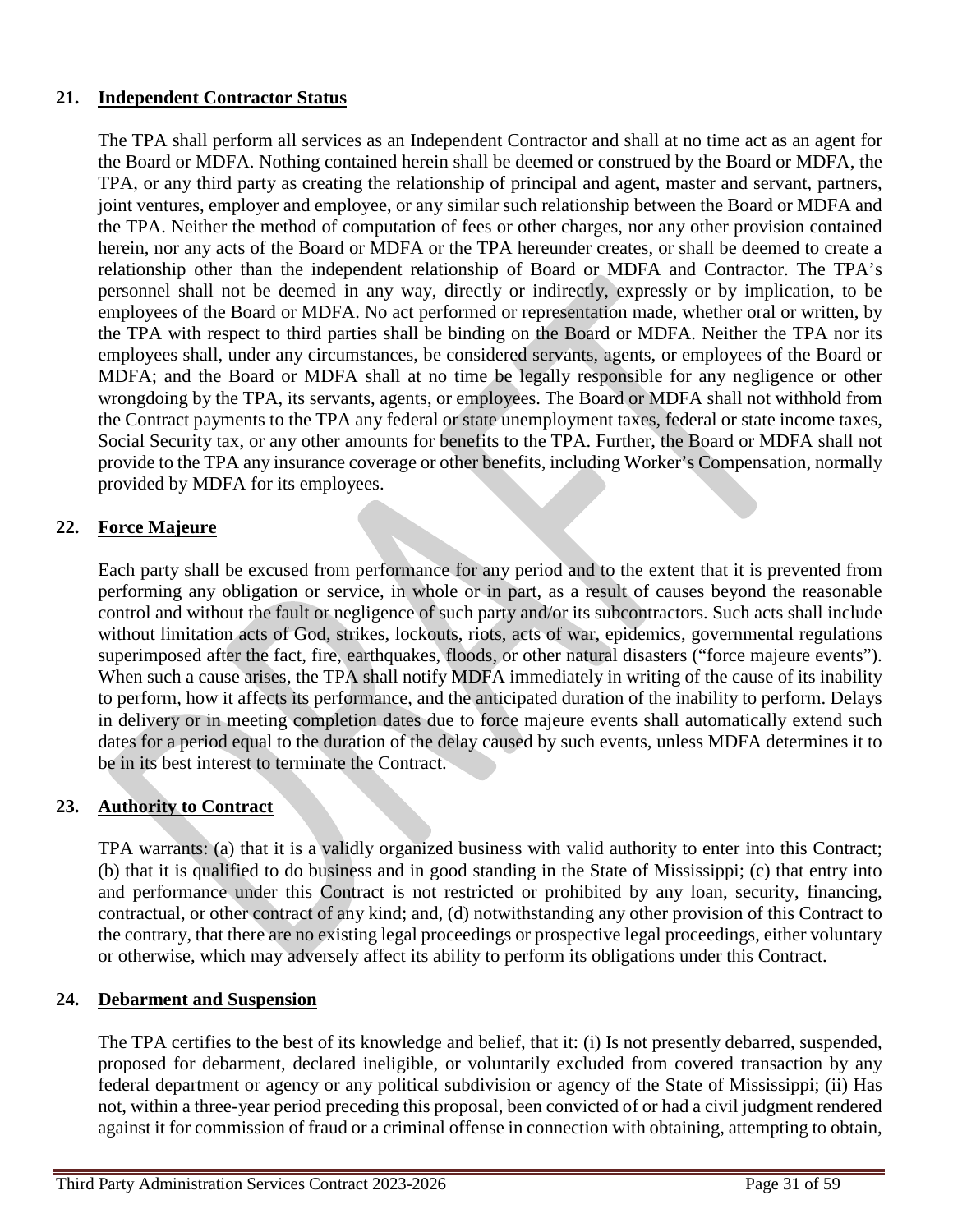or performing a public (federal, state, or local) transaction or contract under a public transaction; (iii) Has not, within a three-year period preceding this proposal, been convicted of or had a civil judgment rendered against it for a violation of federal or state antitrust statutes or commission of embezzlement, theft, forgery, bribery, falsification or destruction of records, making false statements, or receiving stolen property; (iv) Is not presently indicted for or otherwise criminally or civilly charged by a governmental entity (federal, state, or local) with commission of any of these offenses enumerated in paragraphs two (ii) and three (iii) of this certification; and, (v) Has not, within a three-year period preceding this proposal, had one or more public transactions (federal, state, or local) terminated for cause or default.

## **25. Modification or Renegotiation**

This Contract may be modified, altered or changed only by written agreement signed by the parties hereto. The parties agree to renegotiate the Contract if federal, State and/or the MDFA revisions of any applicable laws or regulations make changes in this Contract necessary.

## **26. Procurement Regulations**

The Contract shall be governed by the applicable provisions of the *Mississippi Public Procurement Review Board Office of Personal Service Contract Review Rules and Regulations*, a copy of which is available at 501 North West Street, Suite 701E, Jackson, Mississippi 39201 for inspection, or downloadable at [https://www.dfa.ms.gov/dfa-offices/personal-service-contract-review/opscr/.](https://www.dfa.ms.gov/dfa-offices/personal-service-contract-review/opscr/)

## **27. Representation Regarding Contingent Fees**

The TPA represents that it has not retained a person to solicit or secure a Board contract upon an agreement or understanding for a commission, percentage, brokerage, or contingent fee.

## **28. Representation Regarding Gratuities**

The TPA represents that it has not violated, is not violating, and promises that it will not violate the prohibition against gratuities set forth in Section 6-204 (Gratuities) of the *Mississippi Public Procurement Review Board Office of Personal Service Contract Review Rules and Regulations*.

### **29. Termination for Convenience**

- **A.** *Termination.* The Board may, when the interests of the Board so require, terminate this Contract in whole or in part, for the convenience of the Board. The Board shall give written notification of the termination to the TPA specifying the part of the Contract terminated and when the termination becomes effective.
- **B.** *TPA's Obligations.* The TPA shall incur no further obligations in connection with the terminated work, and on the date set in the notice of termination, the TPA shall stop work to the extent specified. The TPA shall also terminate outstanding orders and subcontracts as they relate to the terminated work. The TPA shall settle the liabilities and claims arising out of the termination of subcontractors and orders connected with the terminated work. The Board may direct the TPA to assign the TPA's right, title, and interest under terminated orders or subcontracts to the Board. The TPA shall still complete the work not terminated by the notice of termination and may incur obligations as are necessary to do so.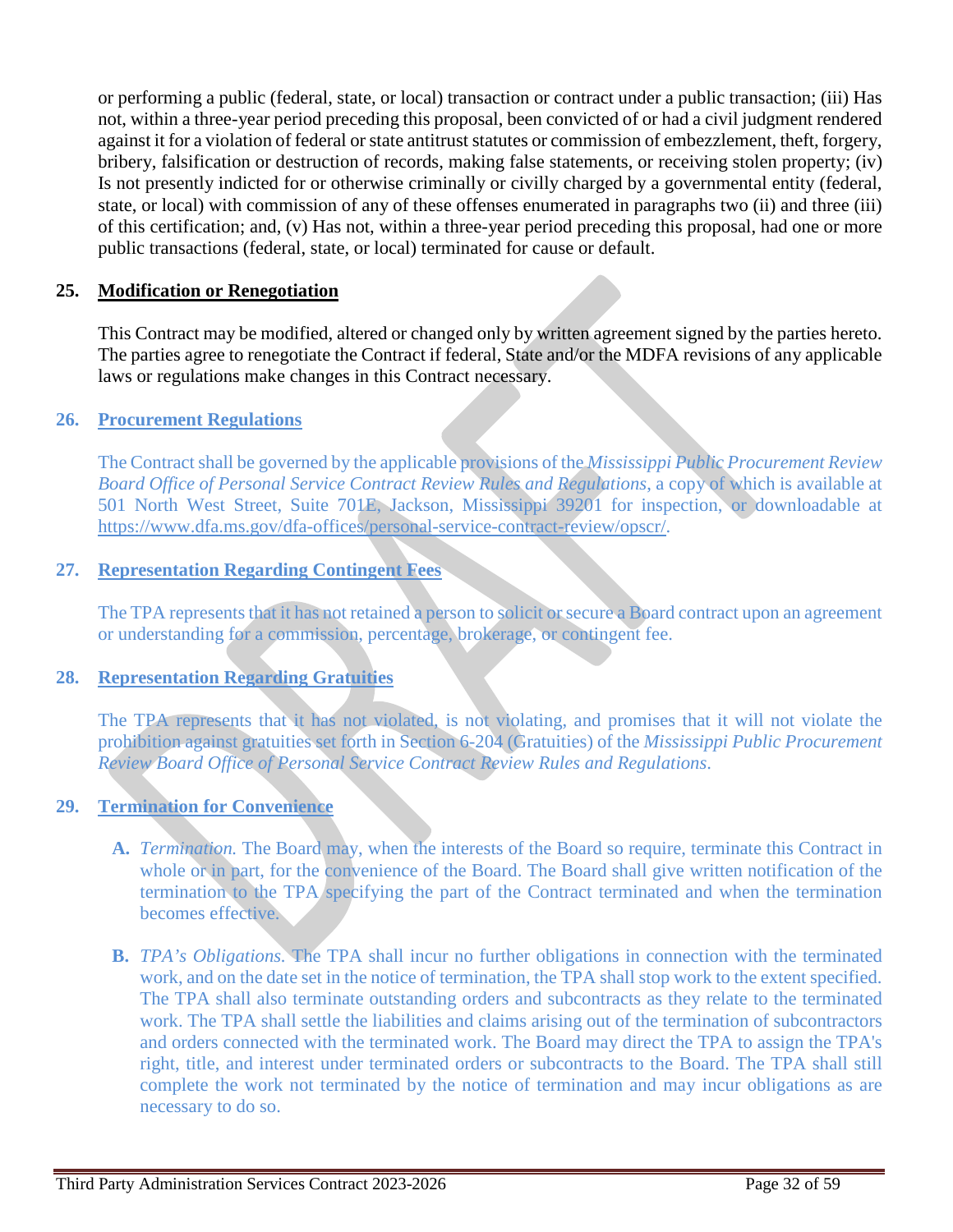## **30. Termination for Default**

- **A.** *Default.* If the TPA refuses or fails to perform any of the provisions of this Contract with such diligence as shall ensure its completion within the time specified within this Contract, or any extension thereof, otherwise fails to timely satisfy the Contract provisions, or commits any other substantial breach of this Contract, the Board may notify the TPA in writing of the delay or nonperformance and if not cured within ten (10) days or any longer time specified in writing by the Board, the Board may terminate the TPA's right to proceed with the Contract or such part of the Contract as to which there has been delay or failure to properly perform. In the event of termination in whole or in part, the Board may procure similar supplies or services in a manner and upon terms deemed appropriate by the Board. The TPA shall continue performance of the Contract to the extent it is not terminated and shall be liable for excess costs incurred in procuring similar goods or services.
- **B.** *TPA's Duties.* Notwithstanding termination of the Contract and subject to any directions from the Board, the TPA shall take timely, reasonable, and necessary action to protect and preserve property in the possession of the TPA in which the Board has an interest.
- **C.** *Compensation.* Payment for completed services delivered and accepted by the Board shall be at the Contract price. The MDFA may withhold from amounts due the TPA such sums as the MDFA deems to be necessary to protect the MDFA against loss because of outstanding liens or claims of former lien holders and to reimburse the MDFA for the excess costs incurred in procuring similar goods and services.
- **D.** *Excuse for Nonperformance or Delayed Performance.* Except with respect to defaults of subcontractors, the TPA shall not be in default by reason of any failure in performance of this Contract in accordance with its terms (including any failure by the TPA to make progress in the prosecution of the work hereunder which endangers performance) if the TPA has notified the Board within 15 days after the cause of the delay and the failure arises out of causes such as: acts of God; acts of the public enemy; acts of the State and any other governmental entity in its sovereign or contractual capacity; fires; floods; epidemics; quarantine restrictions; strikes or other labor disputes; freight embargoes; or unusually severe weather. If the failure to perform is caused by the failure of a subcontractor to perform or make progress, and if such failure arises out of causes similar to those set forth above, the TPA shall not be deemed to be in default, unless the services to be furnished by the subcontractor were reasonably obtainable from other sources in sufficient time to permit the TPA to meet the Contract requirements. Upon request of the TPA, the Board shall ascertain the facts and extent of such failure, and, if the Board determines that any failure to perform was occasioned by any one or more of the excusable causes, and that, but for the excusable cause, the TPA's progress and performance would have met the terms of the Contract, the delivery schedule shall be revised accordingly, subject to the rights of the Board under the clause of this Contract entitled "Termination for Convenience". (As used in this Paragraph of this clause, the term "subcontractor" means subcontractor at any tier).
- **E.** *Erroneous Termination for Default.* If, after notice of termination of the TPA's right to proceed under the provisions of this clause, it is determined for any reason that the Contract was not in default under the provisions of this clause, or that the delay was excusable under the provisions of this clause, or that the delay was excusable under the provisions of Paragraph D (Excuse for Nonperformance or Delayed Performance) of this clause, the rights and obligations of the parties shall, if the Contract contains a clause providing for termination for convenience of the State, be the same as if the notice of termination had been issued pursuant to a termination for convenience.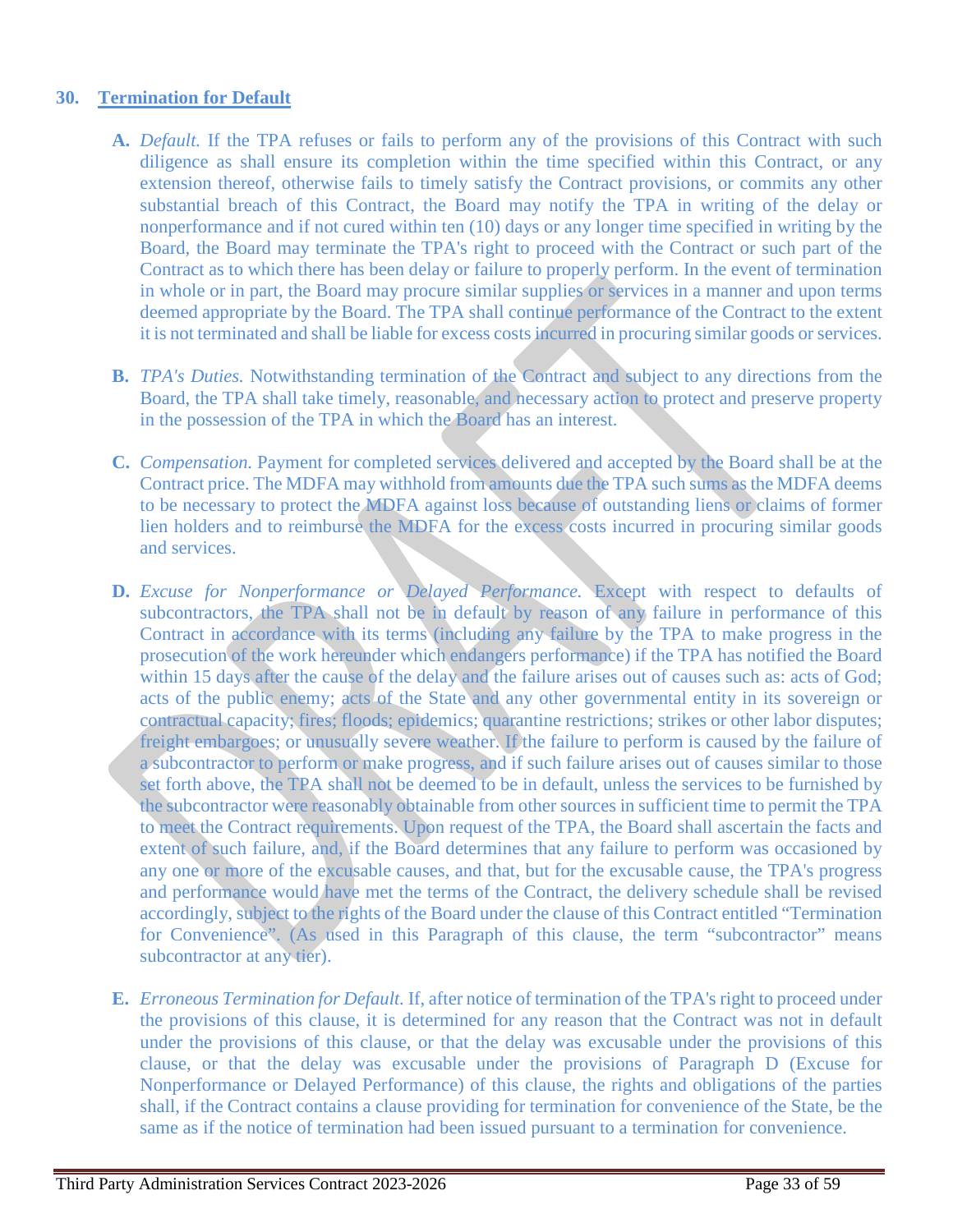**F.** *Additional Rights and Remedies.* The rights and remedies provided under this clause are in addition to any other rights and remedies provided by law or under this Contract.

# **31. Termination for Bankruptcy**

This Contract may be terminated in whole or in part by the Board upon written notice to the TPA, if the TPA should become the subject of bankruptcy or receivership proceedings, whether voluntary or involuntary, or upon the execution by TPA of an assignment for the benefit of its creditors. In the event of such termination, TPA shall be entitled to recover just and equitable compensation for satisfactory work performed under this Contract, but in no case shall said compensation exceed the total Contract price.

## **32. Stop Work Order**

- **A.** *Order to Stop Work*. The Board may, by written order to the TPA at any time, and without notice to any surety, require the TPA to stop all or any part of the work called for by this Contract. This order shall be for a specified period not exceeding 90 days after the order is delivered to the TPA, unless the parties agree to any further period. Any such order shall be identified specifically as a stop work order issued pursuant to this clause. Upon receipt of such an order, the TPA shall forthwith comply with its terms and take all reasonable steps to minimize the occurrence of costs allocable to work covered by the order during the period of work stoppage. Before the stop work order expires, or within any further period to which the parties shall have agreed, the Board shall either:
	- 1. cancel the stop work order; or
	- 2. terminate the work covered by such order as provided in the "Termination for Default" clause or the "Termination for Convenience" clause of this Contract.
- **B.** *Cancellation or Expiration of the Order*. If a stop work order issued under this clause is canceled at any time during the period specified in the order, or if the period of the order or any extension thereof expires, the TPA shall have the right to resume work. An appropriate adjustment shall be made in the delivery schedule or TPA price, or both, and the Contract shall be modified in writing accordingly, if:
	- 1. the stop work order results in an increase in the time required for, or in the TPA's costs properly allocable to, the performance of any part of this Contract; and
	- 2. the TPA asserts a claim for such an adjustment within 30 days after the end of the period of work stoppage; provided that, if the Board decides that the facts justify such action, any such claim asserted may be received and acted upon at any time prior to final payment under this Contract.
- **C.** *Termination of Stopped Work*. If a stop work order is not canceled and the work covered by such order is terminated for default or convenience, the reasonable costs resulting from the stop work order shall be allowed by adjustment or otherwise.

## **33. Oral Statements**

No oral statement of any person shall modify or otherwise affect the terms, conditions, or specifications stated in this Contract. All modifications to the Contract shall be made in writing by the Board and agreed to by the TPA.

## **34. Ownership of Documents and Work Papers**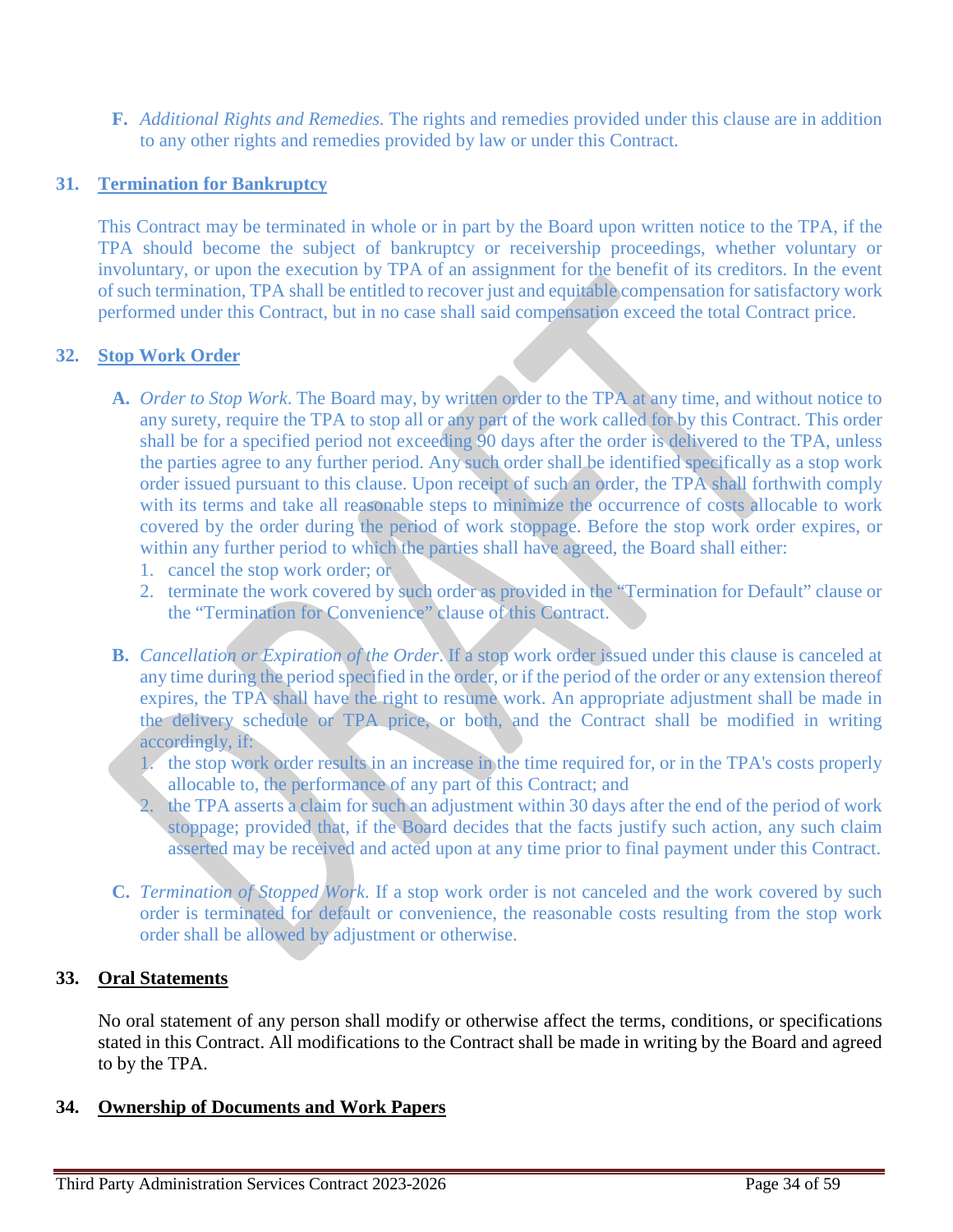The Board shall own all documents, files, reports, work papers and working documentation, electronic or otherwise, created in connection with the project which is the subject of this Contract, except for the TPA's internal administrative and quality assurance files and internal project correspondence, Confidential Business Information and Creations, proprietary rights, trademarks and trade names. The TPA shall deliver such documents and work papers to the Board upon termination or completion of the Contract if so requested by the Board. The foregoing notwithstanding, the TPA shall be entitled to retain a set of such work papers for its files. The TPA shall be entitled to use such work papers only after receiving written permission from the Board and subject to any copyright protections.

## **35. Trade Secrets, Commercial and Financial Information**

It is expressly understood that Mississippi law requires that the provisions of this Contract which contain the commodities purchased or the personal or professional services provided, the price to be paid, and the term of the Contract shall not be deemed to be a trade secret or confidential commercial or financial information and shall be available for examination, copying, or reproduction.

## **36. Third Party Action Notification**

The TPA shall give the MDFA prompt notice in writing of any action or suit filed, and prompt notice of any claim made against the TPA by any entity that may result in litigation related in any way to this Contract.

## **37. Indemnification**

To the fullest extent allowed by law, the TPA shall indemnify, defend, save and hold harmless, protect, and exonerate the State of Mississippi, its Commissioners, Board Members, officers, employees, agents, and representatives from and against all claims, demands, liabilities, suits, actions, damages, losses, and costs of every kind and nature whatsoever, including, without limitation, court costs, investigative fees and expenses, and attorneys' fees, arising out of or caused by TPA and/or its partners, principals, agents, employees, and/or subcontractors in the performance of or failure to perform this Contract. In the State's sole discretion, upon approval of the Office of the Mississippi Attorney General, the TPA may be allowed to control the defense of any such claim, suit, etc. In the event the TPA defends said claim, suit, etc., the TPA shall use legal counsel acceptable to the Office of the Mississippi Attorney General. The TPA shall be solely responsible for all costs and/or expenses associated with such defense, and the State shall be entitled to participate in said defense. The TPA shall not settle any claim, suit, etc., without the concurrence of the Office of the Mississippi Attorney General, which shall not be unreasonably withhold.

## **38. Insurance, Bonds, or Other Sureties**

The TPA shall maintain, throughout the term of this Contract, at its own expense,

A. **Implementation bond or escrow account** in an amount no less than Three Million Dollars (\$3,000,000.00), naming the Board as exclusive beneficiary, to guarantee timely and complete establishment of the Contract and related services; Such bond or escrow account must be obtained or established within thirty (30) days of contract award. The bond shall be a corporate surety bond issued by a surety company authorized to do business in the State of Mississippi; while an escrow account is subject to approval by agency legal counsel. Any failure of the TPA to perform timely and complete establishment of such services shall result in damages recoverable by the Board against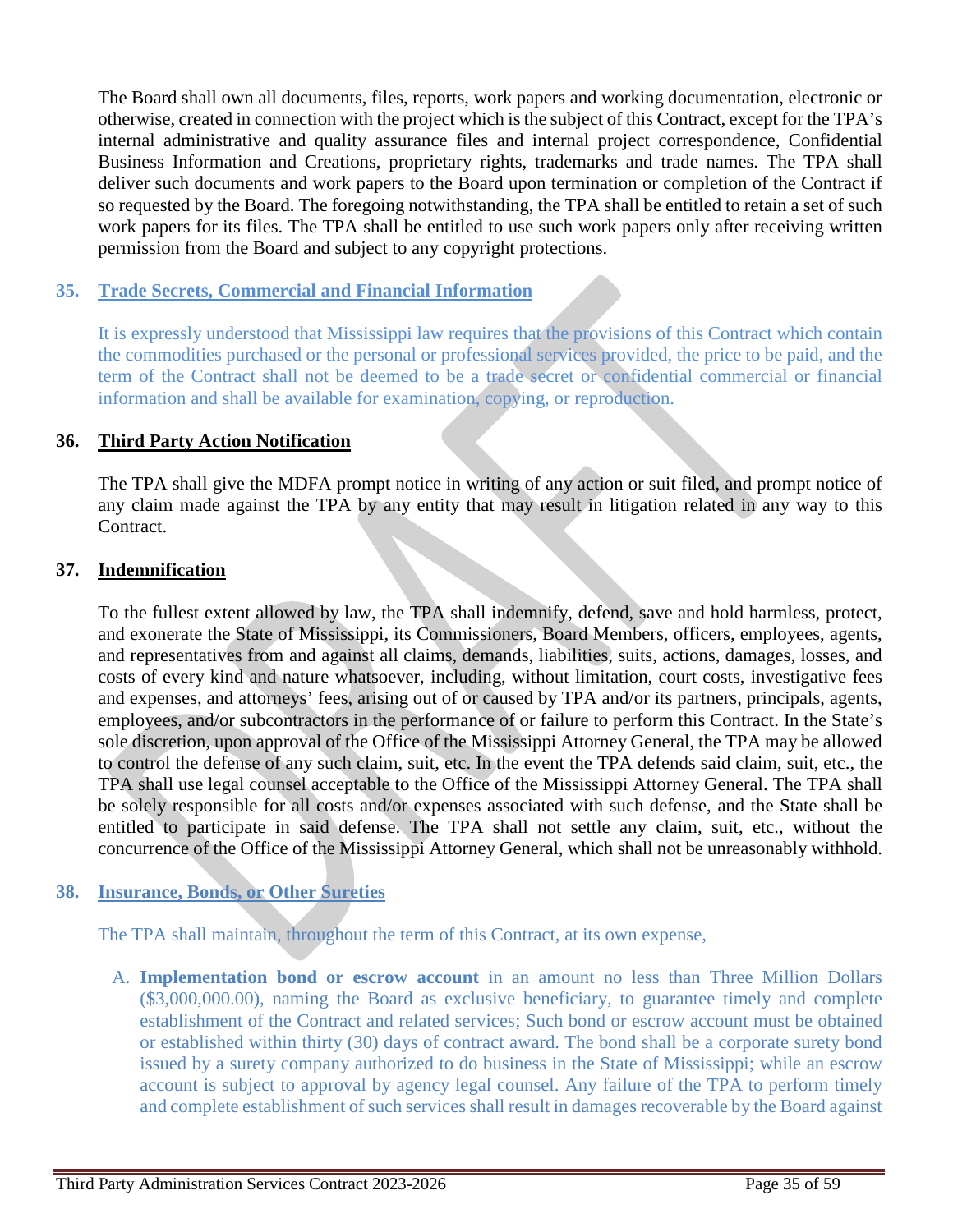the implementation bond or escrow account. Upon the agreement by the Board that the TPA has complied with its implementation responsibilities, the implementation bond shall be released.

- B. **Blanket fidelity bond with third party liability** coverage in an amount no less than Two Million Dollars (\$2,000,000) with the Board named as exclusive beneficiary for the duration of this Contract; Pursuant to such bond, any losses incurred by the Board due to theft or dishonesty of a TPA employee shall be fully repayable to the Board. The TPA shall be responsible for procuring any such recovery and reimbursing the Board accordingly.
- C. **Professional and comprehensive general or commercial liability insurance** coverage in an amount no less than Five Million Dollars (\$5,000,000) per occurrence and Five Million Dollars (\$5,000,000) annual aggregate; and
- D. **Workers' compensation** coverage as required by the State of Mississippi.

All insurances policies shall list the Board as an additional insured and shall be issued by insurance companies authorized to do business under the laws of the State of Mississippi, meaning insurance carriers must be licensed or hold a Certificate of Authority from the Mississippi Insurance Department. TPA shall not commence work under this Contract until it obtains all insurances required under this provision and furnishes certificate(s) or other form(s) showing proof of current coverage to the MDFA. After work commences, the TPA shall maintain in force all required insurance until the Contract is terminated or expires. TPA shall submit renewal certificates as appropriate during the term of the Contract. TPA shall ensure that should any of the above described policies be cancelled before the expiration date thereof, or if there is a material change, potential exhaustion of aggregate limits or intent not to renew insurance coverage(s), that written notice will be delivered to the MDFA. There shall be no cancellation, material change, potential exhaustion of aggregate limits or non-renewal of insurance coverage(s) to MDFA. Any failure to comply with the reporting provisions of this clause shall constitute a material breach of Contract and shall be grounds for immediate termination of this Contract by MDFA.

# **39. Third Party Action Notification**

The TPA shall give the Board prompt notice in writing of any action or suit filed, and prompt notice of any claim made against the TPA by any entity that may result in litigation related in any way to this Contract. The Board shall give the TPA prompt notice in writing of any action or suit filed, and prompt notice of any claim made against the Board by any entity that may result in litigation related in any way to this Contract.

## **40. Approval**

It is understood that if this contract requires approval by the Mississippi State and School Employees Health Insurance Management Board (Board), the Public Procurement Review Board (PPRB) and/or the MDFA Office of Personal Service Contract Review (OPSCR) and this Contract is not approved by the Board, PPRB and/or OPSCR, it is void and no payment shall be made hereunder.

## **41. Change in Scope of Work**

The Board may order changes in the work consisting of additions, deletions, or other revisions within the general scope of the Contract. No services may be changed, requiring changes to the amount of compensation to the TPA or other adjustments to the Contract, unless such changes or adjustments have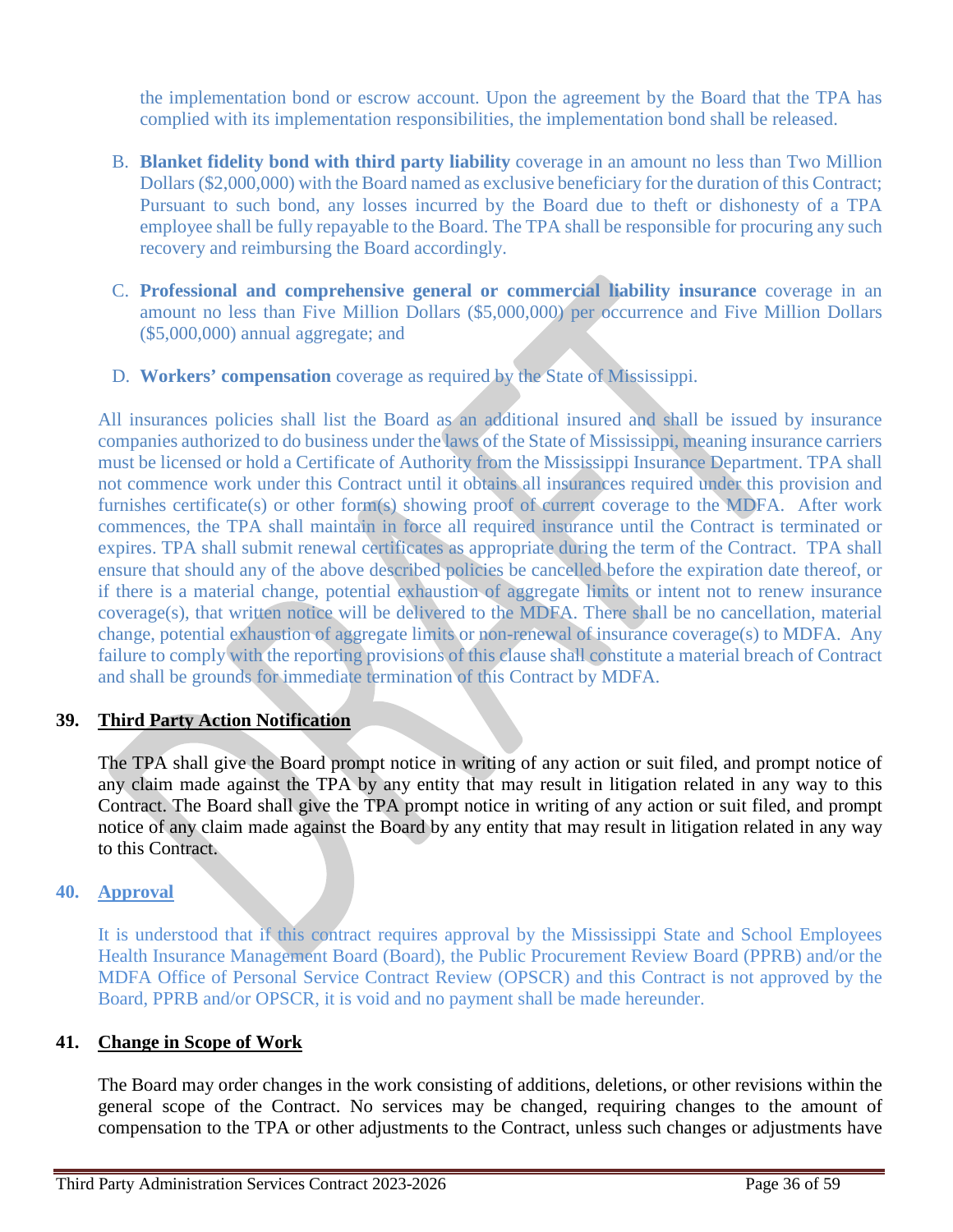been made by written amendment to the Contract signed by the Board and the TPA. If the TPA believes that any particular work is not within the scope of the project, is a material change, or shall otherwise require more compensation to the TPA, the TPA shall immediately notify the Board in writing of this belief. If the Board believes that the particular work is within the scope of the Contract as written, the TPA shall be ordered to and shall continue the work as changed and at the cost stated for the work within the scope.

# **42. Disputes**

Any dispute concerning the Contract which is not disposed of by agreement shall be decided by the Chair of the Board who shall reduce such decision to writing and mail or otherwise furnish a copy thereof to the TPA. The decision of the Chair of the Board shall be final and conclusive. Nothing in this paragraph shall be construed to relieve the TPA of full and diligent performance of the Contract.

## **43. Standards of Care/Remedies**

The TP shall exercise reasonable care and due diligence consistent with standards in the industry in the performance of its obligations under this Contract.

## **44. Contractor Personnel**

The Board shall, throughout the life of the Contract, have the right of reasonable rejection and approval of staff or subcontractors assigned to the work by the TPA. If the Board reasonably rejects staff or subcontractors, the TPA shall provide replacement staff or subcontractors satisfactory to the Board in a timely manner and at no additional cost to the Board. The day-to-day supervision and control of the TPA's employees and subcontractors is the sole responsibility of the TPA.

### **45. Recovery of Money**

Whenever, under the Contract, any sum of money shall be recoverable from or payable by the TPA to the MDFA, the same amount may be deducted from any sum due to the TPA under the Contract or under any other contract between the TPA and the MDFA. The rights of the MDFA are in addition and without prejudice to any other right the MDFA may have to claim the amount of any loss or damage suffered by the MDFA on account of the acts or omissions of the TPA.

### **46. Failure to Enforce**

Failure by the Board at any time to enforce the provisions of the Contract shall not be construed as a waiver of any such provisions. Such failure to enforce shall not affect the validity of the Contract or any part thereof or the right of the Board to enforce any provision at any time in accordance with its terms.

### **47. Business Associate Statement**

In the paragraphs that follow under this section, the term "BA Statement" shall refer to this section of the Contract, the term "Business Associate" shall refer to the TPA, and the term "Covered Entity" shall refer to the Plan. The purpose of this BA Statement is to satisfy certain standards and requirements of the Health Insurance Portability and Accountability Act of 1996, Public Law 104-191 (HIPAA) and regulations promulgated thereunder by the U.S. Department of Health and Human Services (HHS) (the HIPAA Regulations) and other applicable laws, including the American Recovery and Reinvestment Act (ARRA)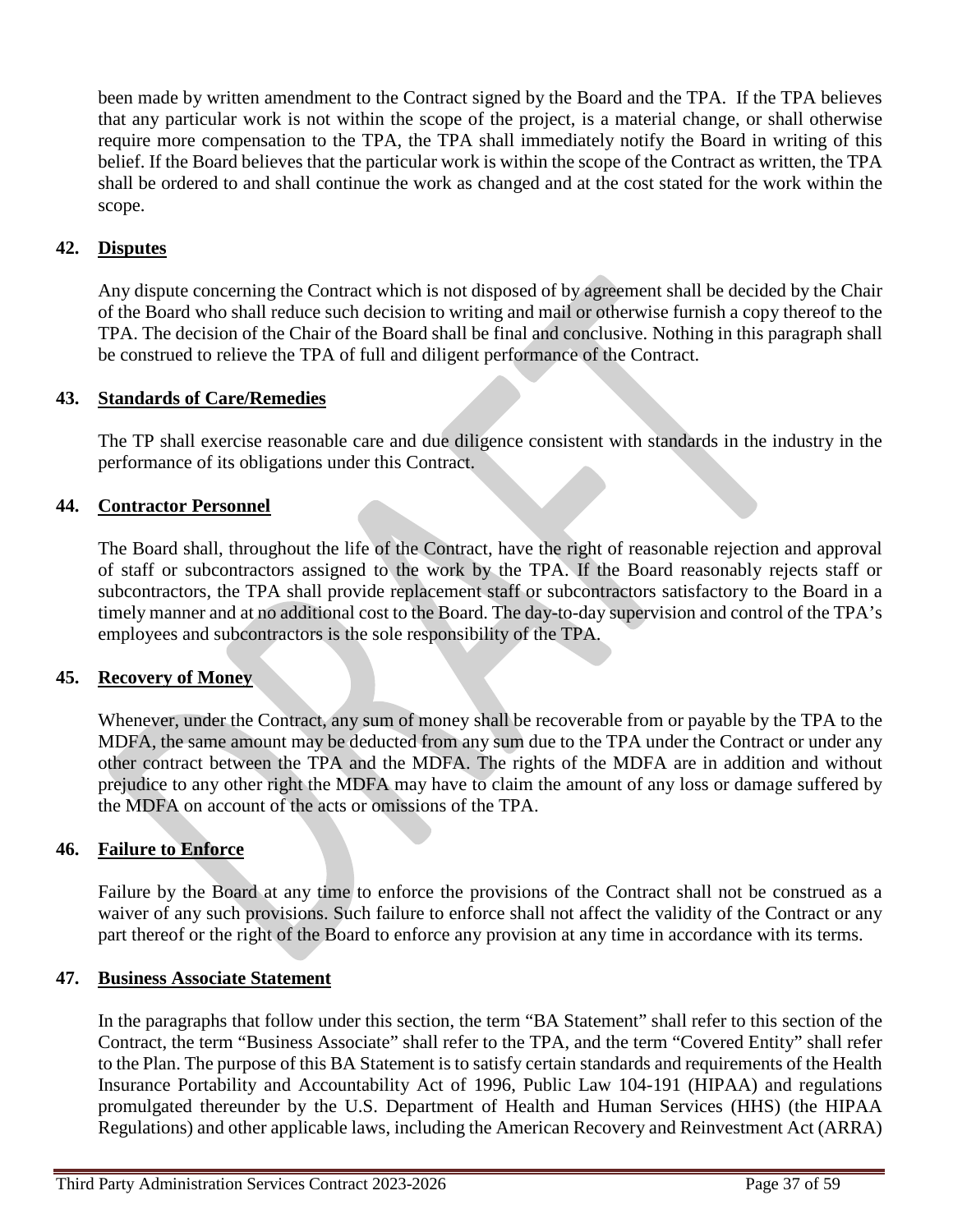of 2009, as applicable. The Covered Entity wishes to disclose certain information (Information) to Business Associate pursuant to the terms of the Contract, some of which may constitute Protected Health Information (PHI). The Covered Entity desires and directs Business Associate to share PHI with other Business Associates of the Covered Entity. In consideration of mutual promises below and exchange of information pursuant to this BA Statement, the parties agree as follows:

# **A. Definitions**

Terms used, but not otherwise defined, in this BA Statement shall have the same meaning as those terms in the Standards for Privacy of Individually Identifiable Information (the Privacy Rule) and the Security Standards under the Health Insurance Portability and Accountability Act of 1996 (HIPAA). In the event of an inconsistency between the provisions of this BA Statement and mandatory provisions of the Privacy Rule and or the Security Standards, as amended, the Privacy Rule and/or the Security Standards shall control. Where provisions of this BA Statement are different than those mandated in the Privacy Rule and/or the Security Standards, but are nonetheless permitted by the Privacy Rule and/or the Security Standards, the provisions of this BA Statement shall control.

- 1. Breach. Breach shall be as defined in HITECH and the HIPAA regulations at 45 CFR §164.402.
- 2. Business Associate. Business Associate shall have the meaning given to such term under the HIPAA Regulations, including, but not limited to, 45 CFR § 160.103.
- 3. Covered Entity. Covered Entity shall have the same meaning given to such term under the HIPAA Regulations, including, but not limited to, 45 CFR § 160.103.
- 4. Designated Record Set. Designated Record Set shall have the same meaning given to such term under 45 CFR § 164.501 and shall mean a group of records maintained by or for the Covered Entity that is the payment, enrollment, claims adjudication and case or health management record systems maintained by or for the Covered Entity, or used, in whole or in part, by or for the Covered Entity, to make decisions about Individuals.
- 5. Electronic Media. Electronic Media has the same meaning as the term "electronic media" in 45 CFR § 160.103, which is:
	- a. Electronic storage material on which data is or may be recorded electronically, including for example, devices in computers (hard drives) and any removable/transportable digital memory medium, such as magnetic tape or disk, optical disk, or digital memory card; or
	- b. Transmission media used to exchange information already in electronic storage media. Transmission media include, for example, the internet (wide-open), extranet (using internet technology to link a business with information accessible only to collaborating parties), or intranet, leased lines, dial-up lines, private networks, and the physical movement of removable/transportable electronic storage media. Certain transmissions, including of paper, via facsimile, and of voice, via telephone, are not considered to be transmissions via electronic media if the information being exchanged did not exist in electronic form immediately before the transmission.
- 6. Electronic Protected Health Care Information or (EPHI). EPHI has the same meaning as the term 'electronic protected health care information' in 45 CFR § 160.103, and is defined as that PHI that is transmitted by or maintained in electronic media.
- 7. Individual. Individual shall have the same meaning as the term "individual" in 45 CFR § 160.103 and shall include a person who qualifies as a personal representative in accordance with 45 CFR  $§ 164.502(g).$
- 8. Privacy Rule. Privacy Rule shall mean the Standards for Privacy of Individually Identifiable Health Information at 45 CFR Parts 160 and 164, subparts A and E.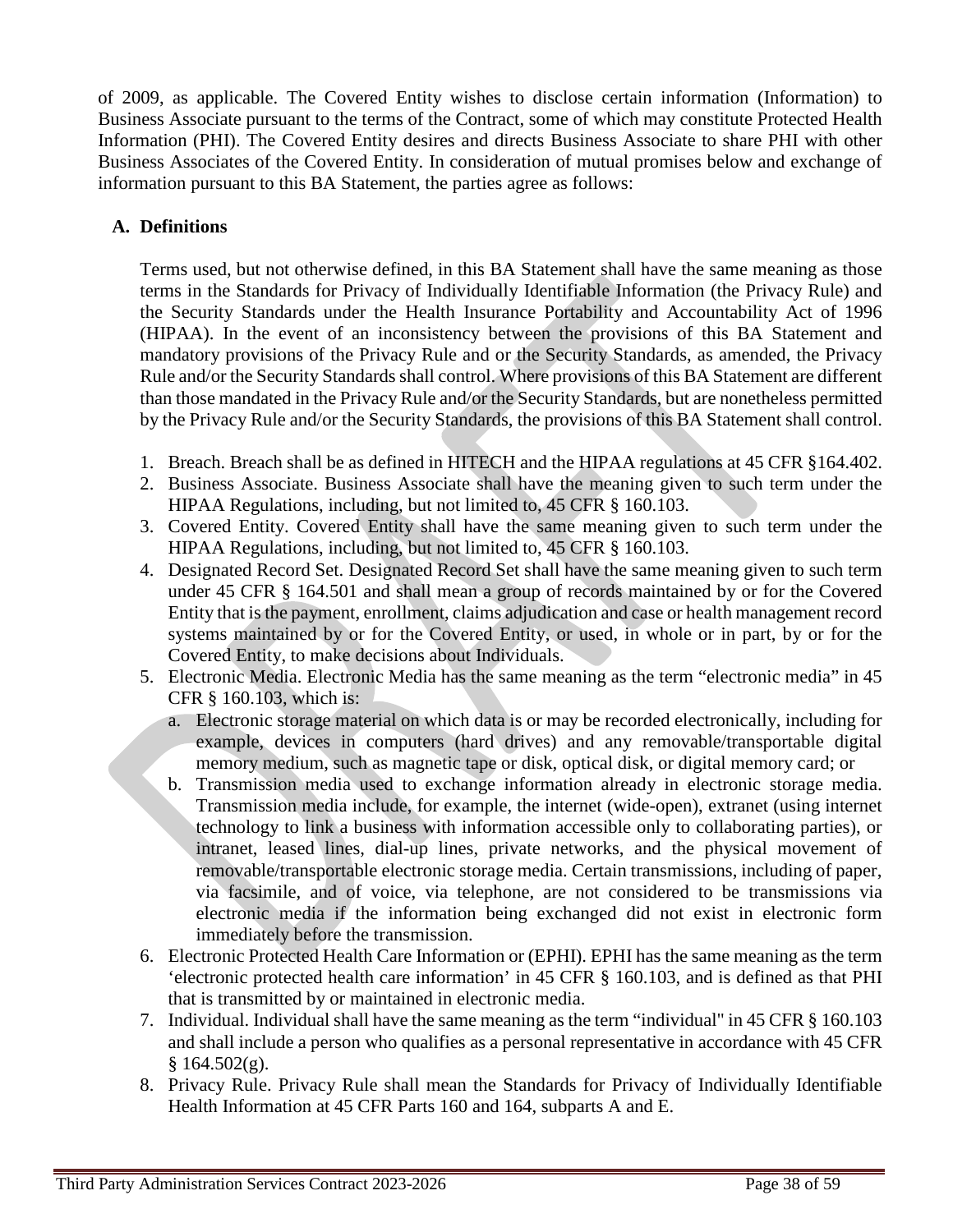- 9. Protected Health Information or (PHI). PHI shall have the same meaning as the term "protected health information" in 45 CFR § 164.103, limited to the information created, maintained, transmitted or received by Business Associate from or on behalf of Covered Entity.
- 10. Required By Law. Required By Law shall have the same meaning as the defined term "required by law" in 45 CFR § 164.103.
- 11. Security Incident has the meaning in 45 CFR § 164.304, which is: the attempted or successful unauthorized access, use, disclosure, modification, or destruction of information or interference with system operations in an information system.
- 12. Security Standards shall mean the Security Standards under the Health Insurance Portability and Accountability Act of 1996 (HIPAA) codified at 45 CFR Parts 160 and 164, subpart C (Security Rule).
- 13. Unsecured PHI as defined in HIPAA and the HIPAA regulations at 45 CFR § 164.402, means protected health information that is not rendered unusable, unreadable, or indecipherable to unauthorized individuals through the use of technology or methodology specified by the Secretary in guidance issued under 13402(h)(2) of Public Law 111-5 on HHS website.

# **B. Obligations and Activities of Business Associate**

- 1. Compliance with Applicable Laws. Business Associate shall fully comply with the standards and requirements of the Health Insurance Portability and Accountability Act of 1996, Public Law 104-191 (HIPAA), the American Recovery and Reinvestment Act of 2009, Public Law 111- 5 (ARRA) and regulations promulgated thereunder by the U.S. Department of Health and Human Services (the HIPAA Regulations) and other applicable laws as of the date(s) the requirements under these laws become effective for Business Associates. This compliance shall include all requirements noted in Section 13404(a), (b) and (c) of the HITECH Act.
- 2. Business Associate directly subject to certain HIPAA provisions. Under HITECH, Business Associate acknowledges that it is directly subject to certain HIPAA provisions including, but not limited to, Sections 13401, 13404, 13405 of HITECH.
- 3. Use and Disclosure of Protected Health Information. Business Associate may use and/or disclose the Covered Entity's PHI received by Business Associate pursuant to this BA Statement, the Contract, or as required by law, or as permitted under 45 CFR §164.512, subject to the provisions set forth in this BA Statement. Business Associate may use PHI in its possession for its proper management and administration or to fulfill any of its legal responsibilities. The Covered Entity specifically requests that Business Associate disclose PHI to other Business Associates of the Covered Entity for Health Care Operations of the Covered Entity. The Covered Entity shall provide a list of the affected Business Associates and shall request specific disclosures in written format. If any affected Business Associate is no longer under a BA Statement with the Covered Entity, the Covered Entity shall promptly inform Business Associate of such change.
- 4. Safeguards Against Misuse of Information. Business Associate shall use appropriate safeguards to prevent the use or disclosure of the Covered Entity's PHI in any manner other than as required by this BA Statement or as required by law. Business Associate shall maintain a comprehensive written information privacy and security program that includes administrative, technical, and physical safeguards appropriate to the size and complexity of the Business Associate's operations and the nature and scope of its activities.
- 5. Reporting of Disclosures. Business Associate shall report to the Covered Entity any use or disclosure of the Covered Entity's PHI in violation of this BA Statement or as required by law of which the Business Associate is aware, including Breaches of Unsecured PHI as required by 45 CFR §164.410, and agrees to mitigate, to the extent practicable, any harmful effect that is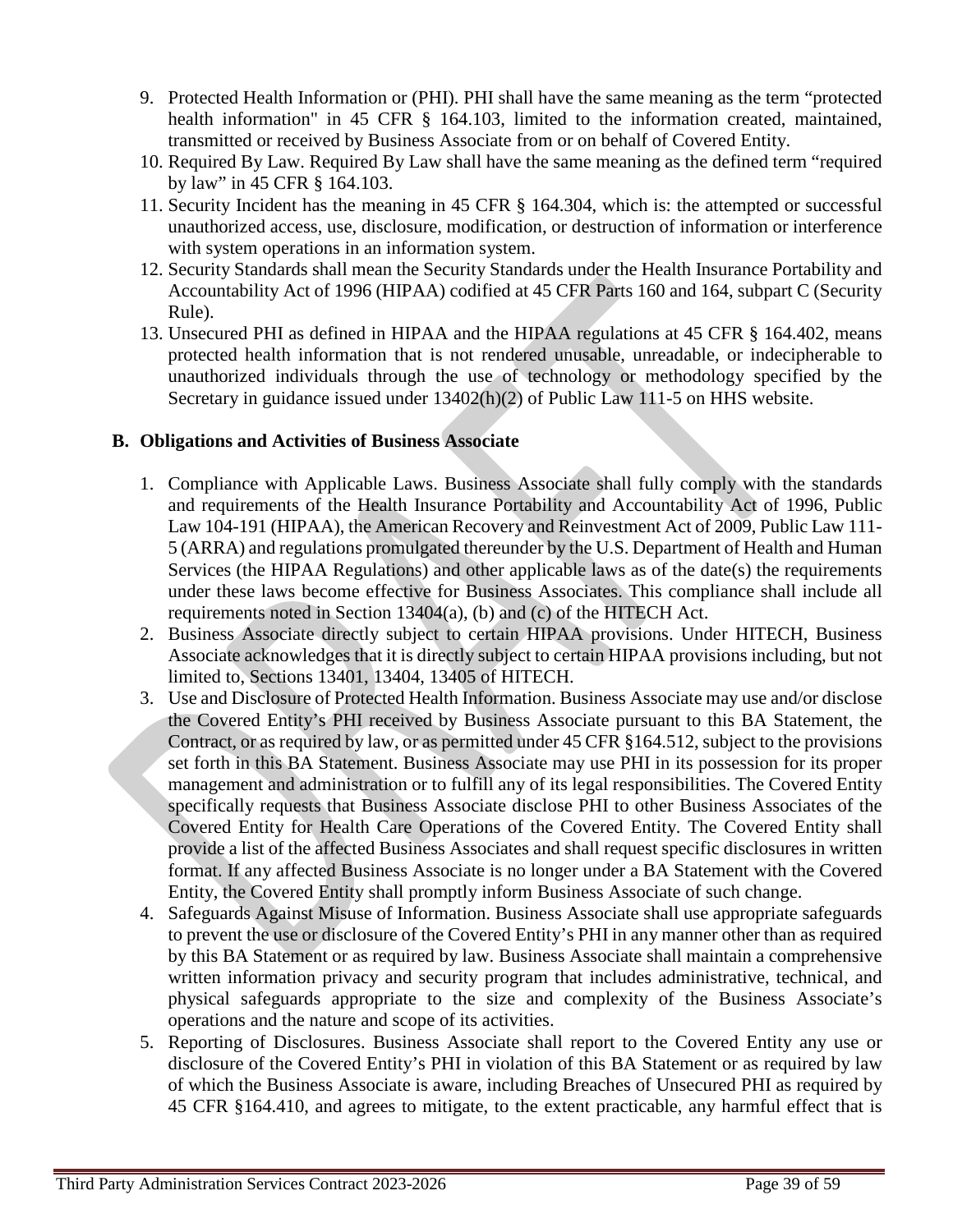known to Business Associate of a use or disclosure of the Covered Entity's PHI by Business Associate in violation of this BA Statement.

- 6. Business Associate's Agents. Business Associate shall ensure that any agents, including subcontractors, to whom it provides PHI received from (or created or received by Business Associate on behalf of) the Covered Entity agree to be bound to by restrictions and conditions on the use or disclosure of PHI that are no less protective that those that apply to Business Associate with respect to such PHI. Business Associate represents that in the event of a disclosure of PHI to any third party, the information disclosed shall be in a limited data set if practicable and in all other cases the minimum amount of PHI necessary to accomplish the intended purpose of the use, disclosure or request.
- 7. Nondisclosure. Business Associate shall not use or further disclose the Covered Entity's PHI otherwise than as permitted or required by this BA Statement, the Contract, or as required by law.
- 8. Availability of Information to the Covered Entity and Provision of Access and Accountings. Business Associate shall make available to the Covered Entity such Protected Health Information maintained by the Business Associate in a Designated Record Set as the Covered Entity may require to fulfill the Covered Entity's obligations to provide access to, or provide a copy of, such Designated Record Set as necessary to satisfy the Covered Entity's obligations under 45 CFR § 164.524. Business Associate shall also maintain and make available the information required to provide an accounting of disclosures of Protected Health Information to Covered Entity as necessary to satisfy Covered Entity's obligations under 45 CFR § 164.528.
- 9. Amendment of PHI. Business Associate shall make the Covered Entity's PHI available to the Covered Entity as the Covered Entity may require to fulfill the Covered Entity's obligations to amend PHI pursuant to HIPAA and the HIPAA Regulations, including, but not limited to, 45 CFR § 164.526 and Business Associate shall, as directed by the Covered Entity, incorporate any amendments to the Covered Entity's PHI into copies of such PHI maintained by Business Associate. Business Associate agrees to make any amendment(s) to Protected Health Information that the Covered Entity directs or agrees to pursuant to 45 CFR § 164.526 at the request of the Covered Entity or an Individual, and in the time and manner designated by the Covered Entity.  $[45 \text{ CFR } $ 164.504(e)(2)(F)]$
- 10. Internal Practices. Business Associate agrees to make its internal practices, policies, procedures, books, and records relating to the use and disclosure of PHI received from the Covered Entity (or received by Business Associate on behalf of the Covered Entity) available to the Secretary of the U.S. Department of Health and Human Services for inspection and copying for purposes of determining the Covered Entity's compliance with HIPAA and the HIPAA Regulations.
- 11. Notification of Breach. During the term of this BA Statement, Business Associate shall notify the Covered Entity following discovery and without unreasonable delay (but in no case later than 60 days) any Breach of Unsecured PHI. Business Associate shall take (i) prompt corrective action to cure any such deficiencies and (ii) any action pertaining to such unauthorized disclosure required by applicable federal and state laws and regulations.
- 12. Safeguard of EPHI. The Business Associate shall implement administrative, physical, and technical safeguards that reasonably and appropriately protect the confidentiality, integrity, and availability of the Electronic Protected Health Information that it creates, receives, maintains, or transmits on behalf of the Covered Entity.
- 13. Subcontractors. The Business Associate shall ensure that any agent, including a subcontractor, to whom it provides PHI agrees to implement reasonable and appropriate safeguards to protect it.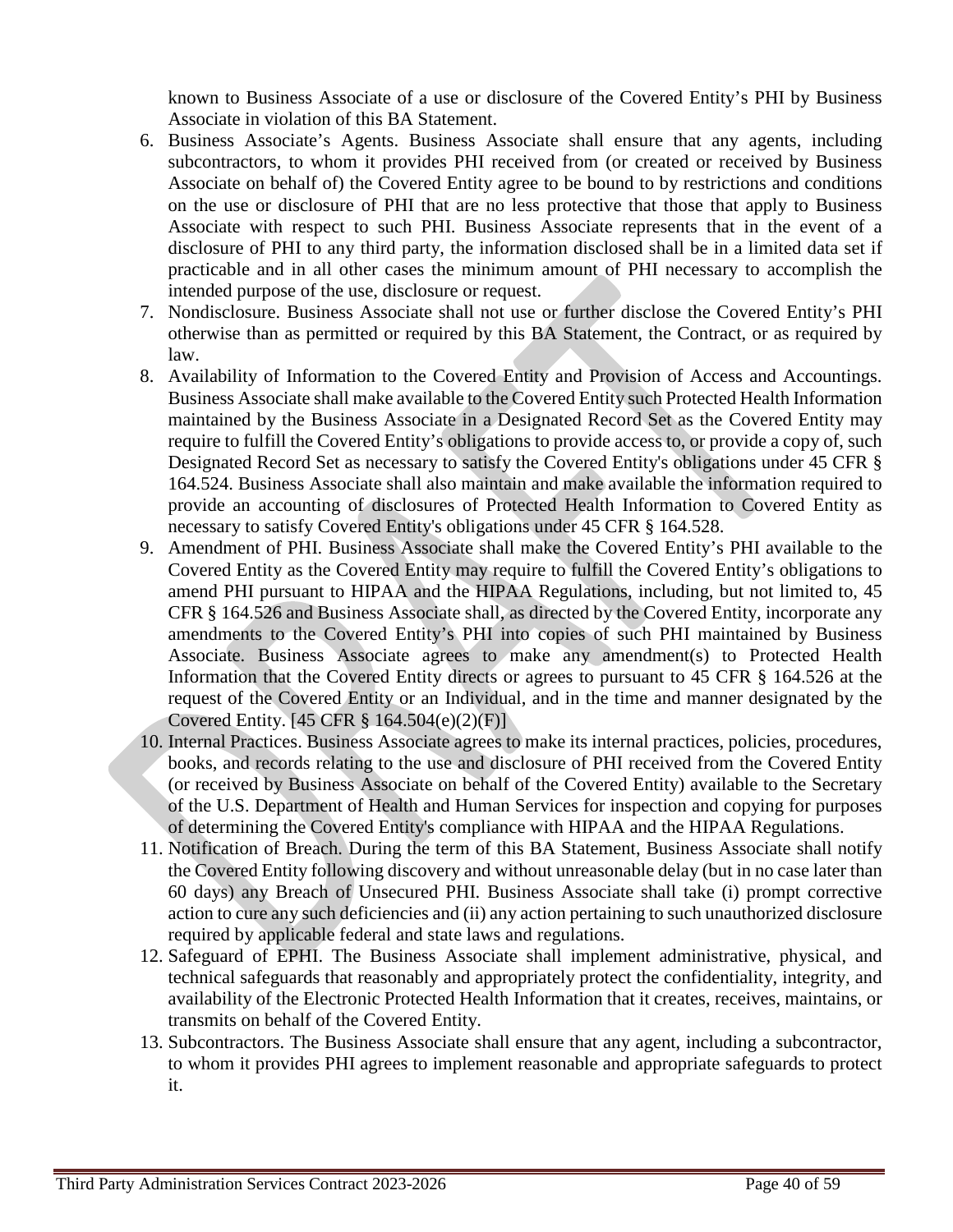- 14. Notification. The Business Associate shall report to the Covered Entity through the Mississippi Department of Finance and Administration, Office of Insurance any Breach of Unsecured PHI of which it becomes aware, without unreasonable delay, in the following time and manner:
	- a. any actual, successful Security Incident shall be reported to the Covered Entity in writing, without unreasonable delay; and
	- b. any attempted, unsuccessful Security Incident, of which Business Associate becomes aware, shall be reported to the Covered Entity in writing, on a reasonable basis, at the written request of the Covered Entity. If the Security Rule is amended to remove the requirement to report unsuccessful attempts at unauthorized access, this subsection (ii) shall no longer apply as of the effective date of the amendment of the Security Rule.
- 15. Business Associate shall maintain and provide to the Covered Entity without unreasonable delay and in no case later than 60 days of discovery of a Breach of Unsecured PHI, (as these terms are defined in the HIPAA Regulations), the appropriate information to allow the Covered Entity to adhere to Breach notification.
- 16. The information provided to the Covered Entity shall include, at a minimum and to the extent possible, the identification of each individual whose Unsecured PHI has been, or is reasonably believed by the Business Associate to have been accessed, acquired, used, or disclosed during the Breach, and the Business Associate shall provide the Covered Entity with any other available information that the Covered Entity is required to include in its notification to the Individual following discovery of a Breach and without unreasonable delay or promptly thereafter as information becomes available, including:
	- a. A brief description of what happened, including the date of the breach, if known, and the date of the discovery of the breach.
	- b. A description of the types of unsecured protected health information that were involved in the breach (such as full name, Social Security number, date of birth, home address, account number, or disability code).
	- c. The steps individuals should take to protect themselves from potential harm resulting from the breach.
	- d. A brief description of what the Business Associate involved is doing to investigate the breach, to mitigate losses, and to protect against any further breaches.
- 17. Minimum Necessary. Business Associate shall limit its uses and disclosures of, and requests for, PHI (a) when practical, to the information making up a Limited Data Set; and (b) in all other cases subject to the requirements of 45 CFR § 164.502(b), to the minimum amount of PHI necessary to accomplish the intended purpose of the use, disclosure or request.
- 18. Marketing. Business Associate shall not sell PHI or use or disclose PHI for purposes of marketing, as defined and proscribed in the Regulations.
- 19. Data Aggregation. Business Associate may use PHI in its possession to provide data aggregation services relating to the health care operations of the Covered Entity, as provided for in 45 CFR §164.501.
- 20. De-identification of PHI. Business Associate may de-identify any and all PHI, provided that the de-identification conforms to the requirements of 45 CFR § 164.514(b), and further provided that Business Associate maintains the documentation required by 45 CFR § 164.514(b), which may be in the form of a written assurance from Business Associate. Pursuant to 45 CFR § 164.502(d), de-identified information does not constitute PHI and is not subject to the terms of the BA Statement.

# **C. Obligations of the Covered Entity**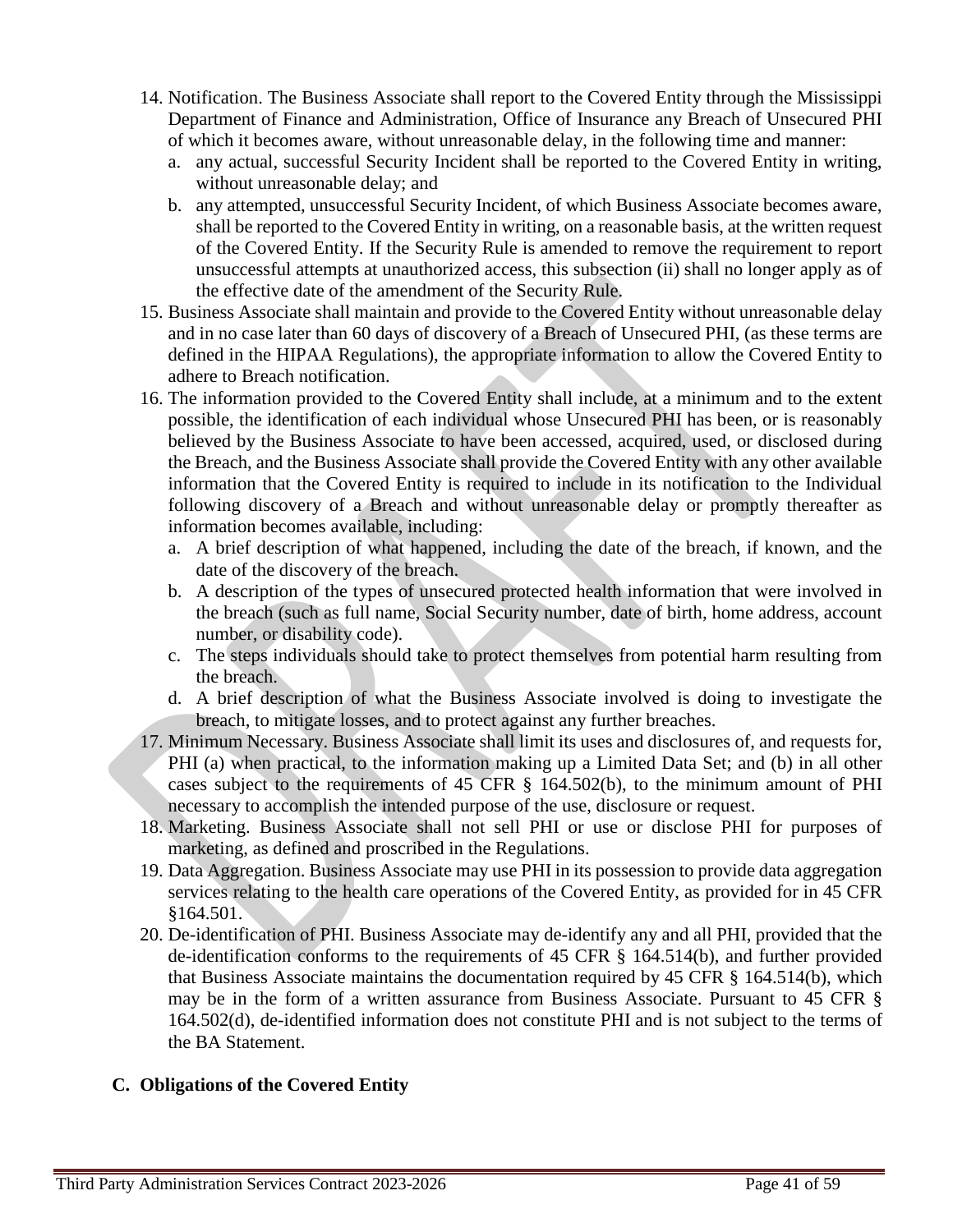- 1. Covered Entity's Representatives. The Covered Entity shall designate, in writing to Business Associate, individuals to be regarded as the Covered Entity's representatives, so that in reliance upon such designation Business Associate is authorized to make disclosures of PHI to such individuals or to their designee(s).
- 2. Restrictions on Use or Disclosure of PHI. If the Covered Entity agrees to restrictions on use or disclosure, as provided for in 45 CFR § 164.522 and the HITECH Act, of PHI received or created by Business Associate regarding an Individual, the Covered Entity agrees to pay Business Associate the actual costs incurred by Business Associate in accommodating such voluntary restrictions.
- 3. Limitation on Requests. The Covered Entity shall not request or require that Business Associate make any use or alteration of PHI that would violate HIPAA or HIPAA Regulations if done by the Covered Entity.

## **D. Audits, Inspection, and Enforcement**

Upon reasonable notice, upon a reasonable determination by the Covered Entity that Business Associate has breached this BA Statement; the Covered Entity may inspect the facilities, systems, books and records of Business Associate to monitor compliance with this BA Statement. Business Associate shall promptly remedy any violation of any term of this BA Statement and shall certify the same to the Covered Entity in writing. The fact that the Covered Entity inspects, or fails to inspect, or has the right to inspect, Business Associate's facilities, systems and procedures does not relieve Business Associate of its responsibility to comply with this BA Statement, nor does the Covered Entity's (i) failure to detect or (ii) detection, but failure to notify Business Associate or require Business Associate's remediation of any unsatisfactory practices constitute acceptance of such practice or a waiver of the Covered Entity's enforcement rights under this BA Statement. Business Associate shall fully cooperate with the U.S. Department of Health and Human Services, as the primary enforcer of the HIPAA, who shall conduct periodic compliance audits to ensure that both Business Associate and the Covered Entity are compliant.

## **E. Termination**

- 1. Material Breach. A breach by Business Associate of any provision of this BA Statement, as determined by the Covered Entity, shall constitute a material breach of the BA Statement and shall provide grounds for immediate termination of the BA Statement and the Contract by the Board pursuant to Section E.2. of this BA Statement. [45 CFR § 164.504(e)(3)]
- 2. Reasonable Steps to Cure Breach. If either Party knows of a pattern of activity or practice of the other that constitutes a material breach or violation of that Party's obligations under the provisions of this BA Statement or another arrangement and does not terminate this BA Statement pursuant to Section E.1., then that Party shall take reasonable steps to cure such breach or end such violation, as applicable. If the Party's efforts to cure such breach or end such violation are unsuccessful, that Party shall either (i) terminate this BA Statement if feasible; or (ii) if termination of this BA Statement is not feasible, the non-breaching Party shall report the other Party's breach or violation to the Secretary of the Department of Health and Human Services. [45 CFR § 164.504(e)(1)(ii)]
- 3. Judicial or Administrative Proceedings. Either party may terminate this BA Statement, effective immediately, if (i) the other party is named as a defendant in a criminal proceeding for a violation of HIPAA or (ii) a finding or stipulation that the other party has violated any standard or requirement of HIPAA or other security or privacy laws is made in any administrative or civil proceeding in which the party has been joined.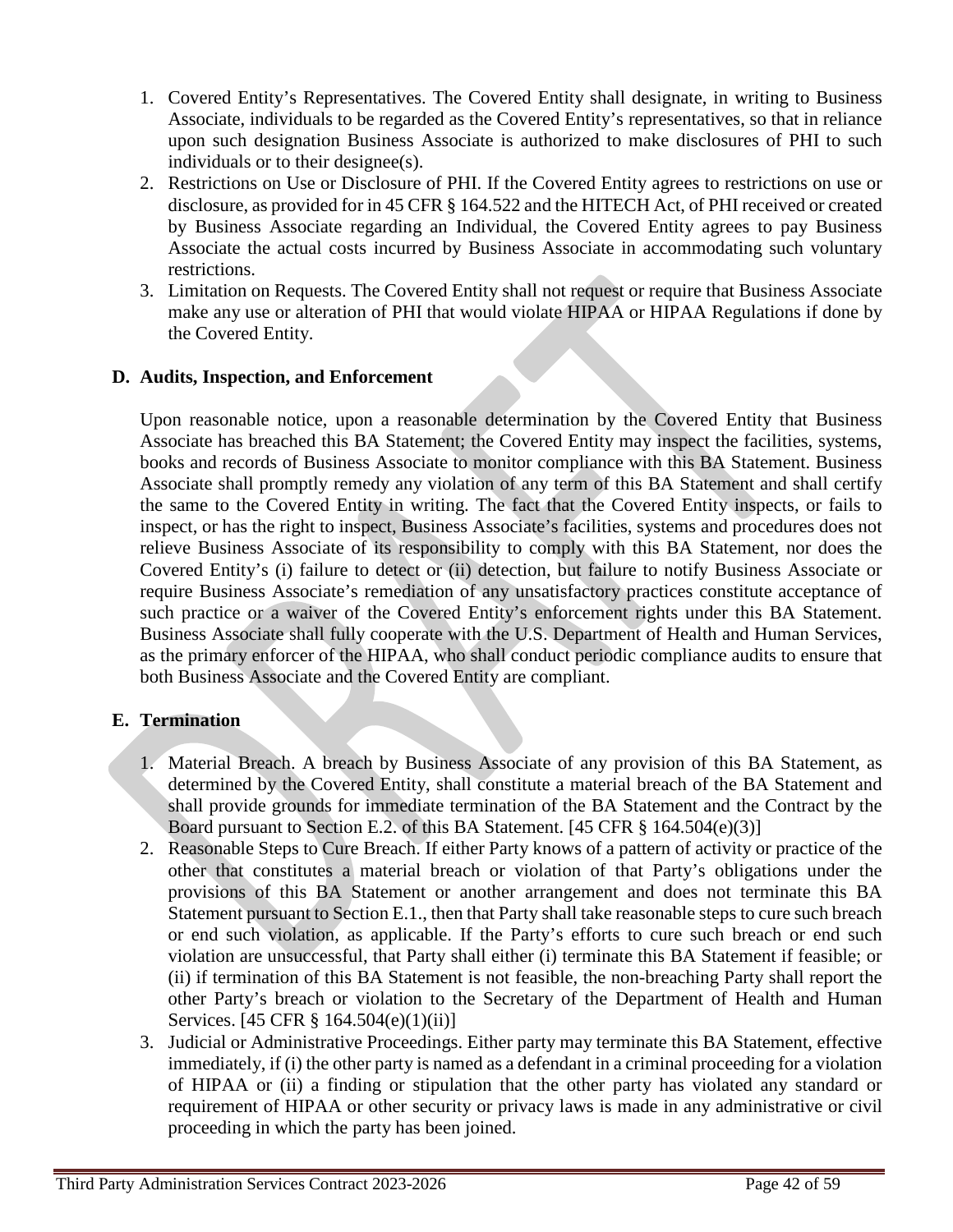4. Effect of Termination. Upon termination of this BA Statement and the Contract for any reason, Business Associate shall return or destroy PHI received from the Covered Entity (or created or received by Business Associate on behalf of the Covered Entity) that Business Associate still maintains in any form, and shall retain no copies of such PHI except for one copy that Business Associate shall use solely for archival purposes and to defend its work product, provided that documents and data remain confidential and subject to this BA Statement, or if return or destruction is not feasible, it shall continue to extend the protections of this BA Statement to such information, and limit further use of such PHI to those purposes that make the return or destruction of such PHI infeasible. [45 CFR  $\S$  164.504(e)(2)(I)]

## **F. Disclaimer**

The Covered Entity makes no warranty or representation that compliance by Business Associate with this BA Statement, HIPAA or the HIPAA Regulations shall be adequate or satisfactory for Business Associate's own purposes or that any information in Business Associate's possession or control, or transmitted or received by Business Associate, is or shall be secure from unauthorized use or disclosure. Business Associate is solely responsible for all decisions made by Business Associate regarding the safeguarding of PHI.

## **G. Amendment**

Amendment to Comply with Law. The parties acknowledge that state and federal laws relating to electronic data security and privacy are rapidly evolving and that amendment of this BA Statement and the Contract may be required to provide for procedures to ensure compliance with such developments. The parties specifically agree to take such action as is necessary to implement the standards and requirements of HIPAA, the HIPAA Regulations and other applicable laws relating to the security or confidentiality of PHI. The parties understand and agree that the Covered Entity shall receive satisfactory written assurance from Business Associate that Business Associate shall adequately safeguard all PHI that it receives or creates pursuant to this BA Statement. Upon the Covered Entity's request, Business Associate agrees to promptly enter into negotiations with the Covered Entity concerning the terms of an amendment to this BA Statement and the Contract embodying written assurances consistent with the standards and requirements of HIPAA, the HIPAA Regulations or other applicable laws. The Covered Entity may terminate this BA Statement upon 90 days written notice in the event (i) Business Associate does not promptly enter into negotiations to amend this BA Statement and the Contract when requested by the Covered Entity pursuant to this Section; or (ii) Business Associate does not enter into an amendment to this BA Statement and the Contract providing assurances regarding the safeguarding of PHI that the Covered Entity, in its sole discretion, deems sufficient to satisfy the standards and requirements of HIPAA and the HIPAA Regulations.

### **H. Assistance in Litigation or Administrative Proceedings**

Business Associate shall make itself, and any subcontractors, employees or agents assisting Business Associate in the performance of its obligations under this BA Statement, available to the Covered Entity to testify as witnesses, or otherwise, in the event of litigation or administrative proceedings being commenced against the Covered Entity, its directors, officers or employees based upon claimed violation of HIPAA, the HIPAA Regulations or other laws relating to security and privacy, except where Business Associate or its subcontractor, employee or agent is a named adverse party.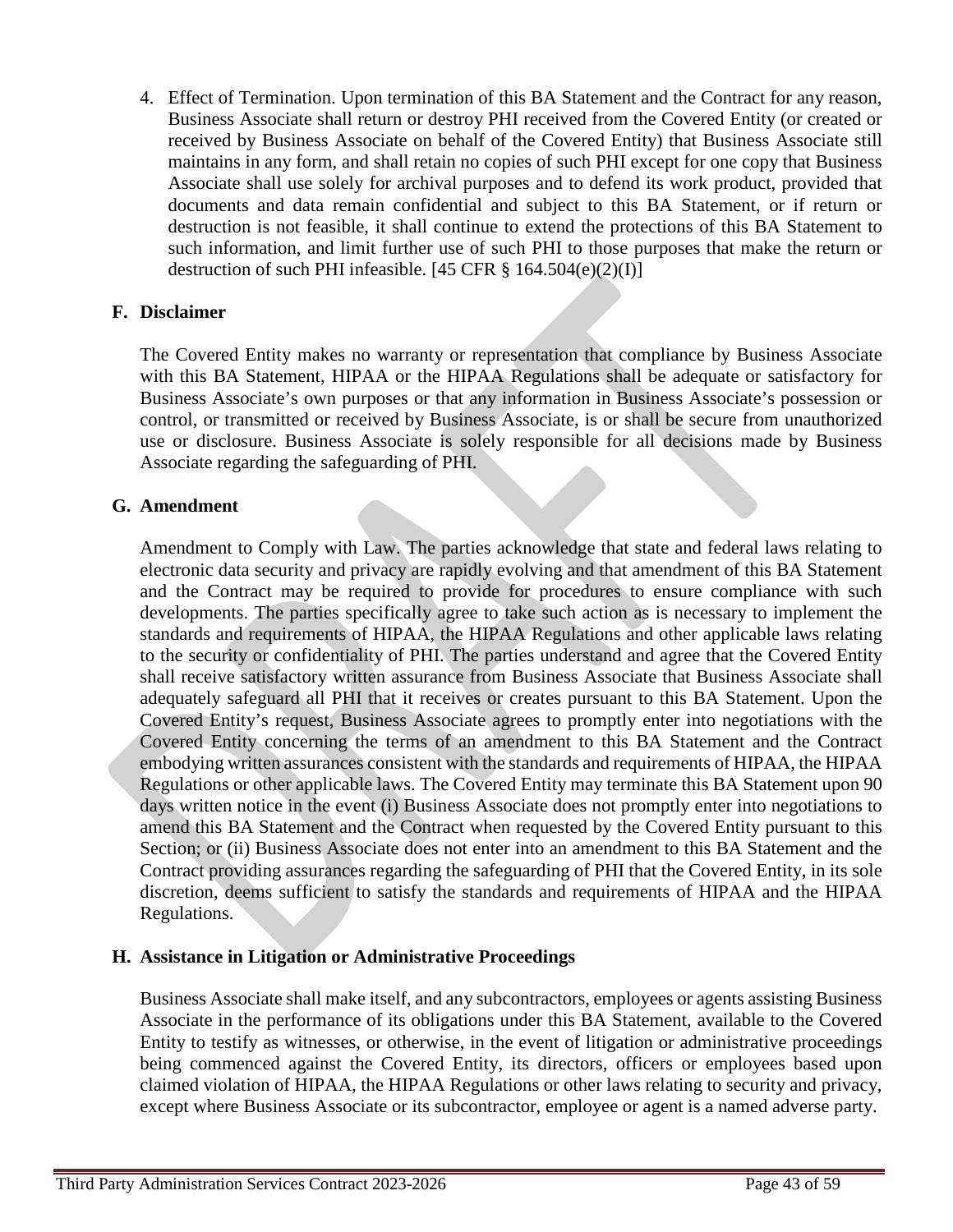## **I. No Third Party Beneficiaries**

Nothing expressed or implied in this BA Statement is intended to confer, nor shall anything herein confer, upon any person other than the Covered Entity, Business Associate and their respective successors or assigns, any rights, remedies, obligations or liabilities whatsoever.

## **J. Effect on Contract**

Except as specifically required to implement the purposes of this BA Statement, or to the extent inconsistent with this BA Statement, all other terms of the Contract shall remain in force and effect.

## **K. Electronic Health Records (EHR)**

If electronic health records are used or maintained with respect to PHI, individuals shall have the right to obtain a copy of such information in "electronic format".

### **L. No Remuneration for PHI**

Business Associate shall not directly or indirectly receive remuneration in exchange for any PHI, unless it first obtains a valid authorization from the individual whose PHI is being disclosed.

#### **M. Interpretation**

This BA Statement shall be interpreted as broadly as necessary to implement and comply with HIPAA, HIPAA Regulations and applicable state laws. The parties agree that any ambiguity in this BA Statement shall be resolved in favor of a meaning that complies and is consistent with HIPAA and the HIPAA Regulations.

### **48. Notices**

All notices required or permitted to be given under this Contract shall be in writing and personally delivered or sent by certified United States mail, postage prepaid, return receipt requested, to the party to whom the notice should be given at the address set forth below. Notice shall be deemed given when actually received or when refused. The parties agree to promptly notify each other in writing of any change of address.

| If to the Board/MDFA:         | <b>Executive Director</b><br>Mississippi Department of Finance and Administration<br>501 N. West St., Suite 1301 Woolfolk Building<br>Post Office Box 267<br>Jackson, Mississippi 39205-0267                                      |
|-------------------------------|-----------------------------------------------------------------------------------------------------------------------------------------------------------------------------------------------------------------------------------|
| With a copy of any notice to: | <b>State Insurance Administrator</b><br>Mississippi Department of Finance and Administration<br>Office of Insurance<br>501 N. West St., Suite 901-B Woolfolk Building<br>Post Office Box 24208<br>Jackson, Mississippi 39225-4208 |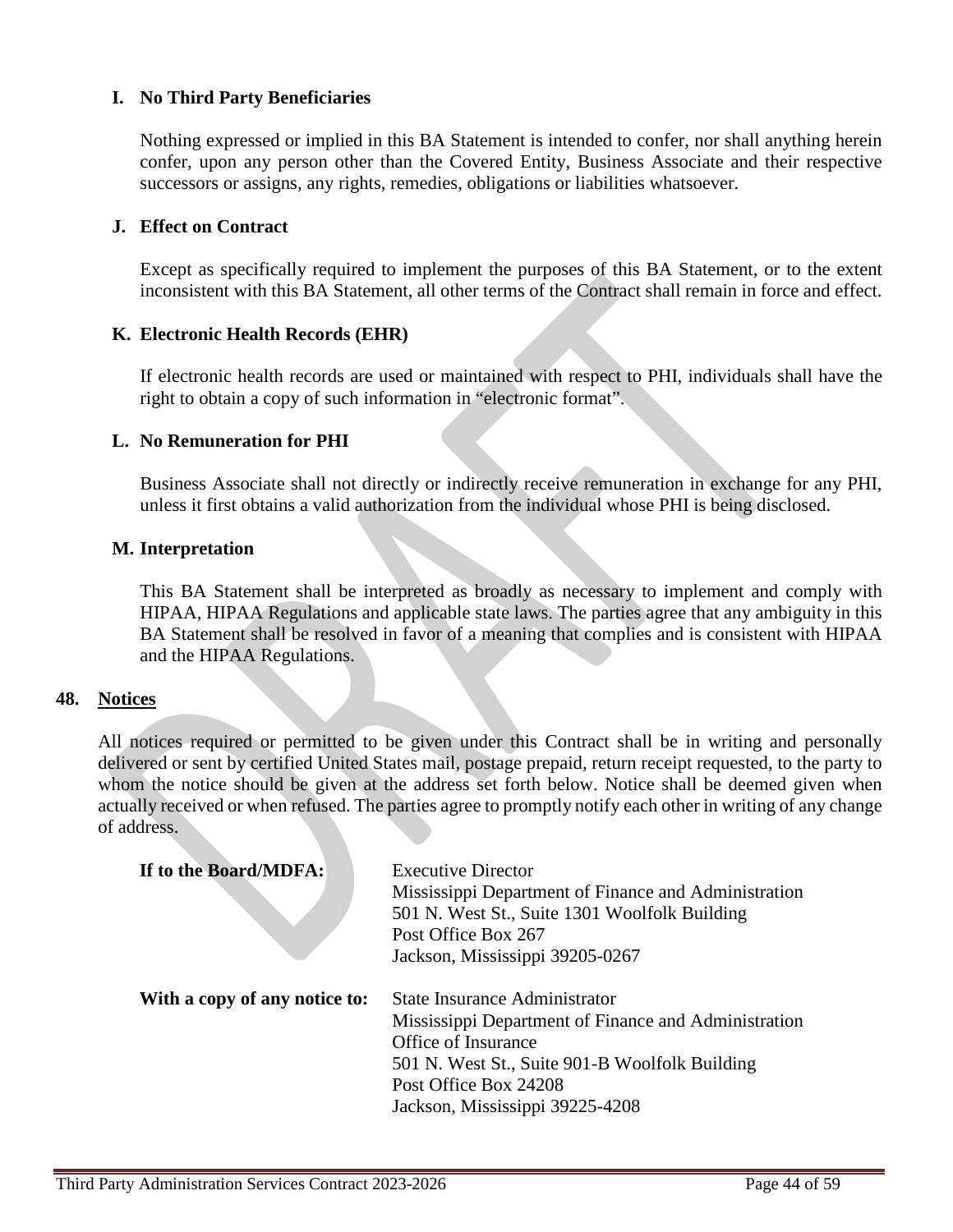**If to the TPA:** [Name, Title]

[Contractor Name] [Address] [City, State, Zip]

### **49. Incorporation of Documents**

This Contract consists of and precedence is hereby established by the order of the following documents incorporated herein:

- A. This Contract signed by the parties including *Exhibit A, Fee Schedule for Third Party Administration Services; Exhibit B, Performance Standards;* and *Exhibit C, TPA Services Contractor Reports*;
- B. The *TPA Contractor's Response to the Mississippi State and School Employees Health Insurance Management Board's Request for Proposals for Third Party Administration Services, Dated January 12, 2022*, and includes any applicable requested and submitted Best and Final Offer, and attached hereto as *Exhibit C* and incorporated fully herein by reference; and
- C. The *Mississippi State and School Employees Health Insurance Management Board's Request for Proposals for Third Party Administration Services, dated November 17, 2021*, attached hereto as *Exhibit D* and incorporated fully herein by reference. This RFP includes any amendment thereto, such as Questions and Answer document(s), if any were issued, as well as any Best and Final Offer request.

The Remainder of this Page is Left Blank Intentionally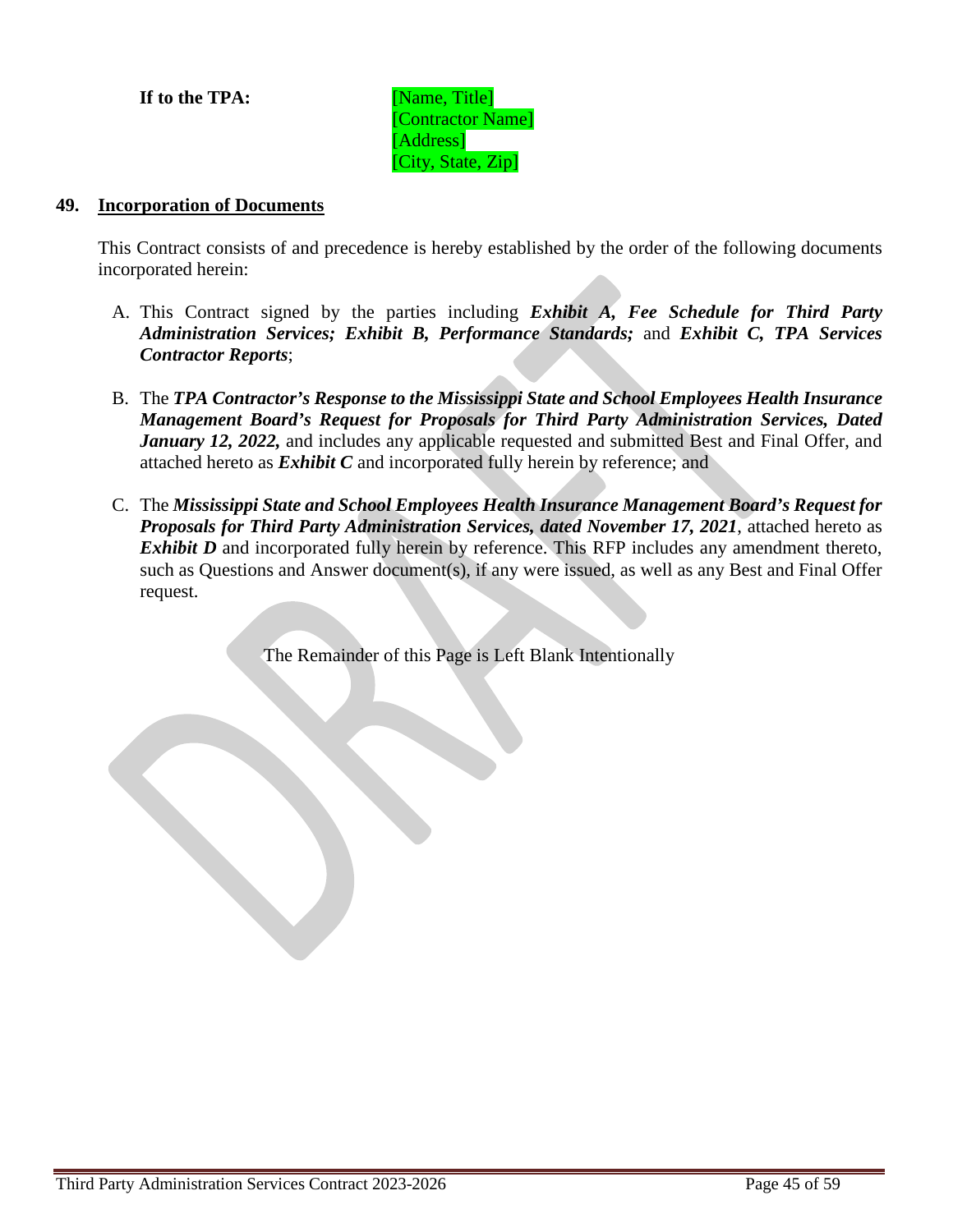**IN WITNESS WHEREOF, the parties hereto have caused this Contract to be executed on the date shown below:**

|     | [Contractor Name]                                                                                                     |       | <b>State and School Employees Health</b><br><b>Insurance Management Board</b> |
|-----|-----------------------------------------------------------------------------------------------------------------------|-------|-------------------------------------------------------------------------------|
| By: | <u> 2008 - Jan James James James James James James James James James James James James James James James James Ja</u> | By:   |                                                                               |
|     |                                                                                                                       |       | Name: Liz Welch                                                               |
|     |                                                                                                                       |       | Title: Chairman of the Board                                                  |
|     |                                                                                                                       | Date: |                                                                               |
|     |                                                                                                                       |       |                                                                               |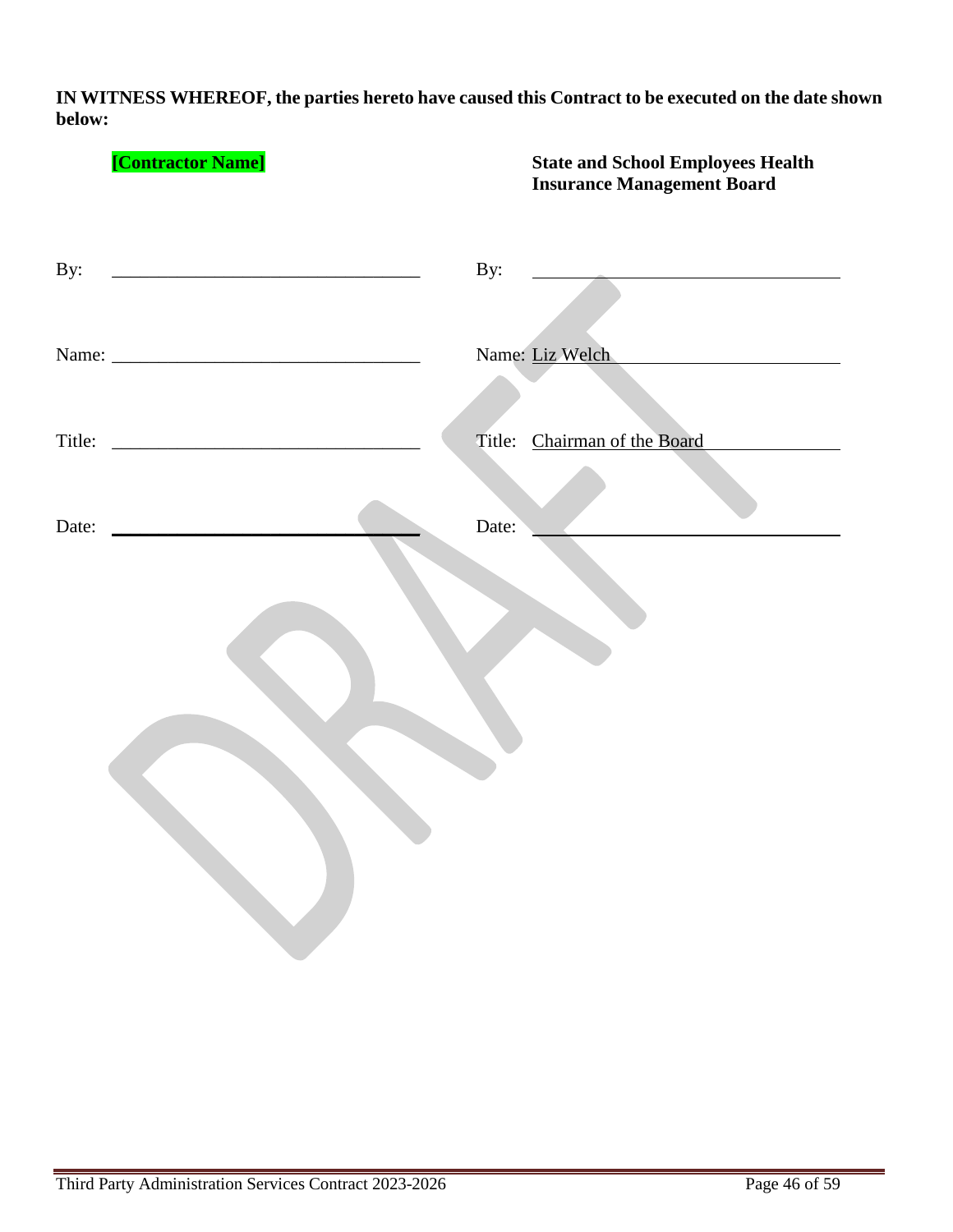# **Exhibit A - Fee Schedule for Third Party Administration Services**

All fees are guaranteed throughout the term of the Contract. The bundled monthly administration fee will be calculated and invoiced monthly in arrears by the TPA, using the current monthly enrollment and the Per Employee Per Month (PEPM) Rate provided below. For the purposes of the calculation of these fees, "Employee" refers to any active, COBRA, or retired employee, and excludes dependents.

| <b>Contract Year</b>     | Per Employee Per Month (PEPM) Rate |
|--------------------------|------------------------------------|
| $1/1/2023 - 12/31/2023$  |                                    |
| $1/1/2024 - 12/31/2024$  |                                    |
| $1/1/2025 - 12/31/2025$  |                                    |
| $1/1/2026 - 12/31/2026$  |                                    |
| $1/1/2027 - 12/31/2027*$ |                                    |

\*Optional renewal term

The fees listed above are firm for the duration of the Contract and are not subject to escalation for any reason unless the Contract is duly amended. No additional compensation shall be provided by the Board for any expense, cost, or fee not specifically authorized by this Contract, or by written authorization from the Board. The Board will not pay any upfront fees prior to the January 1, 2023 Contract effective date.

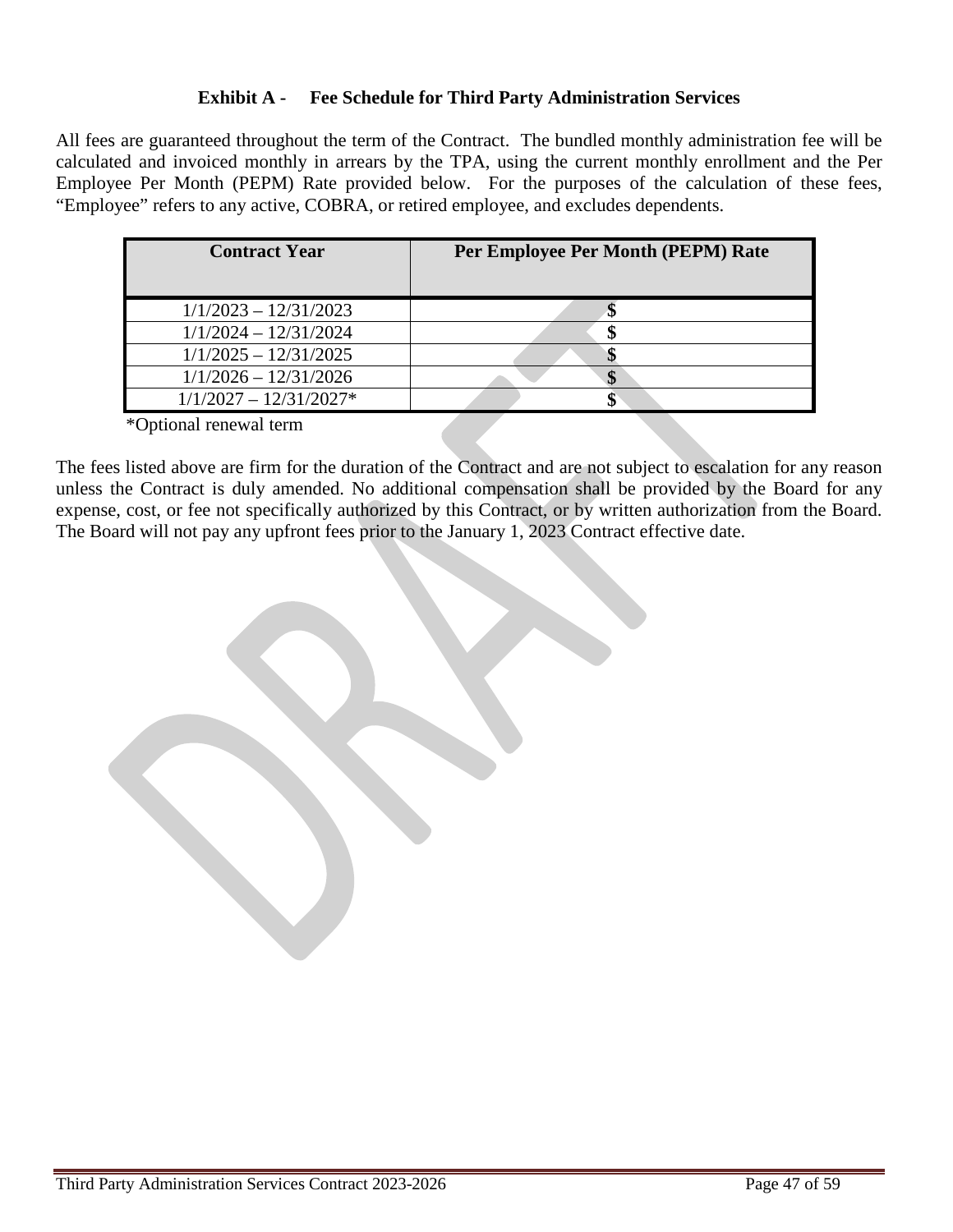## **Exhibit B - Performance Standards**

The TPA agrees to the following minimum performance standards and the assessment of liquidated damages for failure to meet these standards. At the Board's discretion, an audit of the accuracy of the TPA's results will be performed via a randomly selected, statistically verifiable sample of claims by a qualified, independent third party. The results of the audit, after appropriate review and comment by the TPA, will be the final determinant of performance standard compliance. When sampling methods are used to estimate performance for the universe of claims, audit samples will be large enough to ensure a confidence interval whose deviation is no greater than plus or minus three (3) percent and whose confidence level is at least ninety-five percent (95%). The Board will consider the point estimate for the sample as the TPA's performance level in calculating liquidated damages. The TPA will be provided the opportunity to review and discuss the audit results before the application of liquidated damages. The Board reserves the right to reduce or waive any fees at risk if, in the Board's sole discretion, failure to meet a performance standard was due to extraordinary circumstances.

All payments made on behalf of the Plan to eligible participants and providers, for approved services, shall be in accordance with the *Plan Document* and policies of the Board. The TPA shall identify claims that have been incorrectly processed, and initiate appropriate action to correct processing outcomes. The TPA shall notify the OI in writing immediately upon discovery of any systems problem that has caused multiple overpayments, duplicate payments or incorrect payments, irrespective of cause, prior to initiating recovery or corrective action. The TPA shall notify the OI by letter of any system errors that result in a potential provider or participant overpayment or other incorrect payment and describe in detail the plan and deadlines for corrective action.

## **Claim Turnaround Time:**

Claim turnaround time is calculated from the date the claim is received in the TPA's office to the date it is processed. Claim turnaround time will initially be measured using the TPA's internal turnaround time reports produced on a monthly basis.

**Standard 95.00% of all claims processed in 30 calendar days Threshold 95.00% - 100.00% 85.00% - 94.99% Below 85.00% Total Annual Liquidated Damages None 2.00% of TPA Fees 4.00% of TPA Fees**

### **Claim Financial Accuracy:**

Mathematically, the financial accuracy of a universe of claims is the total dollars paid correctly divided by the total dollars paid, stated as a percentage.

**Standard 99.00% Accuracy Threshold 99.00% - 100.00% 98.00% - 98.99% 97.00% - 97.99% Below 97.00% Total Annual Liquidated Damages None 2.00% of TPA Fees 3.00% of TPA Fees 4.00% of TPA Fees**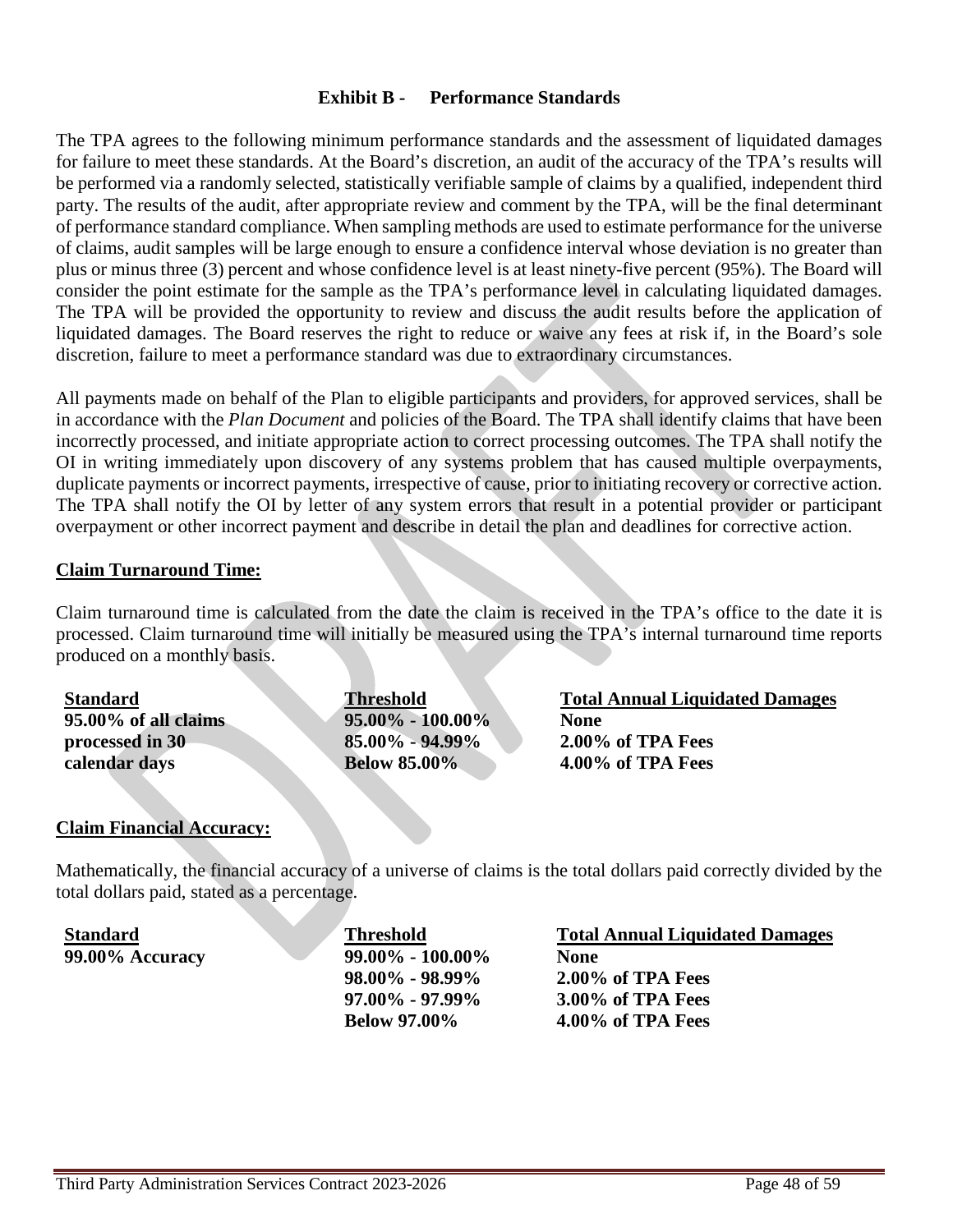## **Claim Payment Accuracy:**

The payment accuracy of a universe of claims is the number of claims paid correctly divided by the total number of claims, stated as a percentage. Payment accuracy reflects the percentage of claims that are paid correctly.

| <b>Standard</b> | <b>Threshold</b>      | <b>Total Annual Liquidated Damages</b> |
|-----------------|-----------------------|----------------------------------------|
| 97.00% Accuracy | $97.00\% - 100.00\%$  | <b>None</b>                            |
|                 | $95.00\%$ - $96.99\%$ | $2.00\%$ of TPA Fees                   |
|                 | <b>Below 95.00%</b>   | 3.00% of TPA Fees                      |

#### **Claim Processing Accuracy:**

The Processing Accuracy of a universe of claims is the number of claims processed correctly divided by the total number of claims. Claims with payment errors will not be considered in the calculation of processing accuracy.

| <b>Standard</b> | <b>Threshold</b>     | <b>Total Annual Liquidated Damages</b> |
|-----------------|----------------------|----------------------------------------|
| 95.00% Accuracy | $95.00\% - 100.00\%$ | None                                   |
|                 | $93.50\% - 94.99\%$  | 2.00% of TPA Fees                      |
|                 | <b>Below 93.50%</b>  | 3.00% of TPA Fees                      |

If an overpayment, duplicate payment, or incorrect payment is made to a participant or provider and that payment is the result, in the sole determination of Board, of a failure of the TPA to process claims correctly, the Total Annual Liquidated Damages for Financial Accuracy and Payment Accuracy is doubled if ninety percent (90%) of the overpayments, duplicate payments, or incorrect payments are not recovered by the TPA within ninety (90) days of identification of such payment. The TPA has the right to recover such overpayments, duplicate payments, or incorrect payments by procedures approved by the Board. The TPA shall provide the Board with a monthly report of all overpayments, duplicate payments, and payments to the wrong payee reflecting the status of corrections, adjustments, and collections resulting from this error.

### **Hospital DRG Validations and Bill Audits:**

The TPA is responsible for hospital DRG validations, charge/bill audits, and professional bill audits within one (1) year from the day the claim was processed. The TPA will provide to the Board reports monthly of its findings in a format approved by the Board. This measurement shall be monitored from TPA's reports. Should the TPA fail to satisfactorily validate and audit as agreed upon, the Board may assess the liquidated damages as follows:

| <b>Standard</b> | <b>Threshold</b>     | <b>Total Annual Liquidated Damages</b> |
|-----------------|----------------------|----------------------------------------|
| 96.00% Complete | $96.00\% - 100.00\%$ | None                                   |
|                 | $90.00\% - 95.99\%$  | \$10,000.00                            |
|                 | <b>Below 90.00%</b>  | \$15,000.00                            |

For purposes of determining completion of this process, the TPA shall provide the OI with a year-end report based on system generated data. This data will include number of claims processed in the year, the number of claims audited in the year, the number and percentage of claims audited where the audits were initiated within three hundred sixty-five (365) days, and the number and percentage of claims audited where the audits were not initiated within three hundred sixty-five (365) days.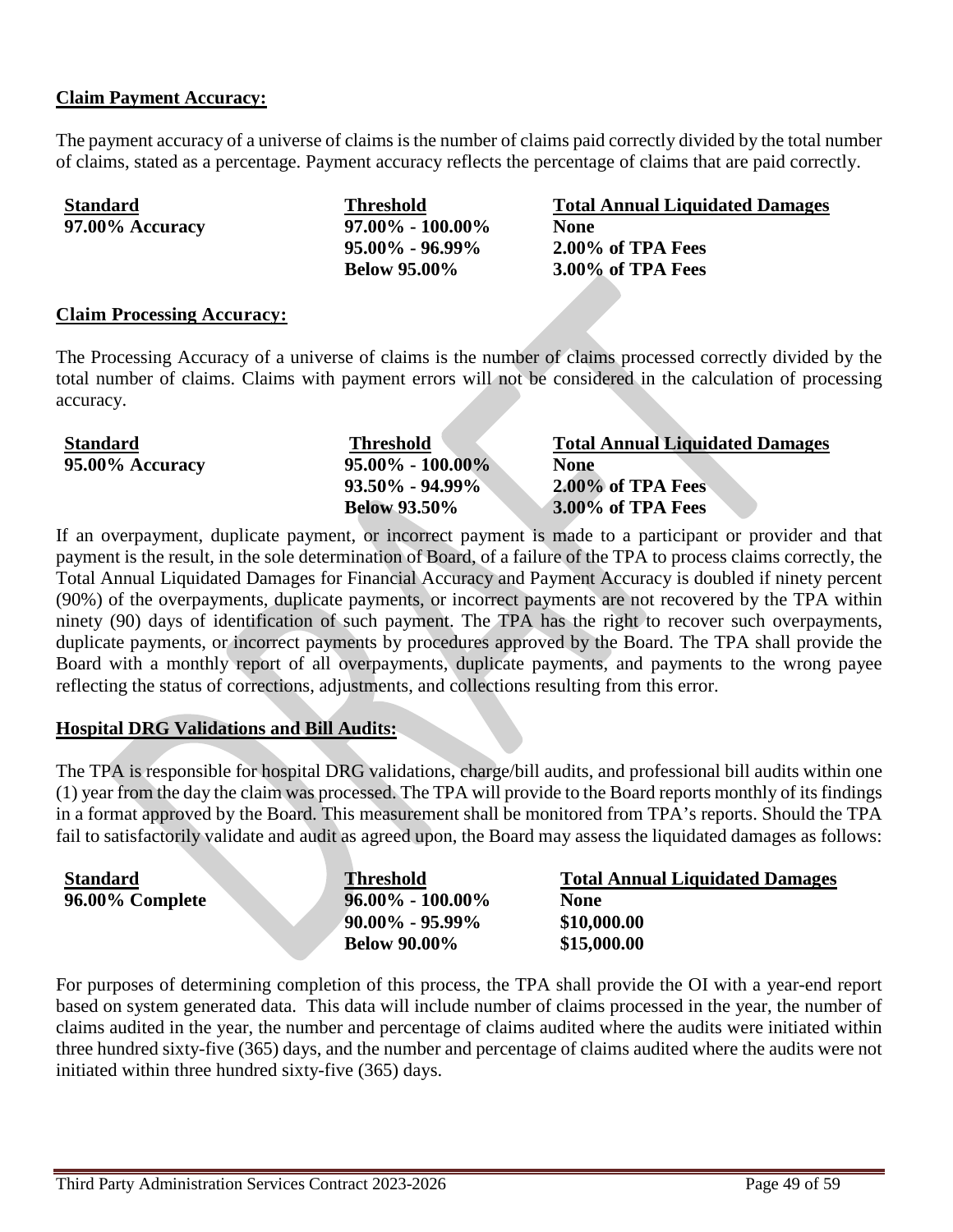## **Credit Balance Recovery:**

The TPA will perform credit balance and overpayment recovery services as agreed upon by the OI within six (6) months from the date the overpayment was detected. This measurement will be monitored from TPA's reports. Should the TPA fail to satisfactorily perform credit balance and overpayment recovery services as agreed upon, the Board may assess liquidated damages as follows:

| <b>Standard</b> | <b>Threshold</b>     | <b>Total Annual Liquidated Damages</b> |
|-----------------|----------------------|----------------------------------------|
| 96.00% Complete | $96.00\% - 100.00\%$ | <b>None</b>                            |
|                 | $90.00\%$ - 95.99%   | \$10,000.00                            |
|                 | <b>Below 90.00%</b>  | \$15,000.00                            |

For purposes of determining completion of this process, the TPA will provide the OI with a year-end report based on system generated data. This data will include number of claims detected during the year, the number of claims recovered within three hundred sixty-five (365) days, percentage of claims recovered within three hundred sixty-five (365) days, and percentage of claims not recovered within three hundred sixty-five (365) days.

### **Customer Service - Average Speed of Answer (ASA)**

The average speed of answer is the average amount of time, measured in seconds, a Customer Service Representative (CSR) takes to answer an inbound call after the call is delivered from the Interactive Voice Response (IVR) System to the call queue. ASA includes the amount of time callers wait in queue plus the amount of time the assigned CSR's phone rings before the call is answered.

| <b>Standard</b>           | <b>Threshold</b>                                | <b>Total Annual Liquidated Damages</b> |
|---------------------------|-------------------------------------------------|----------------------------------------|
| ASA of 30 seconds or less | $30$ Seconds                                    | <b>None</b>                            |
|                           | $>30$ Seconds $-$ <35 Seconds 2.00% of TPA Fees |                                        |
|                           | >35 Seconds                                     | 3.00% of TPA Fees                      |

### **Telephone Drop Rate:**

A call "drop rate" is defined as an individual hanging up once in the queue.

**Standard Less than 5.00%** **Threshold Less than 5.00% 5.00% - 8.00% Above 8.00%**

## **Total Annual Liquidated Damages None 2.00% of TPA Fees 3.00% of TPA Fees**

### **Data Transfer:**

#### **Standard**

**All error transactions from the data transfer sent to the Board's vendors will be corrected and returned to the Board's vendors via data transfer within two (2) business days of receipt of the error report.**

**Total Annual Liquidated Damages Total of 2.00% of annual TPA Fees to be assessed at the end of each 12-month period**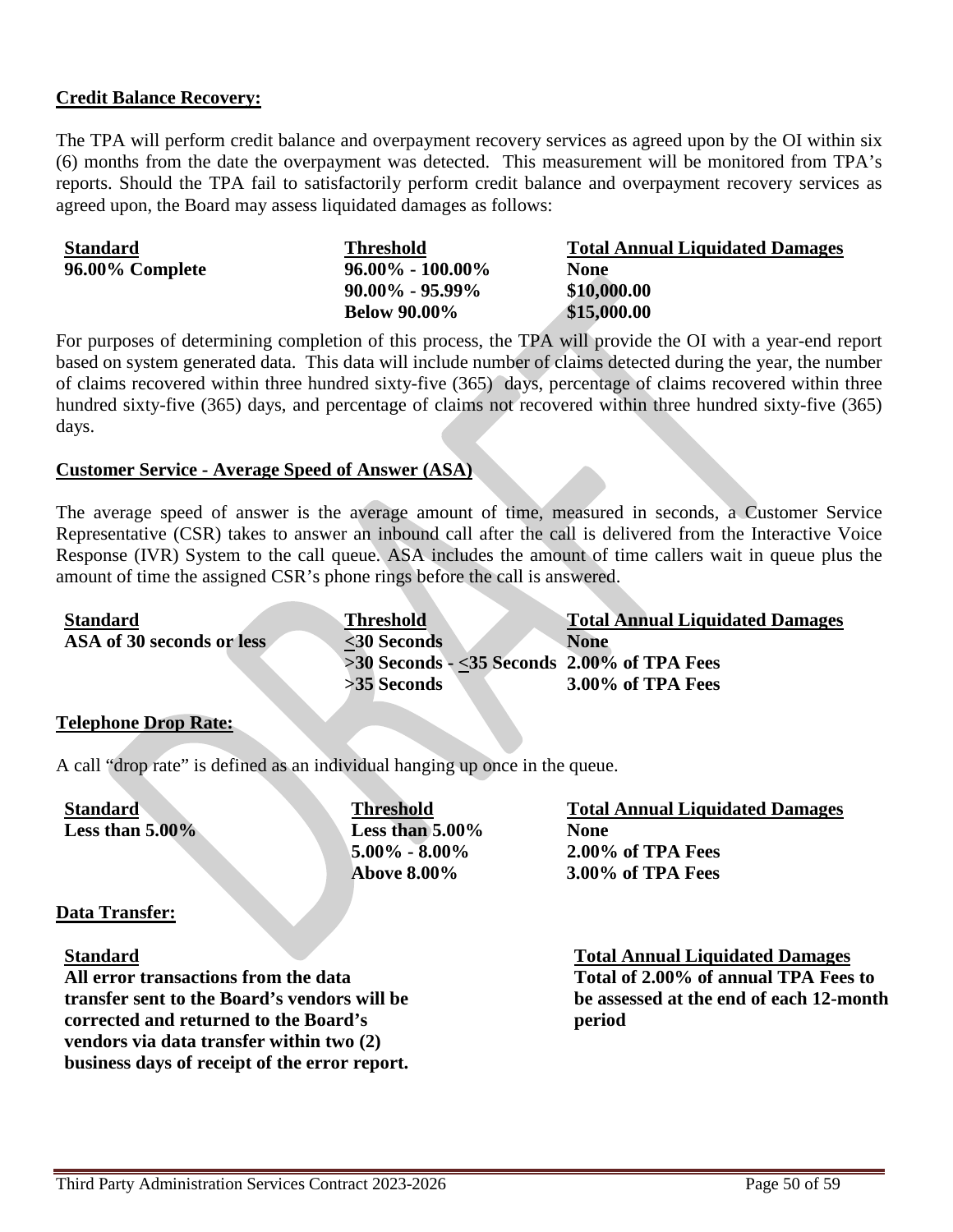# **Standard Reports:**

TPA is to produce and provide the OI with reports. The final reporting format and elements are to be agreed upon between the Board, OI, and the TPA following contract award. All reports must include report parameters and definitions. Report parameters/definitions must be revised as appropriate when revisions to the report scope occur. Compliance with this standard will be evaluated by the OI at the end of each contract year. Liquidated damages will be assessed for failure to meet the reporting requirements for the performance standard if a required report is late, incomplete, or inaccurate.

All information supplied by the TPA is subject to audit by the Board or its designee. The Board, at its discretion, may also conduct an independent audit of the TPA's performance and if such audit is conducted, the results of the audit will be used to assess any liquidated damages. The TPA will be provided the opportunity to review and discuss the audit results before the application of liquidated damages.

### **Standard**

**All TPA reports due to the Board will be submitted within thirty (30) calendar days from the end of the reporting cycle.**

**Total Annual Liquidated Damages Total of 1.00% of annual TPA Fees to be assessed at the end of each 12-month period.**

All reports must be delivered to the Board according to the schedule specified by the Board. Refer to **Exhibit C, TPA Services Contractor Reports**. In the event a report is late or does not comply with format and content as approved by the Board, Board may assess One Hundred Dollars (\$100.00) per workday per report for each day report is late or unacceptable.

## **System Enhancement and Modification Requests:**

All enhancements and modifications requested by the OI must be operational on the date agreed upon by OI and the TPA. The TPA will respond to all requests for system enhancements and modifications, whether categorized as maintenance or enhancement, within ten (10) workdays of receipt of a written request for an enhancement or modification. The written response will illustrate an understanding of the request, a date of completion, an assessment of the impact of the change, and the estimated cost, if applicable. The estimate of cost for the modifications will be categorized as (1) labor, by job class, in hours; (2) equipment; (3) general and administrative support in hours; and (4) other identified miscellaneous costs.

The TPA shall provide OI a weekly progress report as to the current status of these system changes. The report should include an outline of the change, projected implementation date, estimated hours and an overview of the work performed and to be performed. In all cases, the TPA shall respond to all system claims payment problems within twenty-four (24) hours.

In the event of failure by the TPA to comply with these standards, OI may assess Five Hundred Dollars (\$500.00) per workday for each enhancement that is not operational on the date specified, One Hundred Dollars (\$100.00) for each change order not acknowledged by the TPA within ten (10) working days of receipt and providing a recommended course of action, and Five Hundred Dollars (\$500.00) per workday for each maintenance task not completed by the effective or mutually agreed upon completion date.

### **Transfer of Medical Claim Data to Medical Management Vendor:**

The TPA will provide and receive electronic transfer of data to/from the Board's vendors in a format approved by the OI. Should the TPA fail to satisfactorily provide and receive electronic transfer of data to/from the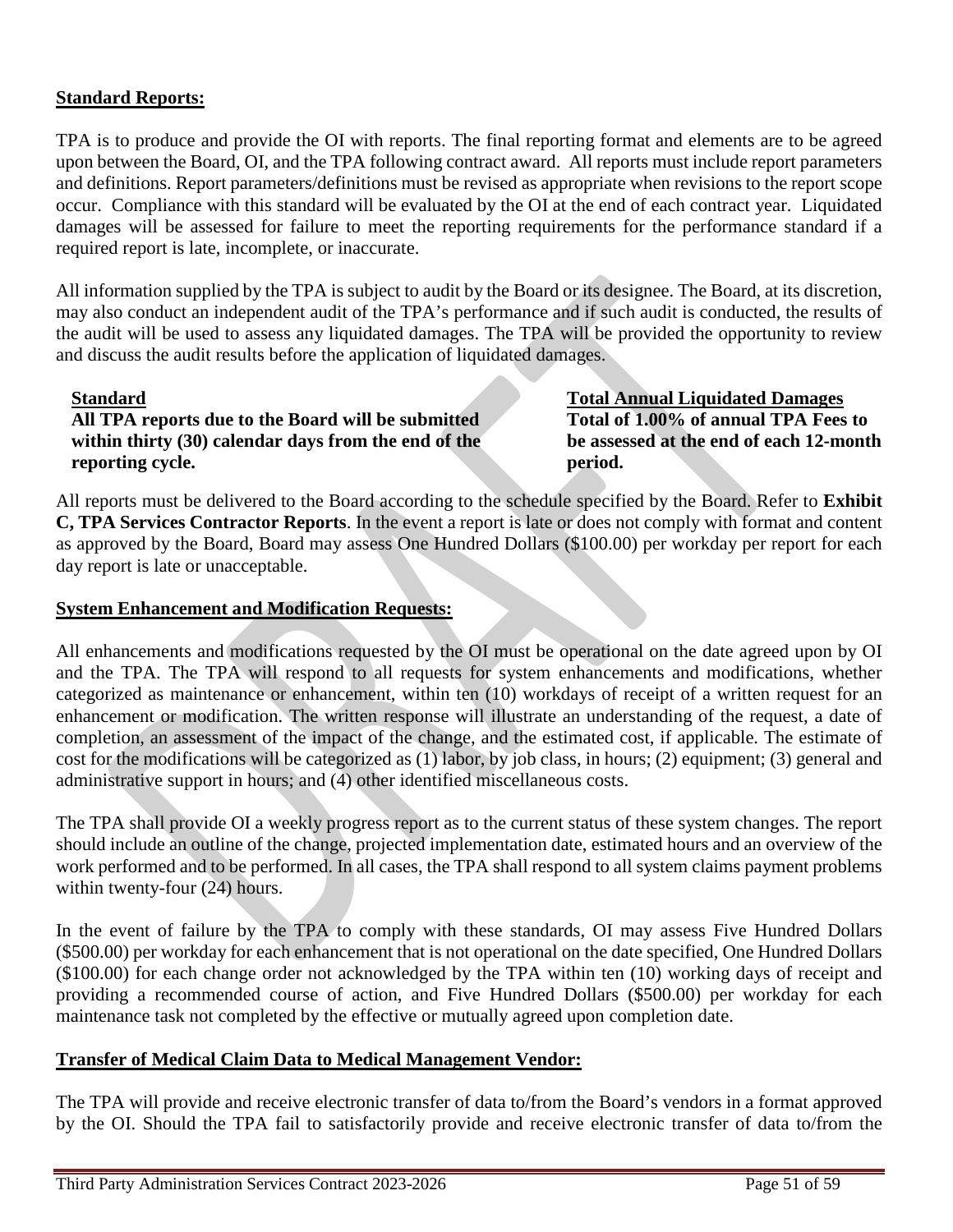Board's vendors with the agreed upon time frame and in a form that supports our Plan benfits, the Board may assess a Twenty Thousand Dollars (\$20,000.00) per day per occurrence in liquidated damages.

# **Network Access:**

The TPA shall maintain the following network access to a minimum of eighty-five percent (85%) of in-state participants:

| Two (2) Primary Care Providers* located: |                                |
|------------------------------------------|--------------------------------|
| Urban/Suburban – within 10 miles         | <b>Rural</b> – within 20 miles |
| <b>One (1) Acute Hospital located:</b>   |                                |
| Urban/Suburban – within 25 miles         | <b>Rural</b> – within 35 miles |

\*A primary care provider is defined as any of the following provider types: Internal Medicine, Family Practice, General Practice, and Family Nurse Practitioner.

This will be measured by access reports produced by the TPA, the OI, or its designee (to be determined at the discretion of the OI, but no less than annually), using GeoAccess® or similar software. The TPA must produce the access report results quarterly to be provided thirty (30) calendar days after each quarter ends and semiannually with results as of June 30th to be provided to OI by July 31st, and results as of December 31st to be provided to OI by January 31st. The match is to be conducted separately for urban/suburban zip code areas and for rural zip code areas. The term urban/suburban area is defined as a zip code with a population density of one thousand (1,000) or more persons per square mile and a rural area is defined as a zip code with a population density of less than one thousand (1,000) persons per square mile or as defined by GeoAccess®. The mapping or methodology used to measure distance must be based on actual driving distance. The elements used to measure participant access are (1) the five digit zip code census of covered participants as of the end of the measurement period; and (2) the five digit zip code census of the provider network (using the address of their practice locations) under contract as of the end of the measurement period. Any deficiencies identified must be investigated and resolved within thirty (30) days. The final outcome must be communicated to OI in writing. In the event of failure by the TPA to comply with these standards, OI may assess Five Hundred Dollars (\$500.00) per workday for each requirement that is not satisfied on the date specified.

The TPA's compliance will be evaluated at the end of each contract year. OI will use the semi-annual reports to monitor the TPA's performance. The assessment period will begin after OI's receipt of the required contract year-end report from the TPA.

Liquidated damages will be assessed if the access for the contract year under review for any provider type was not in compliance with the performance standards. Five Thousand Dollars (\$5,000.00) for each full percentage below the performance standard for each provider type each contract year will be assessed. In addition, Five Hundred Dollars (\$500.00) will be assessed for each calendar day any required report is late, incomplete, or inaccurate.

# **Participant Complaints/Issues Regarding Providers:**

The TPA will respond to all complaints from participants or issues pertaining to a provider in the network within ten (10) business days after receiving the complaint or issue. If at least ninety-five percent (95%) of all complaints or issues do not receive a full and complete response within ten (10) business days, measured on an annual basis, liquidated damages in the amount of Twenty Thousand Dollars (\$20,000.00) will be assessed.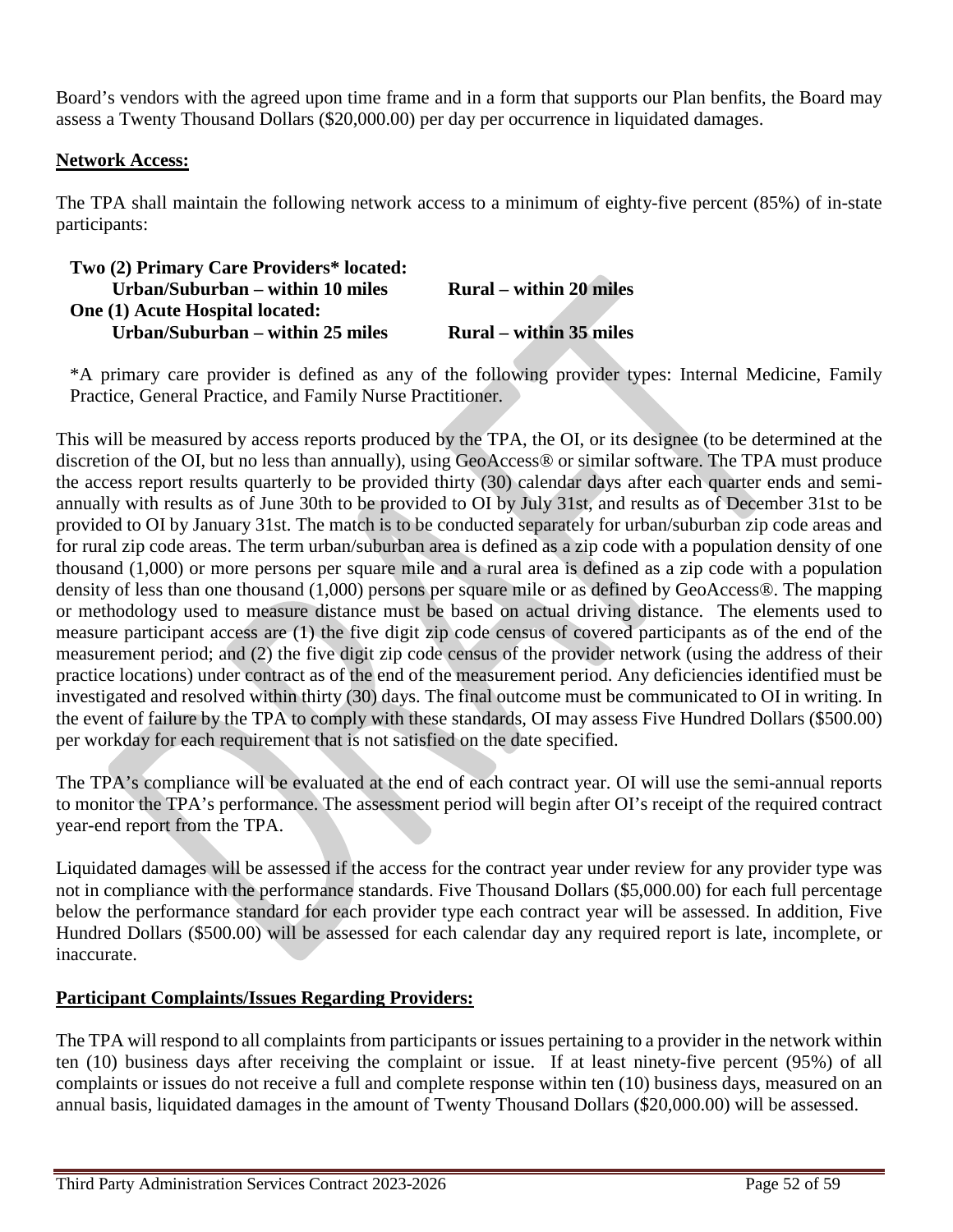# **Contractual Compliance:**

Upon OI's notice of non-compliance with a condition(s) of the Contract, the TPA will have thirty (30) days to become compliant. OI may assess, starting on the thirty-first (31st) day, One Thousand Dollars (\$1,000.00) per day for each day the TPA is not in compliance with the Contract.

### **Measurement of Performance**

Performance and activity reports will be submitted monthly to the Board. The Board will use the TPA's internal reports to measure the TPA's performance relative to the standards included in this Exhibit. The TPA's internal reports and/or data (including detail claims data) supporting the TPA's internal reports may be reviewed/audited by the Board, or at the Board's discretion, by an independent reviewer. The report and determination of the independent reviewer shall be final, binding and conclusive as to an administrative review on TPA and the Board; provided, however, that before a final report and determination is issued, the Board and TPA shall each have a reasonable opportunity to review the non-proprietary supporting documentation and proposed report of the independent reviewer and to provide any comments to the independent reviewer.

### **Payment of Liquidated Damages**

In the event the Board determines that the TPA has not met a given Performance Standard, under which liquidated damages are payable to the Board for failure to comply, TPA shall remit the applicable at-risk fees for failing to meet the corresponding Performance Standard to the Board within forty-five (45) days after the end of the measurement period.

### **Measurement Period**

Quarterly and Annual Measurement Periods are measured based on the calendar year.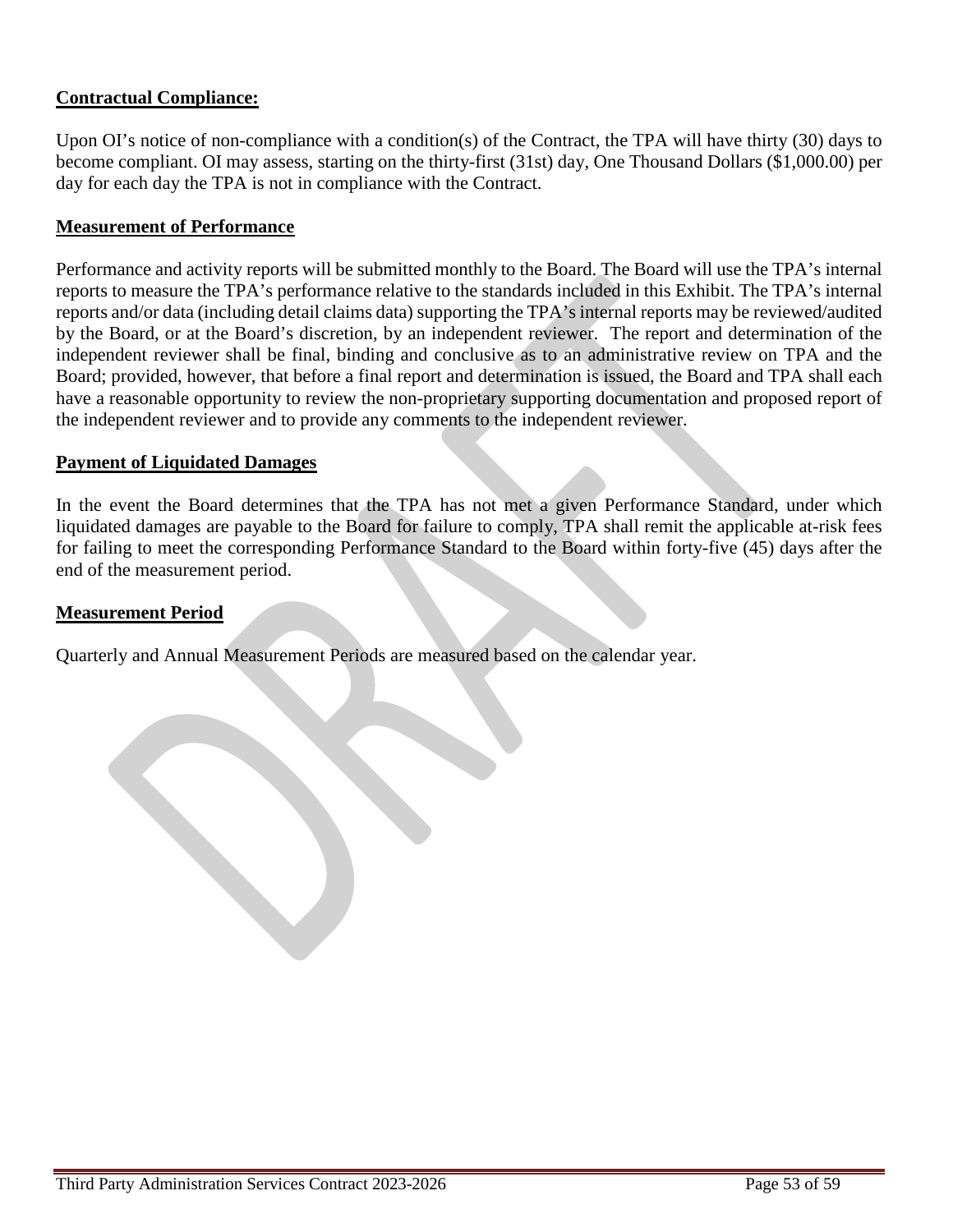# **Exhibit C - TPA Services Contractor Reports**

TPA will provide reporting which will reflect transactional (weekly and monthly) elements as well as the overall success of the program (quarterly, semi-annual, and annual) elements. All reports must include report parameters and definitions. The report list and frequency will be as follows:

| <b>Deliverable</b>                              | <b>Ongoing Frequency</b>                                                                                                            | <b>Description</b>                                                                                                                                                                                                                                                             |
|-------------------------------------------------|-------------------------------------------------------------------------------------------------------------------------------------|--------------------------------------------------------------------------------------------------------------------------------------------------------------------------------------------------------------------------------------------------------------------------------|
| Claims<br>Administration<br>Report              | Monthly – by the $10th$ of the<br>month<br>following<br>the<br>previous month and as<br>required by<br>state<br>and<br>federal law. | Detailed reports showing potential fraud and abuse cases,<br>health insurance premium amounts for W2 reporting,<br>Affordable Care Act (ACA) compliance reports (Forms 1094<br>and 1095) and filing of reports on behalf of the Board as<br>required by federal and state law. |
| Claim<br>Turnaround<br>Time/Claims Lag Report   | Monthly – by the $10^{th}$ of<br>the month following the<br>previous month                                                          | Detailed report showing of the date the claim is received and<br>the date the claim is processed.                                                                                                                                                                              |
| <b>Top Payment Reports</b>                      | Monthly – by the $10^{th}$ of<br>the month following the<br>previous month                                                          | Detailed reports on the following by payment:<br><b>Top 20 Patients</b><br>Top 20 Hospitals (Inpatient)<br>Top 20 Hospitals (Outpatient)<br>Top 20 DRGs<br>Top 20 Physicians/Medical Providers<br>Top 20 Surgical Procedures<br>• Top 100 Surgical Procedures                  |
| <b>Claims Detail Report</b>                     | Weekly $-$ by the first<br>business day following the<br>EOW of week reported                                                       | Detailed report showing weekly claim payments made. This<br>report should include current and prior year rolling average<br>claim payments made. Also, current and prior year claims<br>volume.                                                                                |
| Medicare<br>Secondary<br>Payer (MSP) Report     | Weekly $-$ by the first<br>business day following the<br>EOW of week reported                                                       | Detailed report of current status of MSP cases.                                                                                                                                                                                                                                |
| <b>Pended Claims Report</b>                     | Weekly $-$ by the first<br>business day following the<br>EOW of week reported                                                       | Detailed report to include number of claims pended, pend<br>code reasons/descriptions and timeframe of pends.                                                                                                                                                                  |
| Claims QA Report                                | Monthly – by the $10^{th}$ of<br>the month following the<br>previous month                                                          | Detailed report of all claims processing errors identified as a<br>result of vendor's internal QA review.                                                                                                                                                                      |
| <b>Appeals Report</b>                           | Monthly – by the $10^{th}$ of the<br>following<br>month<br>the<br>previous month                                                    | Detailed report which includes the following appeals details:<br>• Receipt Date,<br>Completion Date,<br>Turnaround time (TAT),<br>Appeal Reason,<br>Appeal Outcome, and<br>• Type of Appeal.                                                                                   |
| Authorization<br>Prior<br><b>Request Report</b> | Monthly – by the $10^{th}$ of<br>the month following the                                                                            | Detailed report providing authorizations requested and<br>reviewed by the vendor's medical review staff.                                                                                                                                                                       |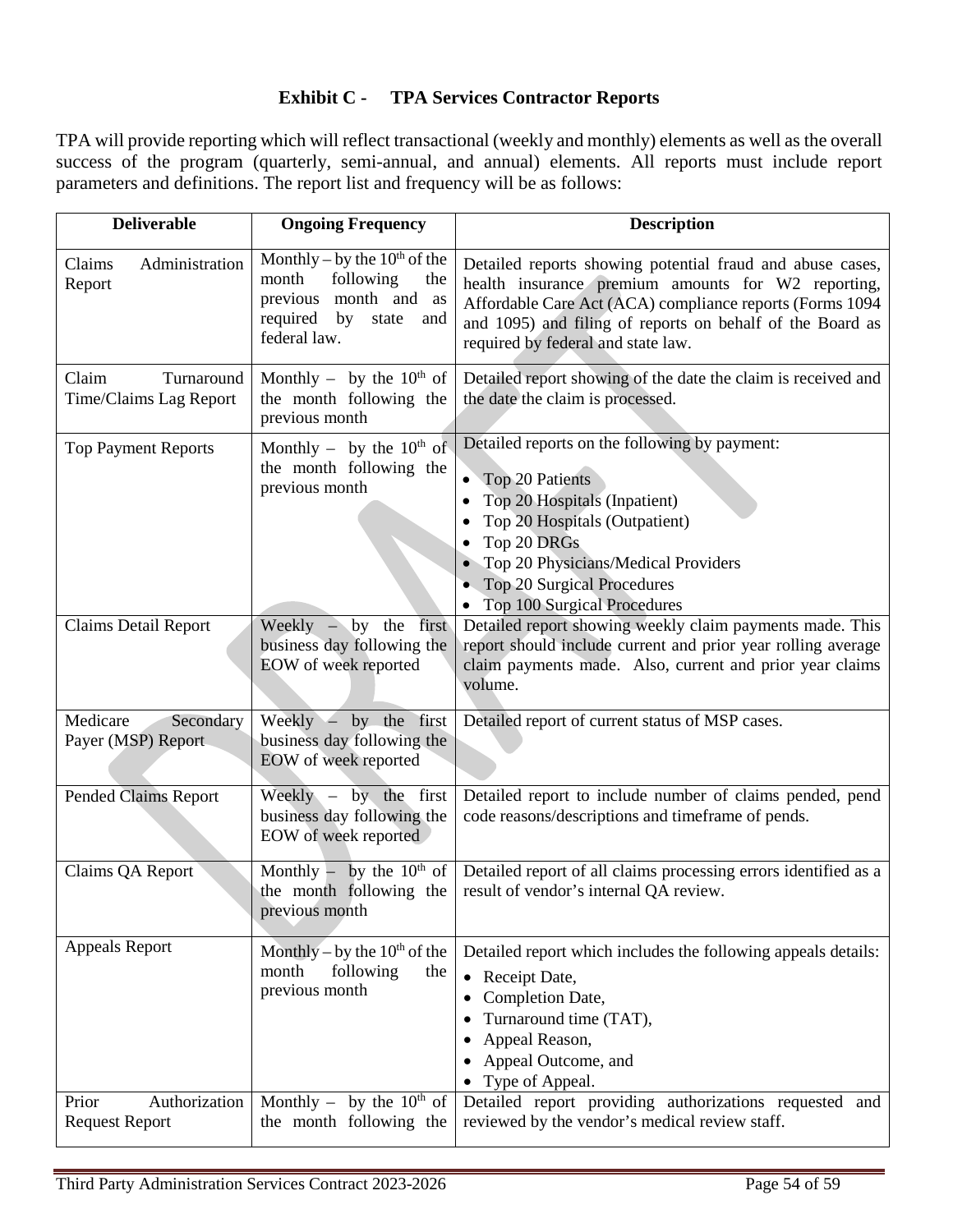|                                                                           | previous month                                                                                                                                                                                             |                                                                                                                                                                                                                     |
|---------------------------------------------------------------------------|------------------------------------------------------------------------------------------------------------------------------------------------------------------------------------------------------------|---------------------------------------------------------------------------------------------------------------------------------------------------------------------------------------------------------------------|
| Coordination of Benefits<br>(COB) & Subrogation<br><b>Activity Report</b> | Monthly – by the $10^{th}$ of<br>the month following the<br>previous month                                                                                                                                 | Detailed report of COB and subrogation activity on a monthly<br>basis.                                                                                                                                              |
| Service<br>Customer<br><b>Telephone Call Report</b>                       | Monthly – by the $10^{th}$ of<br>the month following the<br>previous month                                                                                                                                 | Detailed customer service telephone call report to include, but<br>not limited to:<br>Number of calls<br>Call answer time<br>Telephone drop rate<br>Reason for call list<br>Hold time                               |
| Service<br>Customer<br>QA<br>Report                                       | Monthly – by the $10^{th}$ of<br>the month following the<br>previous month                                                                                                                                 | Detailed report of all customer service errors identified as a<br>result of vendor's QA review.                                                                                                                     |
| Telemedicine Utilization<br>Report                                        | Monthly – by the $10^{th}$ of<br>the month following the<br>previous month                                                                                                                                 | Detailed report of participant telemedicine utilization for all<br>providers.                                                                                                                                       |
| Field Rep Activity Report                                                 | Monthly – by the $10^{th}$ of<br>the month following the<br>previous month                                                                                                                                 | Detailed report of all activities completed by field reps. This<br>report should include all visits, conferences, and any other<br>field activity performed by the field reps.                                      |
| Network Access Report                                                     | Quarterly - 30 calendar<br>days after the quarter ends<br>Semi-Annually of results<br>as of June 30 <sup>th</sup> due by July<br>$31st$ & results<br>as<br>of<br>December $31st$ due<br>by<br>January 31st | Detailed reports provided which confirm in-state network<br>access.                                                                                                                                                 |
| Provider Network Inquiry<br>Report                                        | Quarterly $-30$ calendar<br>days after the quarter ends                                                                                                                                                    | Detailed report of inquiries from providers and participants<br>concerning the provider network.                                                                                                                    |
| Provider<br>Network<br><b>Manager Report</b>                              | Monthly – by the $10^{th}$ of the<br>month<br>following<br>the<br>previous month                                                                                                                           | Detailed report of provider network manager activity to<br>include contracted providers activity, network performance<br>and claims analysis.                                                                       |
| Network<br>Provider<br>Hospital<br>Privileges<br>Report                   | Quarterly $-30$ calendar<br>days after the quarter ends                                                                                                                                                    | Detailed report of network providers who do not have<br>admitting privileges at a participating hospital.                                                                                                           |
| Provider and Participant<br>Complaint<br>Resolution<br>Report             | Quarterly - 30 calendar<br>days after the quarter ends                                                                                                                                                     | Detailed summary tracking participant and provider inquiries<br>or complaints and resolutions and timeframe for resolution.                                                                                         |
| Provider<br>Performance<br><b>Monitoring Report</b>                       | Quarterly - 30 calendar<br>days after the quarter ends                                                                                                                                                     | Detailed report of utilization and cost trends, incidents of<br>and/or<br>issues<br>non-compliance<br>with<br>quality<br>medical<br>management protocols<br>and outcomes of implemented<br>corrective action plans. |
| Satisfaction<br>Participant                                               | Annually                                                                                                                                                                                                   | Summary of participant survey responses completed.                                                                                                                                                                  |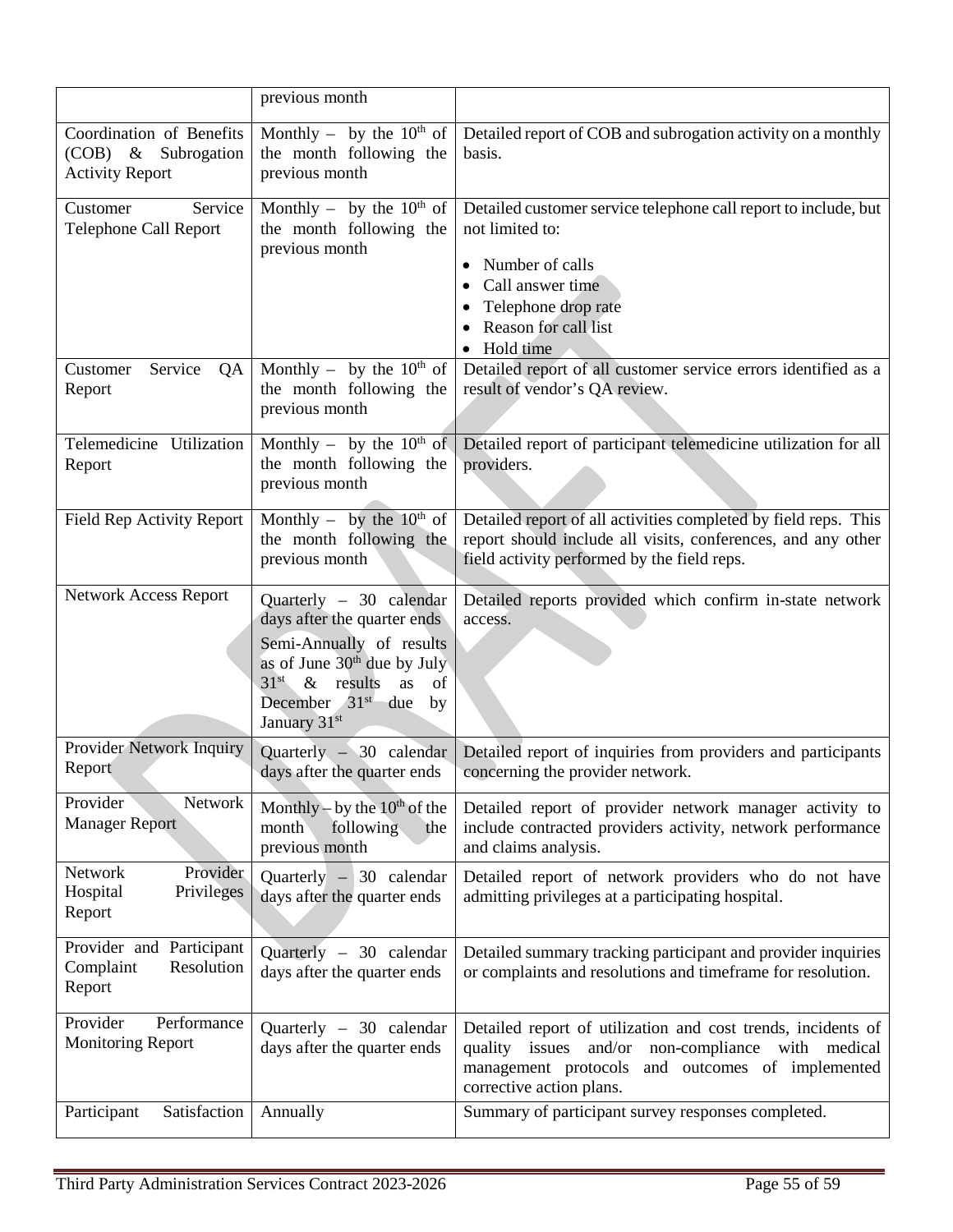| <b>Survey Report</b>                                                                           |                                                                                  |                                                                                                                                                                                                                                                                                                                                      |
|------------------------------------------------------------------------------------------------|----------------------------------------------------------------------------------|--------------------------------------------------------------------------------------------------------------------------------------------------------------------------------------------------------------------------------------------------------------------------------------------------------------------------------------|
| Provider<br>Satisfaction<br><b>Survey Report</b>                                               | Annually                                                                         | Summary of provider survey responses completed.                                                                                                                                                                                                                                                                                      |
| Hospital<br><b>DRG</b><br>Validations<br>and<br>Charge/Bill<br>Audits<br><b>Finding Report</b> | Monthly – by the $30th$ of the<br>month<br>following<br>the<br>previous month    | Detailed report showing hospital DRG validations,<br>charge/bill audits and professional bill audits within one (1)<br>year from the day the claim was processed in a format<br>approved by the Board.                                                                                                                               |
| Year-End Hospital DRG<br>Validations<br>and<br>Charge/Bill<br>Audits<br><b>Finding Report</b>  | Annually                                                                         | Detailed report including the number of claims processed in<br>the year, the number of claims audited in the year, the number<br>and percentage of claims audited where the audits were<br>initiated within 365 days, and the number and percentage of<br>claims audited where the audits were not initiated within 365<br>days.     |
| Credit Balance Recovery<br>Report                                                              | Monthly – by the $30th$ of the<br>month<br>following<br>the<br>previous month    | Detailed report should include at a minimum, the following<br>details:<br>1. Overpaid Entity/Individual;<br>2. Provider Tax ID, if applicable;<br>3. Overpayment Amount;<br>4. Overpayment Reason;<br>5. Date Overpayment Identified;<br>6. Collection Activity, including letter and phone date(s); and<br>7. Date Debt Discharged. |
| Year-End Credit Balance<br><b>Recovery Report</b>                                              | Annually                                                                         | Detailed report including the number of claims detected<br>during the year, the number of claims recovered within 365<br>days, percentage of claims recovered within 365 days, and<br>percentage of claims not recovered within 365 days.                                                                                            |
| Past Due Detail Report                                                                         | Monthly – by the $10^{th}$ of the<br>following<br>month<br>the<br>previous month | Detailed report showing employer units with past due<br>premiums.                                                                                                                                                                                                                                                                    |
| Premium<br><b>Billing</b><br>and<br>Reconciliation<br>Account<br>Report                        | Monthly – by the $10^{th}$ of the<br>following<br>month<br>the<br>previous month | Detailed report containing any premiums received for<br>reconciliation purposes.                                                                                                                                                                                                                                                     |
| Public<br>Employees'<br>Retirement<br>System<br>(PERS)<br>System<br><b>Billing</b><br>Report   | Monthly – by the $10^{th}$ of the<br>following<br>month's<br>premiums.           | Detailed report sent to PERS on retirees whose health and/or<br>life premiums are deducted by PERS that includes the<br>minimal participant identifiable information and premium<br>amount (medical and life).                                                                                                                       |
| Prescription<br>Rebate<br>Report                                                               | Quarterly $-30$ calendar<br>days after the quarter ends                          | Report detailing all prescription rebate information.                                                                                                                                                                                                                                                                                |
| <b>Enrollment Report</b>                                                                       | Monthly – by the $10th$ of the<br>month<br>following<br>the<br>previous month    | Detailed report of all enrolled participants and dependents.                                                                                                                                                                                                                                                                         |
| <b>COBRA</b><br>Retiree<br>and<br><b>Termination List Report</b>                               | Monthly – by the $10^{th}$ of the<br>month<br>following<br>the<br>previous month | Detailed list of all COBRA and retiree terminations.                                                                                                                                                                                                                                                                                 |
| Monthly Meeting Recap                                                                          | Monthly – by the $10th$ of the                                                   | Detailed summary of each monthly meeting between the TPA                                                                                                                                                                                                                                                                             |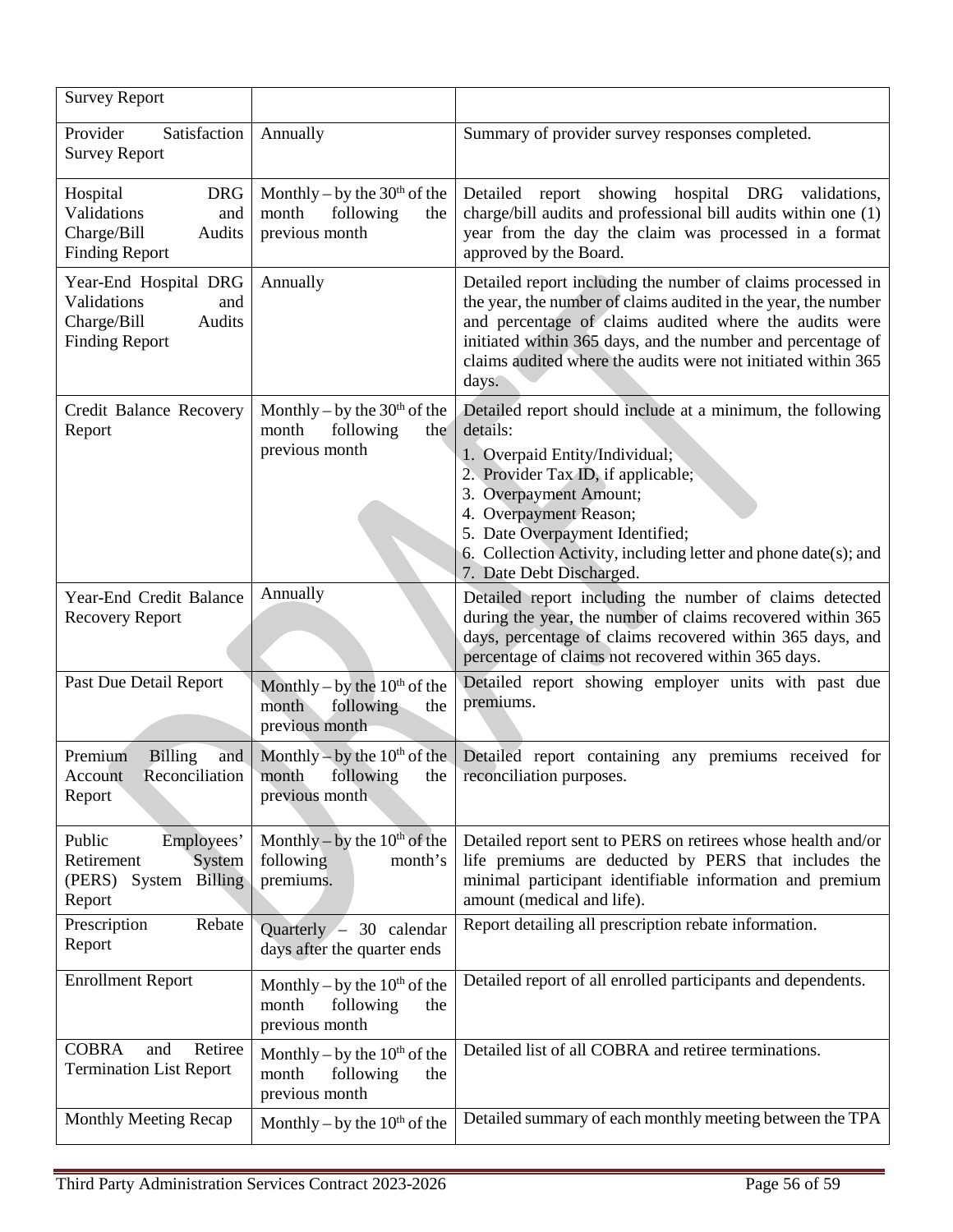|                                                                                          | following<br>month<br>the<br>previous month                                      | and OI.                                                                                                                                                                                                                                                                                                                                           |
|------------------------------------------------------------------------------------------|----------------------------------------------------------------------------------|---------------------------------------------------------------------------------------------------------------------------------------------------------------------------------------------------------------------------------------------------------------------------------------------------------------------------------------------------|
| <b>MDFA</b><br>Tracking<br>Issue<br>Log                                                  | Continuously updated                                                             | Detailed log of all issues being worked. This log should<br>provide status and updates through completion of all issues.                                                                                                                                                                                                                          |
| Statement on Standards<br>for<br>Attestation<br><b>Engagements Number 18</b><br>(SSAE18) | Annually                                                                         | Detailed SSAE 18 report or equivalent prepared by a<br>Certified Public Accountant at the TPA's own expense.                                                                                                                                                                                                                                      |
| Transfer<br>Error<br>Data<br>Report                                                      | Per occurrence                                                                   | Detailed report of all error transactions from the data<br>transferred to (Board's) vendors which were corrected and<br>returned to vendors.                                                                                                                                                                                                      |
| Performance<br>Guarantee<br><b>Tracking Log</b>                                          | Quarterly                                                                        | Detailed report of performance guarantee tracking to include<br>scores/percentages per quarter and any missed guarantees and<br>associated penalty assessment.                                                                                                                                                                                    |
| System Enhancement and<br>Modification<br>Progress<br>Report                             | Weekly<br>status<br>through<br>completion of project                             | Detailed report of system enhancements and modifications<br>requested by OI. The report will initially include an outline<br>of the change, projected implementation date, estimated<br>hours and an overview of the work performed and to be<br>performed. Once the project is initiated, the report will also<br>combine weekly status updates. |
| Advanced Explanation of<br>Benefits (EOB) Report                                         | Monthly – by the $10^{th}$ of the<br>month<br>following<br>the<br>previous month | Detailed report to include Advanced Explanation of Benefits<br>including verification of timely notice.                                                                                                                                                                                                                                           |
| Standard/Ad<br>Hoc<br>Reporting                                                          | Per Board request                                                                | Detailed report will be provided at the Board's request in a<br>hard copy and/or electronic media format. The TPA shall<br>provide web-based reporting tools that allow the Board to<br>view, print and download reports to spreadsheet software.                                                                                                 |

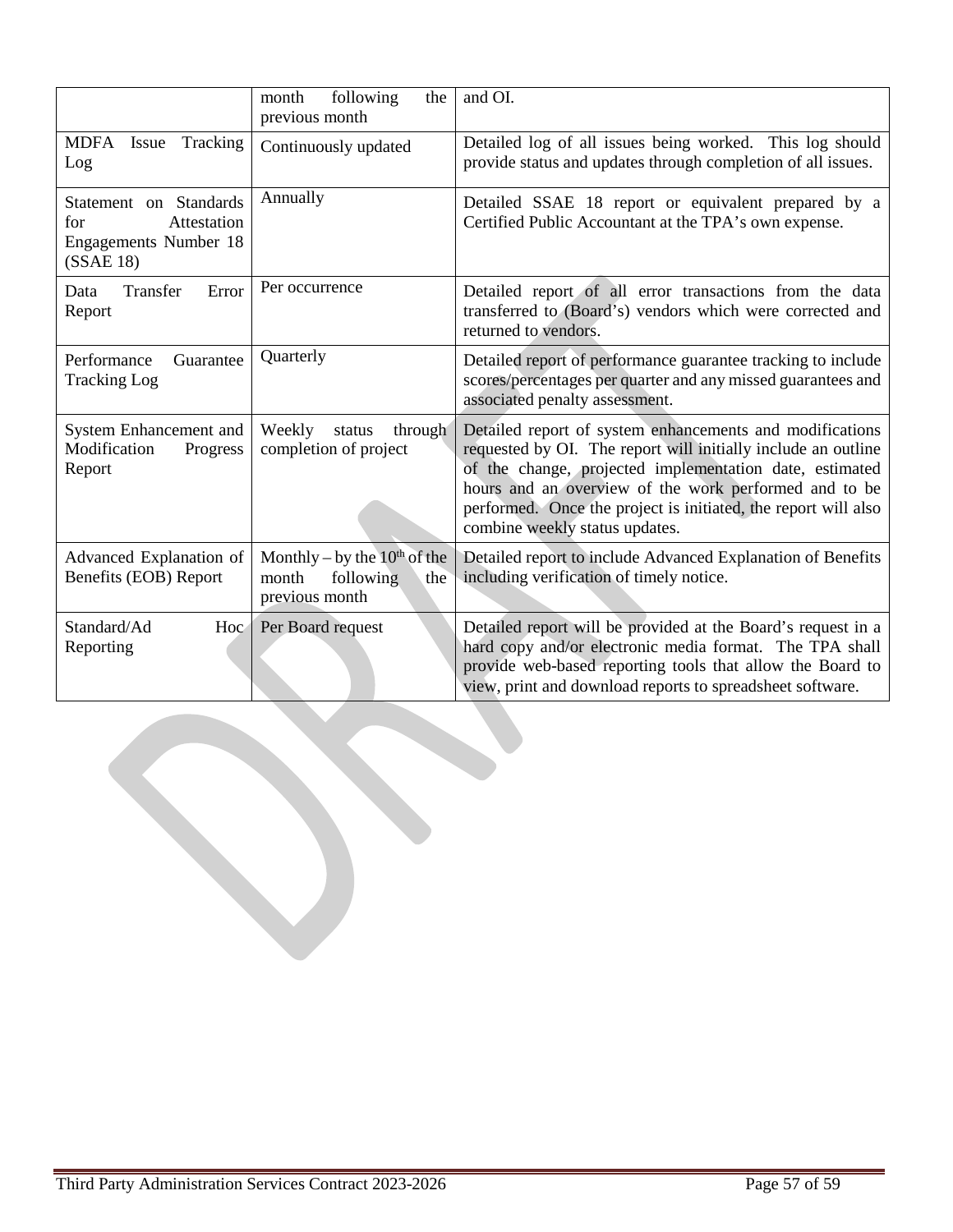**Exhibit D - The TPA Contractor's Response to the Mississippi State and School Employees Health Insurance Management Board's Request for Proposals for Third Party Administration Services, Dated January 12, 2022**